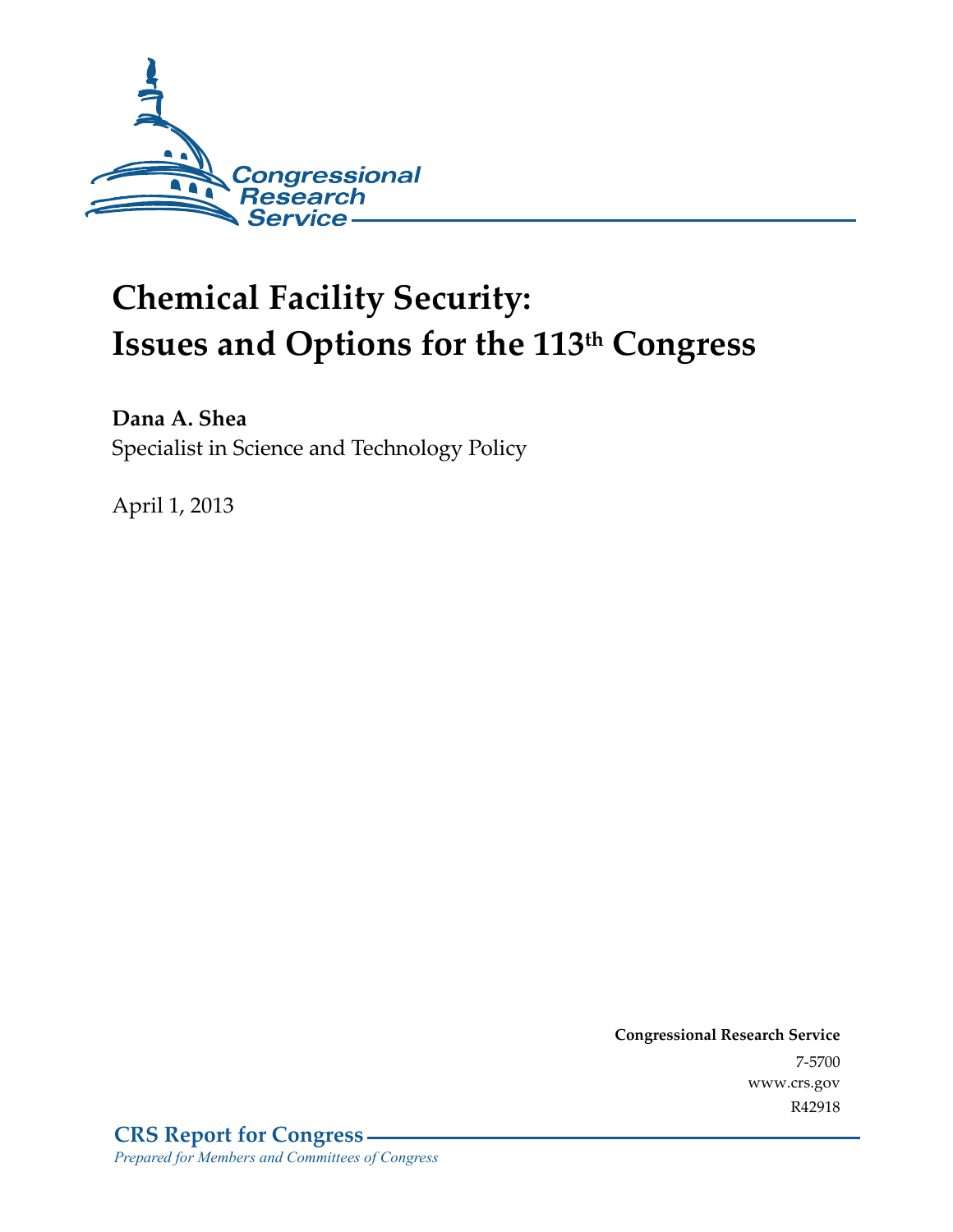## **Summary**

The Department of Homeland Security (DHS) has statutory authority to regulate chemical facilities for security purposes. The  $113<sup>th</sup>$  Congress extended this authority through October 4, 2013. Congressional policymakers have debated the scope and details of reauthorization and continue to consider establishing an authority with longer duration. Some Members of Congress support an extension, either short- or long-term, of the existing authority. Other Members call for revision and more extensive codification of chemical facility security regulatory provisions. Questions regarding the current law's effectiveness in reducing chemical facility risk and the sufficiency of federal chemical facility security efforts exacerbate the tension between continuing current policies and changing the statutory authority.

Congressional policymakers have questioned DHS's effectiveness in implementing the authorized regulations, called chemical facility anti-terrorism standards (CFATS). The DHS finalized CFATS regulations in 2007. Since then, 40 chemical facilities have completed the CFATS process, which starts with information submission by chemical facilities and finishes with inspection and approval of facility security measures by DHS. Several factors, including the amount of detailed information provided to DHS, effectiveness of DHS program management, and the availability of CFATS inspectors, likely complicate the inspection process and lead to delays in inspection. Policymakers have questioned whether the compliance rate with CFATS is sufficient to mitigate this homeland security risk.

Key policy issues debated in previous Congresses contribute to the current reauthorization debate. These issues include the adequacy of DHS resources and efforts; the appropriateness and scope of federal preemption of state chemical facility security activities; the availability of information for public comment, potential litigation, and congressional oversight; the range of chemical facilities identified by DHS; and the ability of inherently safer technologies to achieve security goals.

The  $113<sup>th</sup>$  Congress might take various approaches to this issue. Congress might allow the statutory authority to expire but continue providing appropriations to administer the regulations. Congress might permanently or temporarily extend the statutory authority to observe the impact of the current regulations and, if necessary, address any perceived weaknesses at a later date. Congress might codify the existing regulations in statute and reduce the discretion available to the Secretary of Homeland Security to change the current regulatory framework. Alternatively, Congress might substantively change the current regulation's implementation, scope, or impact by amending the existing statute or creating a new one. Finally, Congress might choose to terminate the program by allowing its authority to lapse and removing funding for the program. This would leave regulation of chemical facility security to state and local governments.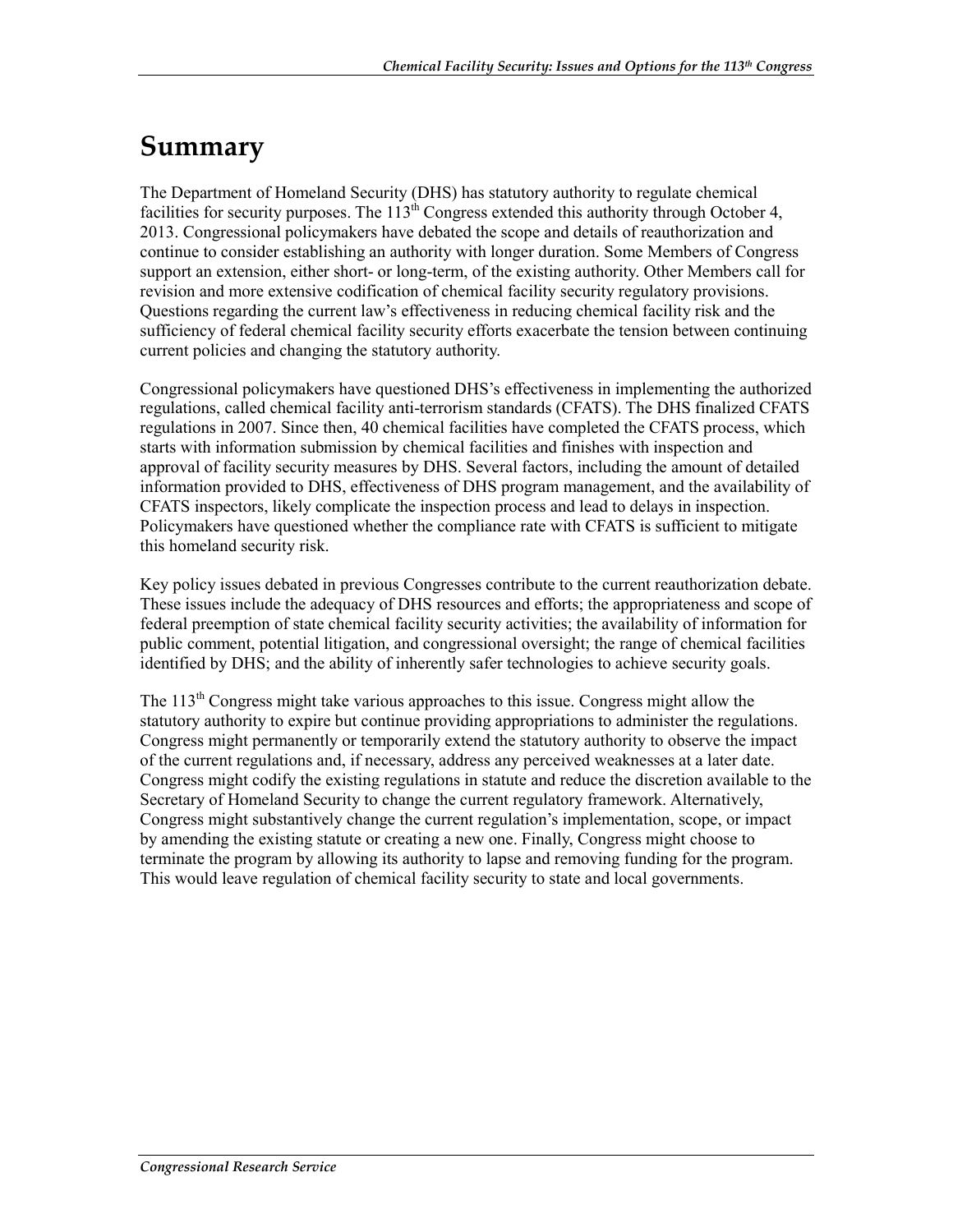# **Contents**

## Figures

|--|--|--|

## **Tables**

Table 1. DHS Funding for Chemical Facility Security Regulation by Fiscal Year.................................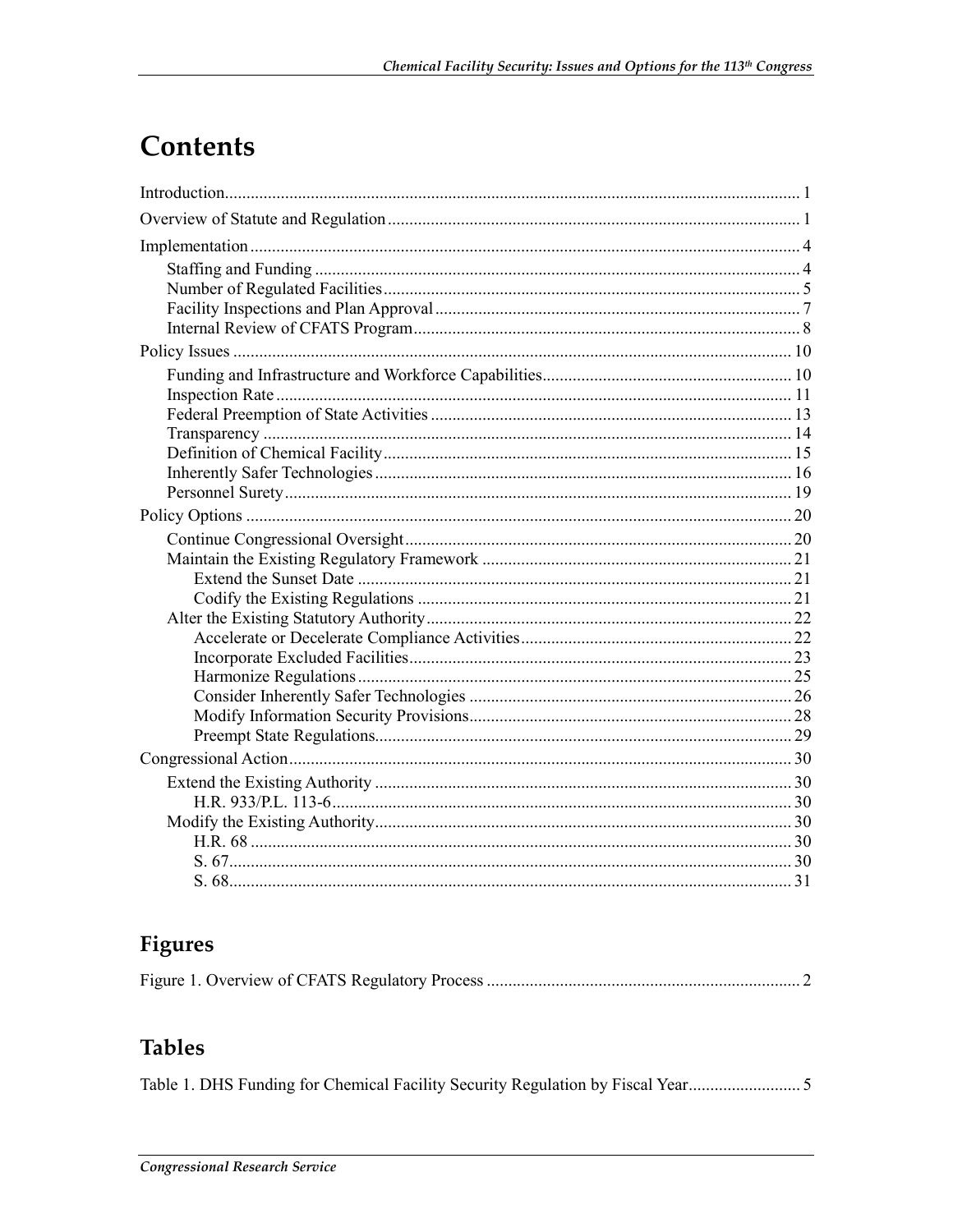## **Contacts**

|--|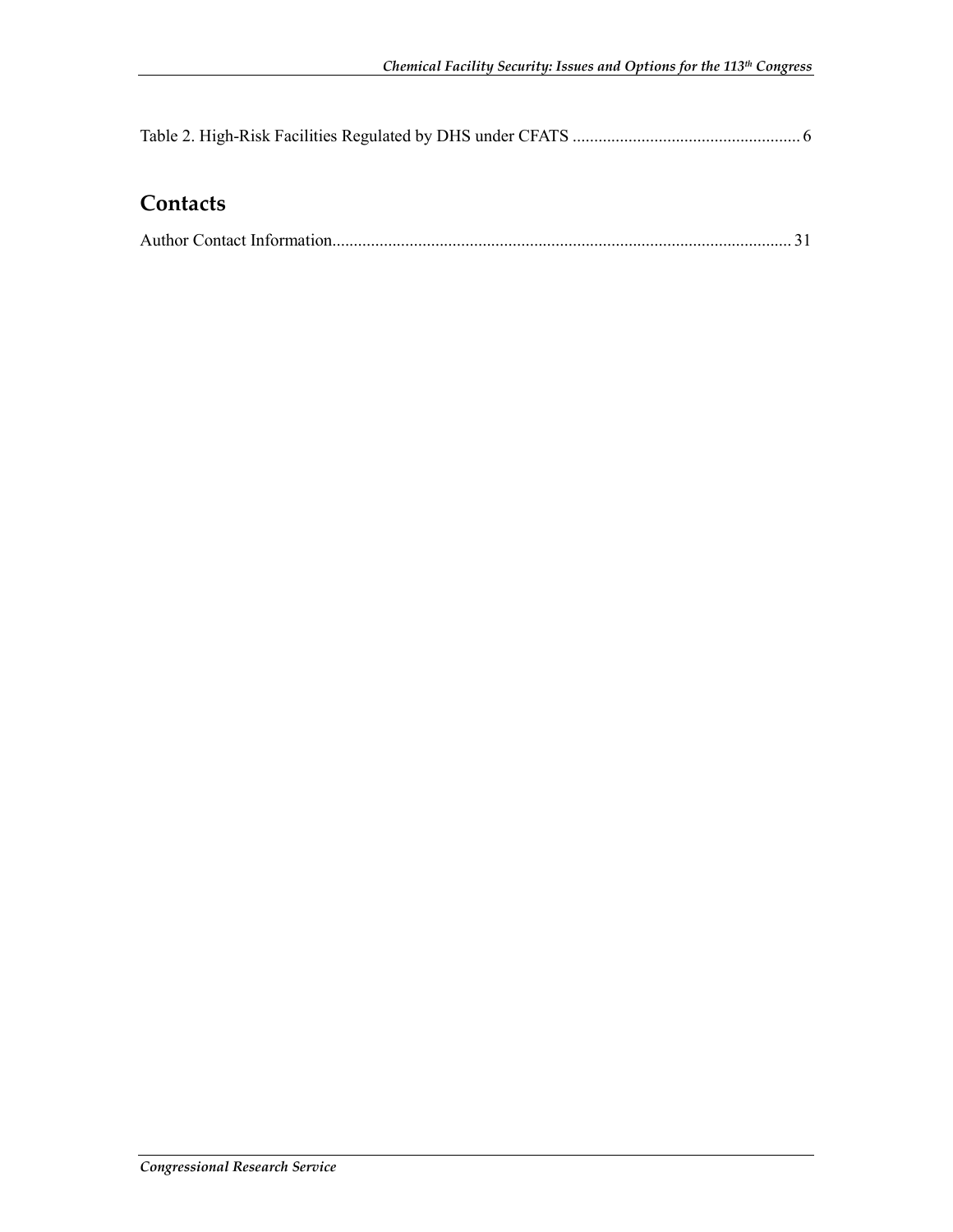# **Introduction**

Recognizing the potential harm that a large, sudden release of hazardous chemicals poses to nearby people, state and federal governments have long regulated safety practices at chemical facilities. Historically, chemical facilities have engaged in security activities on a voluntary basis. Even before the terrorist attacks of 2001, congressional policymakers expressed concern over the security vulnerabilities of these facilities. After the 2001 attacks and the decision by several states to begin regulating security at chemical facilities, Congress again considered requiring federal security regulations to mitigate these risks.

In 2006, the  $109<sup>th</sup>$  Congress passed legislation providing the Department of Homeland Security (DHS) with statutory authority to regulate chemical facilities for security purposes. Subsequent Congresses have extended this authority, which currently expires on October 4, 2013. Advocacy groups, stakeholders, and policymakers have called for Congress to reauthorize this authority, though they disagree about the preferred approach. Congress may extend the existing authority, revise the existing authority to resolve potentially contentious issues, or allow this authority to lapse.

This report provides a brief overview of the existing statutory authority and implementing regulation. It describes several policy issues raised in previous debates regarding chemical facility security and identifies policy options for congressional consideration.

## **Overview of Statute and Regulation**

The 109<sup>th</sup> Congress provided DHS with statutory authority to regulate chemical facilities for security purposes.<sup>1</sup> The statute explicitly identified some DHS authorities and left other aspects to the discretion of the Secretary of Homeland Security. The statute contains a "sunset provision" that causes the statutory authority to expire on October 4, 2013.<sup>2</sup> This section reviews the chemical facility security statute and regulation, focusing on the regulatory compliance process.

On April 9, 2007, the Department of Homeland Security issued an interim final rule regarding the chemical facility anti-terrorism standards (CFATS).<sup>3</sup> This interim final rule entered into force on June 8, 2007. The interim final rule implements both statutory authority explicit in P.L. 109-295, Section 550, and authorities DHS found that Congress implicitly granted. In promulgating the interim final rule, DHS interpreted the language of the statute to determine what DHS asserts was

<sup>&</sup>lt;sup>1</sup> Section 550, P.L. 109-295, Department of Homeland Security Appropriations Act, 2007.

 $2$  The original statutory authority expired on October 4, 2009, three years after enactment. The Department of Homeland Security Appropriations Act, 2010 (P.L. 111-83) extended the existing statutory authority through October 4, 2010. Since this initial extension, Congress has incrementally extended this authority through many appropriation acts and continuing resolutions. The Consolidated and Further Continuing Appropriations Act, 2013 (P.L. 113-6) extends the statutory authority through October 4, 2013.

<sup>&</sup>lt;sup>3</sup> 72 *Federal Register* 17688-17745 (April 9, 2007). An interim final rule is a rule that meets the requirements for a final rule and that has the same force and effect as a final rule, but contains an invitation for further public comment on its provisions. After reviewing comments to the interim final rule, an agency may modify the interim final rule and issue a "final" final rule. The DHS first issued the proposed rule in December 2006 and solicited public comments. 71 *Federal Register* 78276-78332 (December 28, 2006).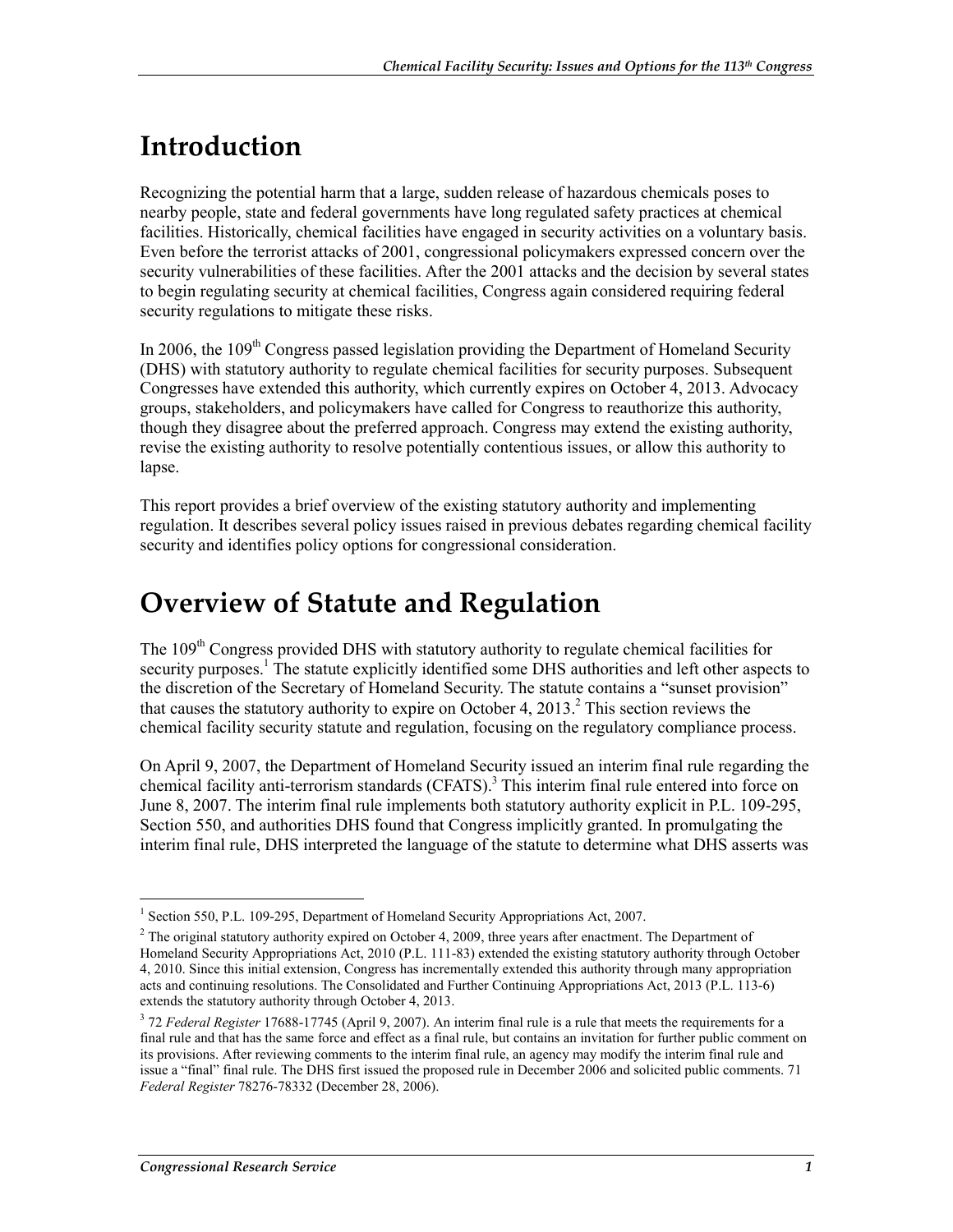the intent of Congress. Consequently, much of the rule arises from the Secretary's discretion and interpretation of legislative intent rather than explicit statutory language.

Under the interim final rule, the Secretary of Homeland Security determines which chemical facilities must meet regulatory security requirements, based on the degree of risk posed by each facility. The DHS lists 322 "chemicals of interest" for the purposes of compliance with CFATS.<sup>4</sup> The DHS considers each chemical in the context of three threats: release; theft or diversion; and sabotage and contamination. Chemical facilities with greater than specified quantities, called screening threshold quantities, of chemicals of interest must submit information to DHS to determine the facility's risk status. See **Figure 1**. The statute exempts several types of facilities from this requirement: facilities defined as a water system or wastewater treatment works; facilities owned or operated by the Department of Defense or Department of Energy; facilities regulated by the Nuclear Regulatory Commission (NRC); and those facilities regulated under the Maritime Transportation Security Act of 2002 (P.L. 107-295).

**Figure 1. Overview of CFATS Regulatory Process** 



**Source:** Office of Infrastructure Protection, National Protection and Programs Directorate, Department of Homeland Security, *Chemical Facility Anti-Terrorism Standards (CFATS) and Ammonium Nitrate Security Regulation Update*, July 31, 2012.

**Notes:** COI = Chemical of Interest; STQ = Screening Threshold Quantity; CVI = Chemical-terrorism Vulnerability Information; CSAT = Chemical Security Assessment Tool; SVA = Security Vulnerability Assessment; ASP = Alternative Security Program; SSP=Site Security Plan.

Based on the information received from the facility, DHS determines whether a facility is or is not high-risk. Facilities that DHS deems high risk must meet CFATS requirements. The DHS

<sup>4</sup> 72 *Federal Register* 65396-65435 (November 20, 2007).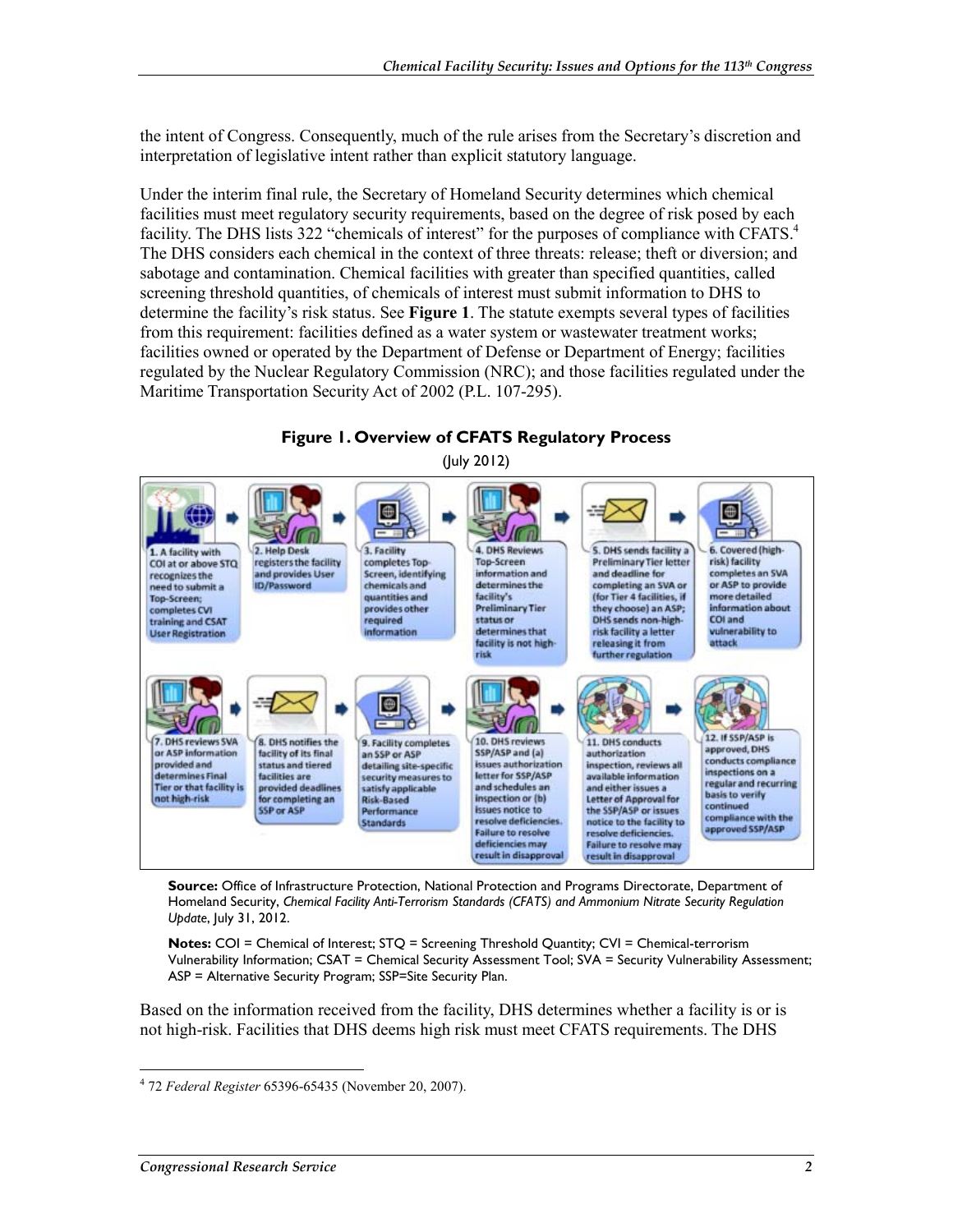assigns high-risk facilities into one of four tiers based on the magnitude of the facility's risk. Facilities in higher risk tiers must meet more stringent performance-based requirements. The statute mandated the use of performance-based security requirements.<sup>5</sup> The DHS created graduated performance-based requirements for facilities assigned to each risk-based tier.

All high-risk facilities must perform a security vulnerability assessment, develop an effective site security plan, submit these documents to DHS, and implement their security plan.<sup>6</sup> The security vulnerability assessment serves two purposes under the interim final rule. One is to determine or confirm the placement of the facility in a risk-based tier. The other is to provide a baseline against which to evaluate the site security plan activities.

The site security plans must address the security vulnerability assessment by describing how activities in the plan correspond to securing facility vulnerabilities. Additionally, the site security plan must address preparations for and deterrents against specific modes of potential terrorist attack, as applicable and identified by DHS. The site security plans must also describe how the activities taken by the facility meet the risk-based performance standards provided by DHS.

The DHS must review and approve the submitted documents, audit and inspect chemical facilities, and determine regulatory compliance. The DHS may disapprove submitted security vulnerability assessments or site security plans that fail to meet DHS performance-based standards, but not because of the presence or absence of a specific security measure. In the case of disapproval, DHS must identify in writing those areas of the assessment and/or plan that need improvement. Owners or operators of chemical facilities may appeal such decisions to DHS.

Similarly, if, after inspecting a chemical facility, DHS finds the facility not in compliance, the Secretary must write to the facility explaining the deficiencies found, provide an opportunity for the facility to consult with DHS, and issue an order to the facility to comply by a specified date. If the facility continues to be out of compliance, DHS may fine and, eventually, order the facility to cease operation. The interim final rule establishes the process by which chemical facilities can appeal DHS decisions and rulings, but the statute prohibits third-party suits for enforcement purposes.

The statute requires certain protections for information developed in compliance with this act. The interim final rule creates a category of information exempted from disclosure under the Freedom of Information Act (FOIA) and comparable state and local laws. The DHS named this category of information "Chemical-terrorism Vulnerability Information" (CVI). Information generated under the interim final rule, as well as any information developed for chemical facility

<sup>&</sup>lt;sup>5</sup> According to the White House Office of Management and Budget, a performance standard is a standard

that states requirements in terms of required results with criteria for verifying compliance but without stating the methods for achieving required results. A performance standard may define the functional requirements for the item, operational requirements, and/or interface and interchangeability characteristics. A performance standard may be viewed in juxtaposition to a prescriptive standard which may specify design requirements, such as materials to be used, how a requirement is to be achieved, or how an item is to be fabricated or constructed.

For example, a performance standard might require that a facility perimeter be secured. In contrast, a prescriptive standard might dictate the height and type of fence to be used to secure the perimeter. See Office of Management and Budget, The White House, "Federal Participation in the Development and Use of Voluntary Consensus Standards and in Conformity Assessment Activities," *Circular A-119*, February 10, 1998.

<sup>&</sup>lt;sup>6</sup> High-risk facilities may develop security vulnerability assessments and site security plans using alternative security programs so long as they meet the tiered, performance-based requirements of the interim final rule.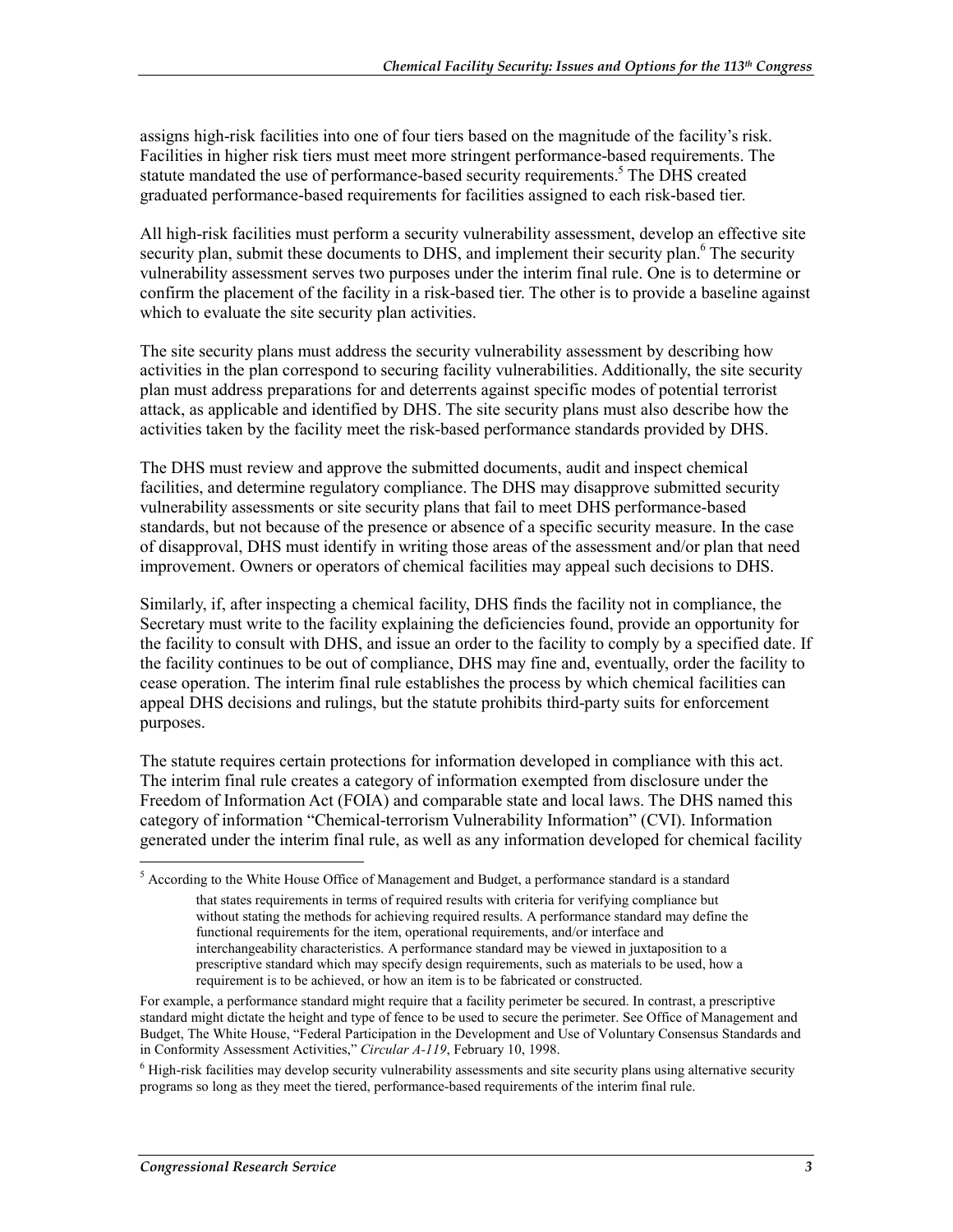security purposes identified by the Secretary, comprise this category. Judicial and administrative proceedings shall treat CVI as classified information. The DHS asserts sole discretion regarding who will be eligible to receive CVI. Disclosure of CVI may be punishable by fine.

The interim final rule states it preempts state and local regulation that "conflicts with, hinders, poses an obstacle to, or frustrates the purposes of" the federal regulation.<sup>7</sup> States, localities, or affected companies may request a decision from DHS regarding potential conflict between the regulations. Since DHS promulgated the interim final rule, Congress amended P.L. 109-295, Section 550, to state that such preemption will occur only in the case of an "actual conflict."<sup>8</sup> The DHS has not issued revised regulations addressing this change in statute.

## **Implementation**

The National Protection and Programs Directorate (NPPD) within DHS is responsible for chemical facility security regulations. In turn, the Office of Infrastructure Protection, through its Infrastructure Security Compliance Division (ISCD), oversees the CFATS program within NPPD.<sup>9</sup> This section reviews implementation of the chemical facility security regulations, focusing on funding, the number of regulated facilities, rate of facility inspection, and DHS's internal review of its implementation efforts.

## **Staffing and Funding**

The availability of staff, infrastructure, and funds is a key factor in implementing the CFATS program. Congress has not authorized specific appropriations for the CFATS program. As seen in **Table 1**, the staffing and funding for this program generally increased since its creation, but decreased since FY2011. The full-time-equivalent (FTE) staffing peaked in FY2011 at 257 FTE and then dropped to 247 in the next two fiscal years. Appropriations for this program peaked in FY2010 at \$103 million and have declined in each subsequent fiscal year.

When DHS received statutory authority to regulate chemical facilities in 2006, it did not possess a chemical facility security office or inspector cadre. The general increase in FTE over time reflects the creation and staffing of the office and the development of an inspector cadre. As of February 2012, DHS testified that it had hired most of the inspector cadre.<sup>10</sup>

For FY2013, Congress appropriated  $$78$  million for ISCD.<sup>11</sup> The explanatory statement accompanying FY2013 appropriations also directed DHS to provide reports to Congress, including an expenditure plan for the CFATS program, a report on CFATS personnel surety efforts, and a semi-annual report on the implementation of the CFATS program; and briefings on

 7 72 *Federal Register* 17688-17745 (April 9, 2007) at 17739.

<sup>8</sup> Section 534, P.L. 110-161, the Consolidated Appropriations Act, 2008.

<sup>&</sup>lt;sup>9</sup> The budget request for the Infrastructure Security Compliance Project contains the Infrastructure Security Compliance Division funding and personnel allocations for implementing CFATS and ammonium nitrate regulations.

<sup>&</sup>lt;sup>10</sup> Testimony of Rand Beers, Under Secretary, National Protection and Programs Directorate, Department of Homeland Security, before the House Committee on Energy and Commerce, Subcommittee on Environment and the Economy, February 3, 2012.

 $11$  This amount does not include any reduction due to sequestration.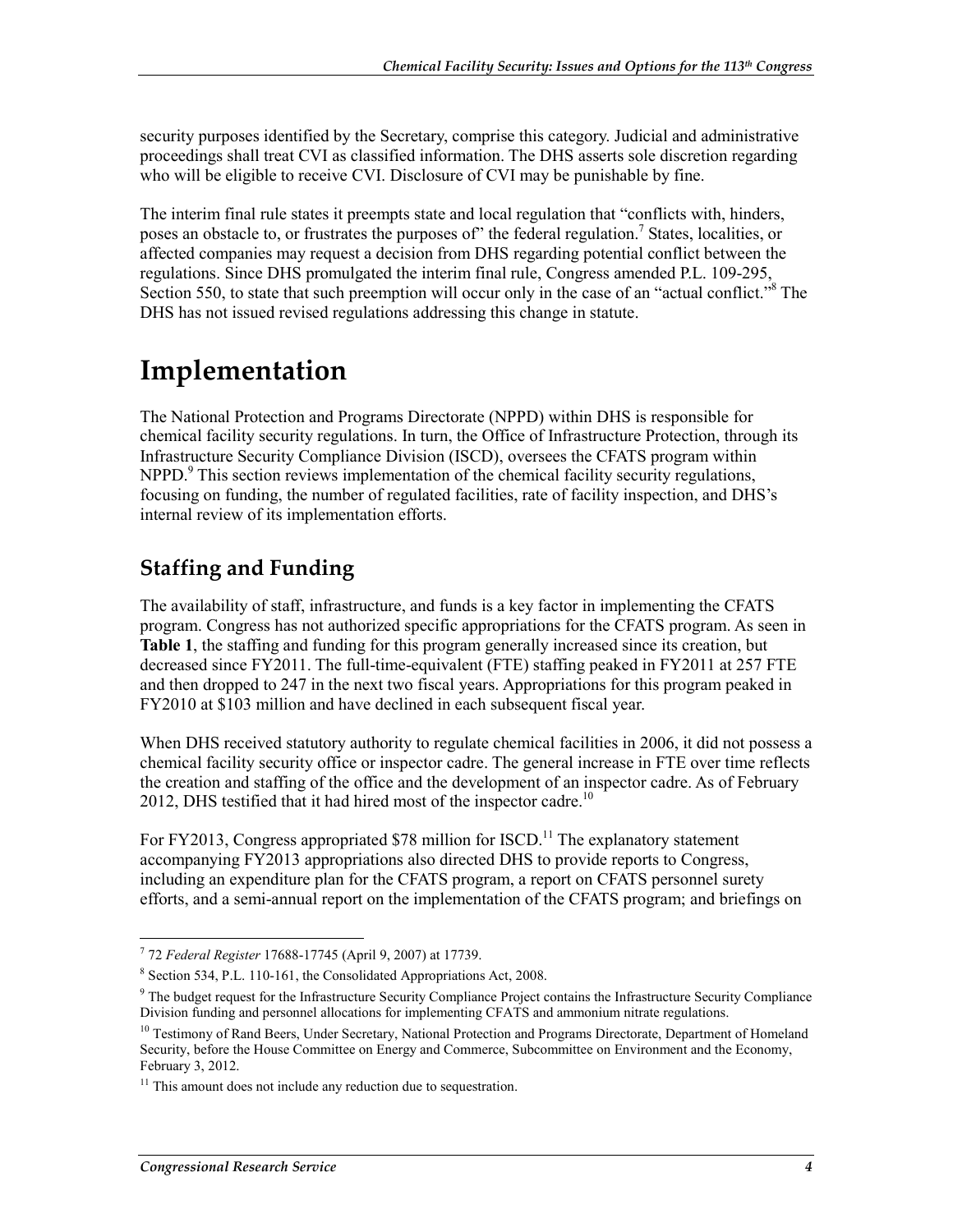the use of alternative security programs, on efforts to harmonize responsibilities under MTSA and CFATS, and on the status of any proposed personnel surety information security requests.

| <b>Fiscal Year</b> | <b>Request</b><br>(\$ in millions) | Appropriation<br>(\$ in millions) | <b>Full-time</b><br><b>Equivalents</b> |
|--------------------|------------------------------------|-----------------------------------|----------------------------------------|
| FY2007             | 10                                 | 22a                               | 0                                      |
| FY2008             | 25                                 | 50                                | 21                                     |
| FY2009             | 63                                 | 78b                               | 78                                     |
| FY2010             | 103c                               | 103 <sup>d</sup>                  | 246                                    |
| FY2011             | 105e                               | 96e                               | 257                                    |
| FY2012             | 99e                                | 93e                               | 242                                    |
| FY2013             | 75f                                | <b>78g</b>                        | 242                                    |

**Table 1. DHS Funding for Chemical Facility Security Regulation by Fiscal Year** 

**Source:** Department of Homeland Security, congressional justifications FY2007-FY2013; H.Rept. 109-699; P.L. 110-28; the explanatory statement for P.L. 110-161 at *Congressional Record*, December 17, 2007, p. H16092; the explanatory statement for P.L. 110-329 at *Congressional Record*, September 24, 2008, pp. H9806-H9807; H.Rept. 111-298; P.L. 111-242, as amended; S.Rept. 112-74; H.Rept. 112-331; P.L. 112-175; and P.L. 113-6.

**Notes:** Congress has not enacted specific authorization of appropriations for chemical facility security. Funding levels rounded to nearest million. A full-time equivalent equals one staff person working a full-time work schedule for one year. The DHS requests funding for chemical facility security through the Infrastructure Security Compliance Project.

- a. Includes funds provided in supplemental appropriations (P.L. 110-28).
- b. Of this amount appropriated for the Infrastructure Security Compliance Project, \$5 million were designated for activities related to the development of ammonium nitrate regulations.
- c. Of this amount requested for the Infrastructure Security Compliance Project, \$14 million were designated for activities related to the development of ammonium nitrate regulations.
- d. Of this amount appropriated for the Infrastructure Security Compliance Project, \$14 million were designated for activities related to the development of ammonium nitrate regulations.
- e. The DHS planned to use an unspecified amount of these funds to regulate ammonium nitrate sale and transfer.
- f. The DHS plans to use an unspecified amount of these requested funds to regulate ammonium nitrate sale and transfer.
- g. The appropriation reported here is before any potential subsequent reduction due to sequestration.

## **Number of Regulated Facilities**

The DHS has assessed initial information submissions from more than 41,000 chemical facilities (step 4 in **Figure 1**). Of these facilities, DHS required more than 7,800 to submit a security vulnerability assessment to determine whether they were high-risk. From the submitted security vulnerability assessments, DHS has identified more than 4,400 facilities as high-risk. The other approximately 37,000 facilities that submitted information to DHS are low-risk and need meet no further CFATS requirements at this time.<sup>12</sup> The DHS assigned each high-risk facility, in some

<sup>&</sup>lt;u>.</u>  $12$  This determination might change, for example, if the facility changed its chemical holdings.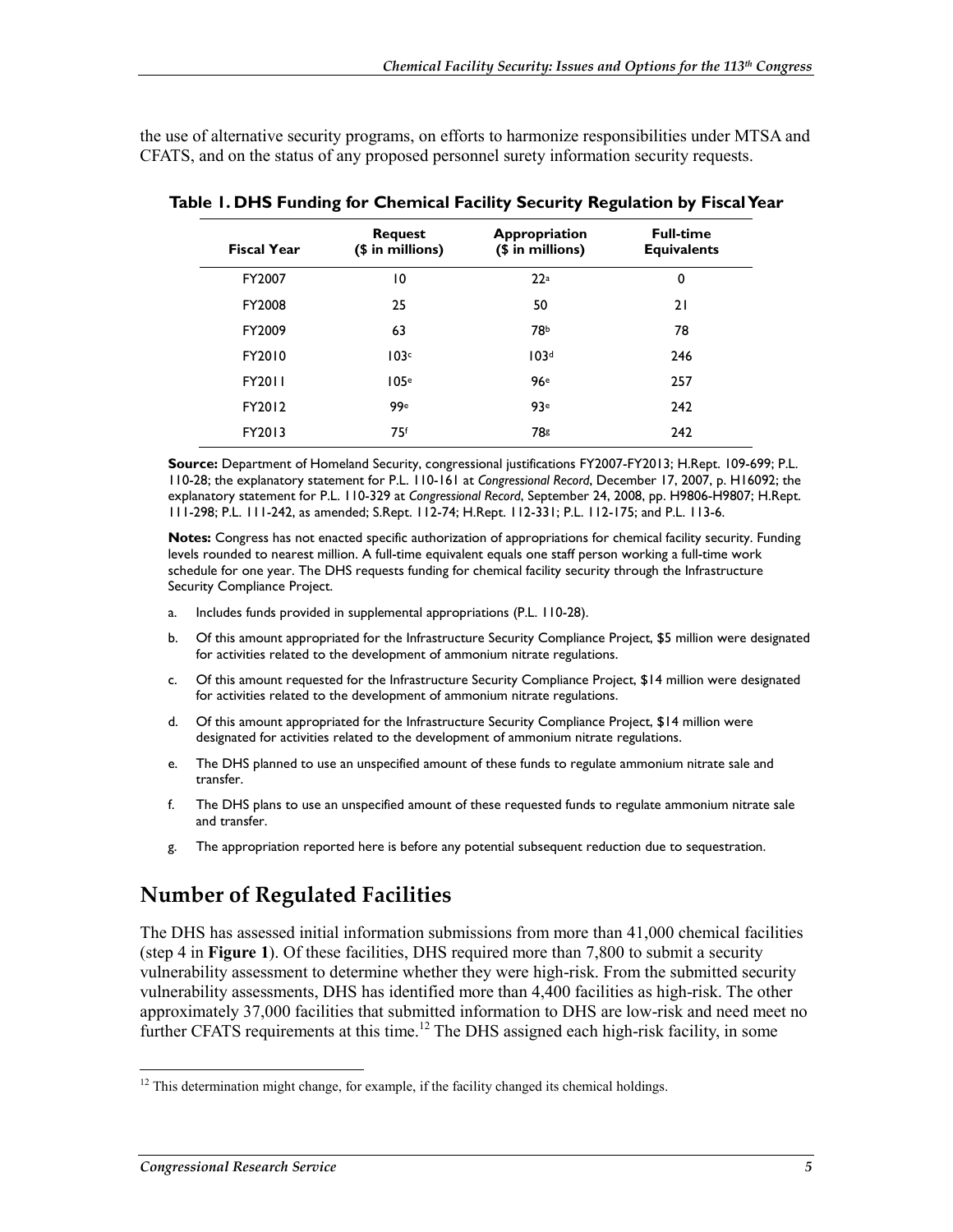cases preliminarily, to one of four risk tiers (step 7 in **Figure 1**). **Table 2** shows the number of high-risk facilities in each tier as of July 31, 2012, with Tier 1 those facilities of highest risk.

| <b>Risk</b><br>Tier | <b>Facilities with Final Tier</b><br><b>Decision</b> | <b>Facilities Awaiting</b><br><b>Final Tier Decision</b> | <b>Total Facilities</b> |
|---------------------|------------------------------------------------------|----------------------------------------------------------|-------------------------|
|                     | 114                                                  | 7                                                        | 2                       |
| 2                   | 454                                                  | 51                                                       | 505                     |
| 3                   | 1,071                                                | 170                                                      | 1,241                   |
| 4                   | 2,023                                                | 535                                                      | 2,558                   |
| Total               | 3,662                                                | 763                                                      | 4,425                   |

| Table 2. High-Risk Facilities Regulated by DHS under CFATS |  |
|------------------------------------------------------------|--|
|------------------------------------------------------------|--|

**Source:** Infrastructure Security Compliance Division, Office of Infrastructure Protection, National Protection and Programs Directorate, Department of Homeland Security, *Chemical Facility Anti-Terrorism Standards (CFATS) and Ammonium Nitrate Security Regulation Update*, July 31, 2012.

**Notes:** The DHS has preliminarily assigned some facilities to a risk tier. Final assignment to a risk tier occurs after final review of submitted security vulnerability assessments.

In May 2010, DHS identified an anomaly in one of the risk-assessment tools it used to determine a facility's risk tier. At that time, DHS believed that it had resolved the anomaly. In June 2011, a new acting ISCD Director "rediscovered" this issue, identified its potential effect on facility tiering, brought the issue to the attention of NPPD leadership,<sup>13</sup> and notified facilities of their change in risk tier.<sup>14</sup> Subsequent review of this risk-assessment tool resulted in DHS reviewing the tier determination of approximately 500 facilities.<sup>15</sup> The DHS lowered the number of facilities allocated at that time to the highest-risk tier from 219 to 102, a greater than 50% reduction.<sup>16</sup> In some cases, DHS determined that some facilities no longer qualified as a high-risk facility and thus were not subject to the CFATS regulations.

Overall, the total number of chemical facilities assigned a risk tier by DHS has declined since the CFATS program began. The DHS asserts that the observed reduction in regulated chemical facilities indicates that the CFATS program and its statutory authority are increasing security by inducing regulated entities to voluntarily reduce the chemical holdings to levels below the regulatory threshold. Several other factors may have contributed to this decline, including erroneous filing by regulated entities, process changes on the part of regulated entities, and business operations and decisions.

<sup>&</sup>lt;sup>13</sup> Oral testimony of Rand Beers, Under Secretary, National Protection and Programs Directorate, Department of Homeland Security, before the House Committee on Energy and Commerce, Subcommittee on Environment and the Economy, February 3, 2012.

<sup>&</sup>lt;sup>14</sup> Department of Homeland Security, "DHS Notifies Chemical Facilities of Revised Tiering Assignments," July 5, 2011, http://www.dhs.gov/files/programs/cfats-revised-tiering-assignments.shtm.

<sup>&</sup>lt;sup>15</sup> Response to Questions for the Record by Rand Beers, Under Secretary, National Protection and Programs Directorate, Department of Homeland Security, before the House Committee on Appropriations, Subcommittee on Appropriations, March 1, 2012.

<sup>&</sup>lt;sup>16</sup> CRS analysis of facilities with either final or preliminary tier assignment. See National Protection and Programs Directorate, Department of Homeland Security, *Chemical Facility Anti-Terrorism Standards, 13th Annual DOE/EFCOG Chemical Safety and Lifecycle Management Workshop*, March 23, 2011; Personal communication with Department of Homeland Security, September 15, 2011; and AcuTech Consulting Group, *A Survey of CFATS Progress in Securing the Chemical Sector*, September 6, 2011.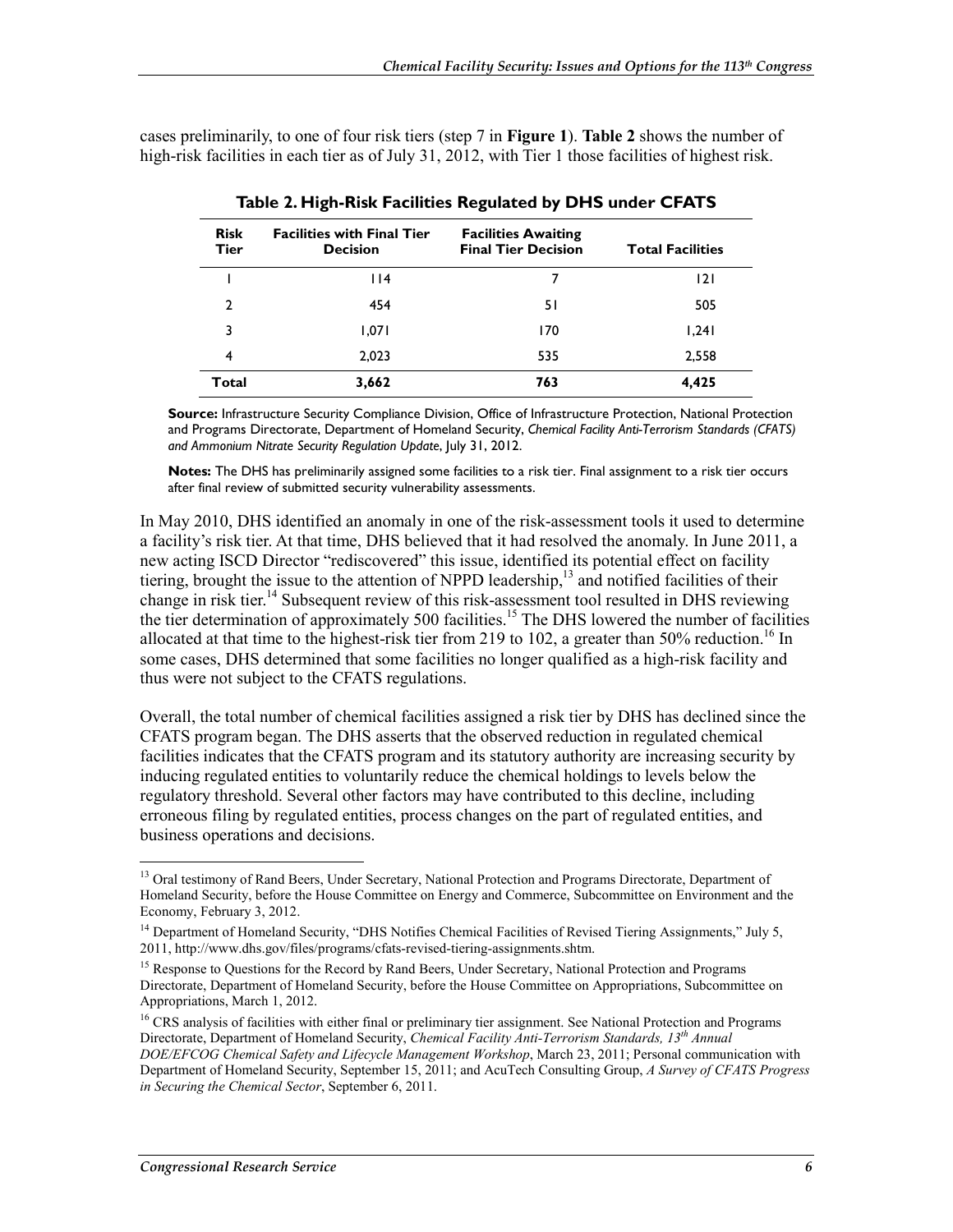### **Facility Inspections and Plan Approval**

The DHS planned to begin inspections of Tier 1 facilities as quickly as 14 months after issuance of regulations (step 11 of **Figure 1**).17 Several factors have delayed inspections, including the release of additional regulatory information in the form of an appendix and the need to build an inspector cadre, to establish a regional infrastructure, and to assist facilities in complying with regulation. Chemical inspectors must be able to assess the security measures at a chemical facility using the performance-based criteria developed by DHS. Performance-based security measures are likely more difficult than prescriptive measures for chemical inspectors to assess and thus may require greater training and experience in the inspector cadre. To overcome this challenge, DHS has established a Chemical Security Academy, a 10-week training course for inspectors. Such training, while likely improving the quality of inspection, also introduces additional time between the hiring of new inspectors and their deployment in the field.

DHS officials have provided numerous dates since 2007 for beginning inspections.<sup>18</sup> The DHS began inspections of Tier 1 facilities in February 2010.<sup>19</sup> At that time, DHS testified that it planned to inspect all Tier 1 facilities by the end of calendar year  $2010$ ,<sup>20</sup> but DHS had only authorized 10 site security plans (step 10 of **Figure 1**) and had approved no implementation of any site security plan by the end of calendar year  $2011$ <sup>21</sup> Since then, DHS has implemented an interim site security plan review process that it asserts is more effective and timely. The DHS has used this interim review process to authorize additional site security plans. As of January 2013, DHS had authorized or conditionally authorized more than 200 site security plans. The DHS also reported that it had successfully inspected and approved the site security plan implementation at 40 facilities.<sup>22</sup>

The DHS has identified an additional factor in the delay of the inspection schedule: the necessary iteration between DHS and the regulated entity regarding its site security plan.<sup>23</sup> The DHS has issued at least 66 administrative orders to compel facilities to complete their site security plans.<sup>24</sup>

<sup>1</sup> <sup>17</sup> Department of Homeland Security, *Chemical Facility Anti-Terrorism Standards Interim Final Rule Regulatory Assessment,* DHS-2006-0073, April 1, 2007, p. 15.

<sup>&</sup>lt;sup>18</sup> In July 2007, DHS provided testimony that formal site inspections of a selected group of facilities would begin by the end of 2007 (Testimony of Robert B. Stephan, Assistant Secretary for Infrastructure Protection, National Protection and Programs Directorate, Department of Homeland Security, before the House Committee on Homeland Security, Subcommittee on Transportation Security and Infrastructure, July 24, 2007).

<sup>&</sup>lt;sup>19</sup> Testimony of Rand Beers, Under Secretary, National Protection and Programs Directorate, Department of Homeland Security, before the Senate Committee on Homeland Security and Governmental Affairs, March 3, 2010.

<sup>&</sup>lt;sup>20</sup> Oral testimony of Rand Beers, Under Secretary, National Protection and Programs Directorate, Department of Homeland Security, before the Senate Committee on Homeland Security and Governmental Affairs, March 3, 2010.

<sup>&</sup>lt;sup>21</sup> Oral testimony of Rand Beers, Under Secretary, National Protection and Programs Directorate, Department of Homeland Security, before the House Committee on Homeland Security, Subcommittee on Cybersecurity, Infrastructure Protection, and Security Technologies, February 11, 2011.

 $^{22}$  Testimony of Rand Beers, Under Secretary, National Protection and Programs Directorate, Department of Homeland Security, before the House Committee on Energy and Commerce, Subcommittee on Environment and the Economy, March 14, 2013.

<sup>&</sup>lt;sup>23</sup> The DHS identified such iteration on the contents of site security plans as one factor delaying the start of the inspection process from December 2009 to February 2010. Oral testimony of Rand Beers, Under Secretary, National Protection and Programs Directorate, Department of Homeland Security, before the Senate Committee on Homeland Security and Governmental Affairs, March 3, 2010.

<sup>&</sup>lt;sup>24</sup> Testimony of Rand Beers, Under Secretary, National Protection and Programs Directorate, Department of Homeland Security, before the House Committee on Energy and Commerce, Subcommittee on Environment and the Economy, (continued...)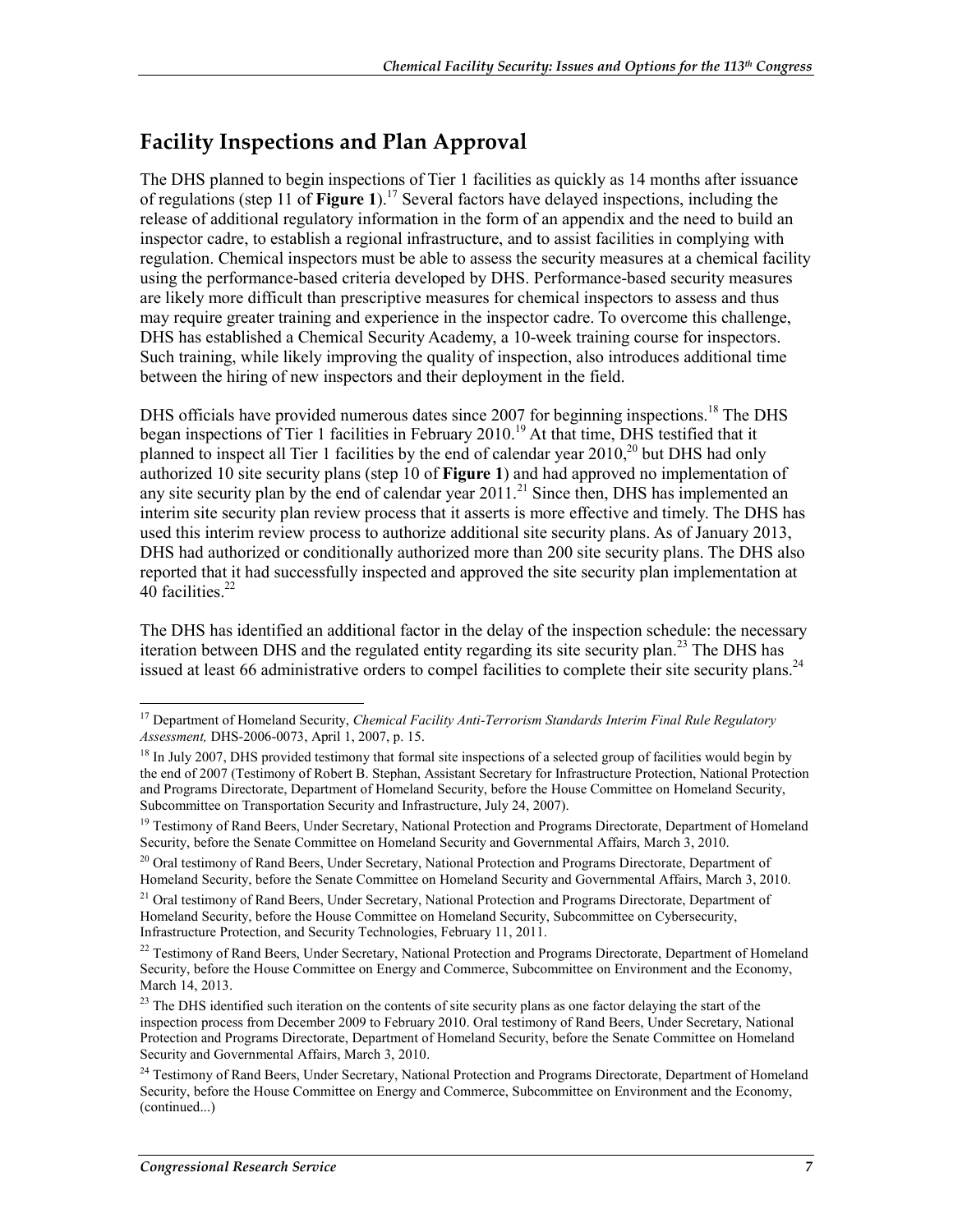In addition, DHS established a pre-authorization inspection process to gain additional information from facilities to fully assess the submitted site security plan. Once DHS completes a preauthorization inspection at a facility, the facility may amend its site security plan to reflect the results of the pre-authorization inspection. The DHS had performed approximately 180 preauthorization inspections as of February  $2012^{25}$  The DHS has since included this type of inspection in its more general compliance assistance visit program.

#### **Internal Review of CFATS Program**

A series of challenges internal to the Infrastructure Security Compliance Division (ISCD), which implements CFATS regulations, led to an internal review of ISCD in 2011. These challenges included problems with the assignment of regulated chemical facilities to risk tiers and issues with respect to locality pay.<sup>26</sup> In December 2010, NPPD initiated a management review of ISCD through the NPPD Office of Compliance and Security. In July 2011, new leadership took charge of ISCD and, at the direction of Under Secretary Beers, began a review of the goals, challenges, and potential corrective actions to improve program performance.<sup>27</sup> In November 2011, ISCD leadership presented Under Secretary Beers with a report containing the results of both reviews. According to DHS, the report was intended as a candid, internal assessment that focused predominantly on the challenges faced by ISCD rather than on the program's successes and opportunities.28

At the time of the report, DHS had received approximately 4,200 site security plans but had not yet approved any. The review report identified several factors that contributed to the absence of approvals. These factors included the inability to perform compliance inspections and the lack of an established records management system to document key decisions.<sup>29</sup> Other challenges facing ISCD reportedly included human resource issues, such as having employees with insufficient qualifications and work training, erroneous impressions of inspector roles and responsibilities, and the use of contractors to perform inherently governmental work.<sup>30</sup> Additional reported challenges included difficulty in quickly altering workplace requirements, resolving personnel security requirements, detailing site security compliance inspections, managing workplace behavior and perceptions, and dealing with a unionized workforce. Additionally, ISCD lacked a

 $\overline{\phantom{a}}$ 

<sup>(...</sup>continued)

March 31, 2011.

<sup>&</sup>lt;sup>25</sup> Testimony of Rand Beers, Under Secretary, National Protection and Programs Directorate, Department of Homeland Security, before the House Committee on Energy and Commerce, Subcommittee on Environment and the Economy, February 3, 2012.

<sup>&</sup>lt;sup>26</sup> Oral testimony of Rand Beers, Under Secretary, National Protection and Programs Directorate, Department of Homeland Security, before the House Committee on Energy and Commerce, Subcommittee on Environment and the Economy, February 3, 2012.

<sup>&</sup>lt;sup>27</sup> Personal communication with Department of Homeland Security, January 5, 2012.

<sup>&</sup>lt;sup>28</sup> Oral testimony of David Wulf, Deputy Director, Infrastructure Security Compliance Division, National Protection and Programs Directorate, Department of Homeland Security, before the House Committee on Energy and Commerce, Subcommittee on Environment and the Economy, February 3, 2012.

<sup>29</sup> Government Accountability Office, *Critical Infrastructure Protection: DHS Is Taking Action to Better Manage Its Chemical Security Program, but It Is Too Early to Assess Results,* GAO-12-515T, July 26, 2012.

<sup>&</sup>lt;sup>30</sup> Mike Levine, "EXCLUSIVE: Beset by Strife at Chemical Security Office, DHS Internal Report Claims Anti-Terrorism Program Now in Jeopardy," *FoxNews.com*, December 21, 2011.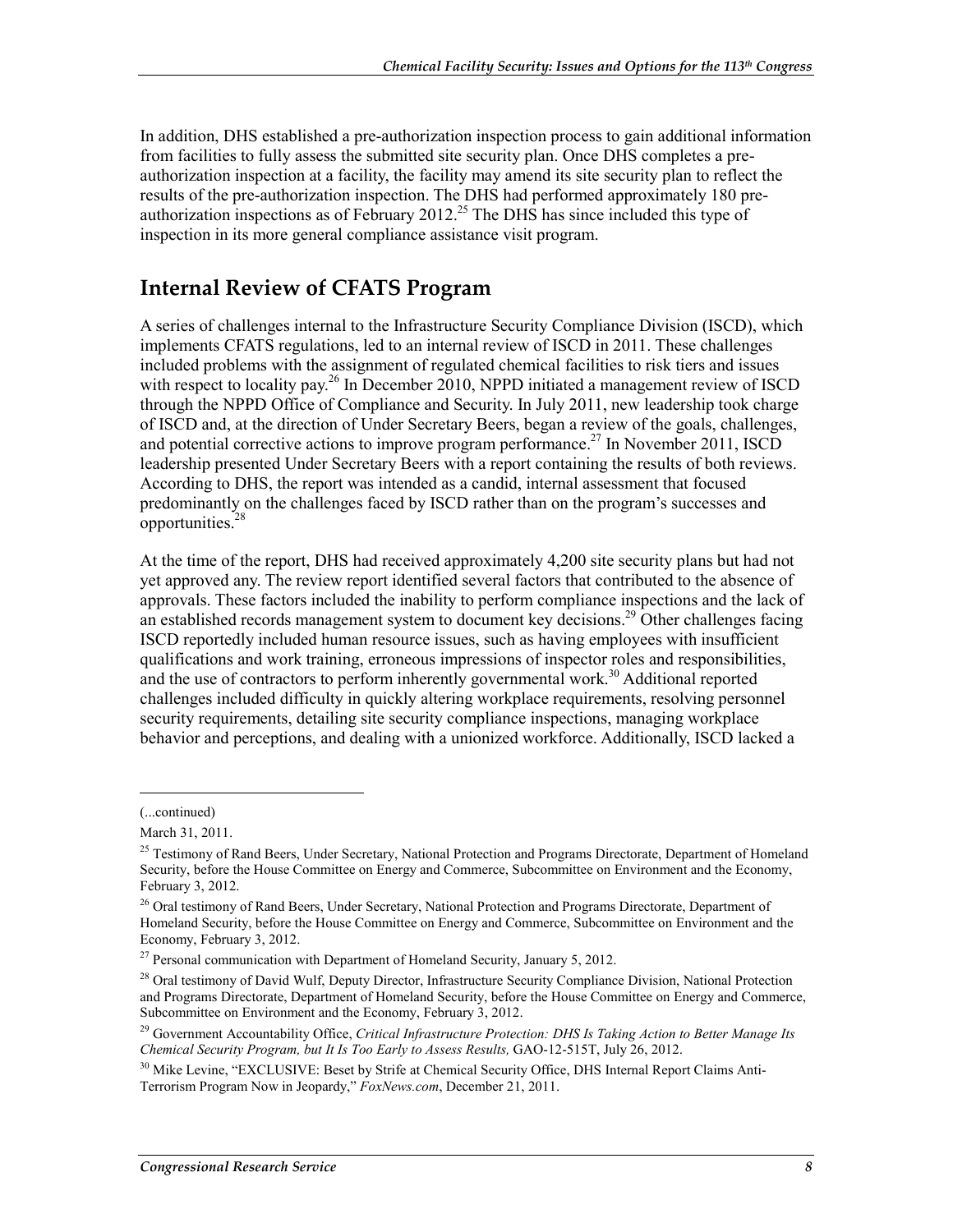system for tracking the usage of consumable supplies, potentially allowing for waste, fraud, and abuse; faced challenges in hiring new qualified individuals; and suffered from a lack of morale.

The report identified three top priorities to address the challenges addressing ISCD:

- clearing the backlog of site security plans;
- developing a chemical inspection process; and
- addressing ISCD statutory responsibilities for regulating ammonium nitrate and managing personnel surety as part of the CFATS program.<sup>31</sup>

The ISCD developed an action plan with discrete action items to address identified challenges. In addition to the action plan, NPPD requested ISCD leadership to provide milestones and a schedule for completion of the action plan tasks. The ISCD is implementing this plan with the oversight of NPPD leadership.<sup>32</sup> According to GAO, ISCD has developed at least eight sequential versions of the action plan, updating each additional version, and in some cases adding additional detail, milestones, or timelines.<sup>33</sup>

As of January 2013, DHS reports it has completed 87 of the 95 action items included in the action plan.<sup>34</sup> In the action plan, ISCD has updated its internal policy and guidance materials for inspections, created a monthly ISCD newsletter, promoted staff engagement and dialogue, provided additional supervisory training and guidance, and attempted to hire a permanent leadership team. In addition, NPPD is overseeing review of the process by which ISCD assigns risk tiers to regulated facilities.

GAO reviewed the DHS action plan and stated that "ISCD appears to be heading in the right direction, but it is too early to tell if individual items are having their desired effect because ISCD is in the early stages of implementing corrective actions and has not established performance measures to assess results.<sup>535</sup> GAO provided several caveats to its assessment, including that it did not have available documentary evidence about the causes of the issues identified in the ISCD memorandum. For example, GAO stated, "Program officials did not maintain records of key decisions and the basis for those decisions during the early years of the program."<sup>36</sup>

<sup>1</sup> 31 Government Accountability Office, *Critical Infrastructure Protection: DHS Is Taking Action to Better Manage Its Chemical Security Program, but It Is Too Early to Assess Results,* GAO-12-515T, July 26, 2012.

<sup>&</sup>lt;sup>32</sup> ISCD program leadership meets with the Principal NPPD Deputy Under Secretary at least weekly to discuss progress on the action plan. Oral testimony of Rand Beers, Under Secretary, National Protection and Programs Directorate, Department of Homeland Security, before the House Committee on Energy and Commerce, Subcommittee on Environment and the Economy, February 3, 2012.

<sup>33</sup> Government Accountability Office, *Critical Infrastructure Protection: DHS Is Taking Action to Better Manage Its Chemical Security Program, but It Is Too Early to Assess Results,* GAO-12-515T, July 26, 2012.

<sup>&</sup>lt;sup>34</sup> David Wulf, Director, Infrastructure Security Compliance Division, Office of Infrastructure Protection, National Programs and Protection Directorate, Department of Homeland Security, *A Year of Progress for the Chemical Facility Anti-Terrorism Standards (CFATS)*, January 17, 2013, http://blog.socma.com/?post=308.

<sup>35</sup> Government Accountability Office, *Critical Infrastructure Protection: DHS Is Taking Action to Better Manage Its Chemical Security Program, but It Is Too Early to Assess Results,* GAO-12-515T, July 26, 2012.

<sup>36</sup> Government Accountability Office, *Critical Infrastructure Protection: DHS Is Taking Action to Better Manage Its Chemical Security Program, but It Is Too Early to Assess Results,* GAO-12-515T, July 26, 2012.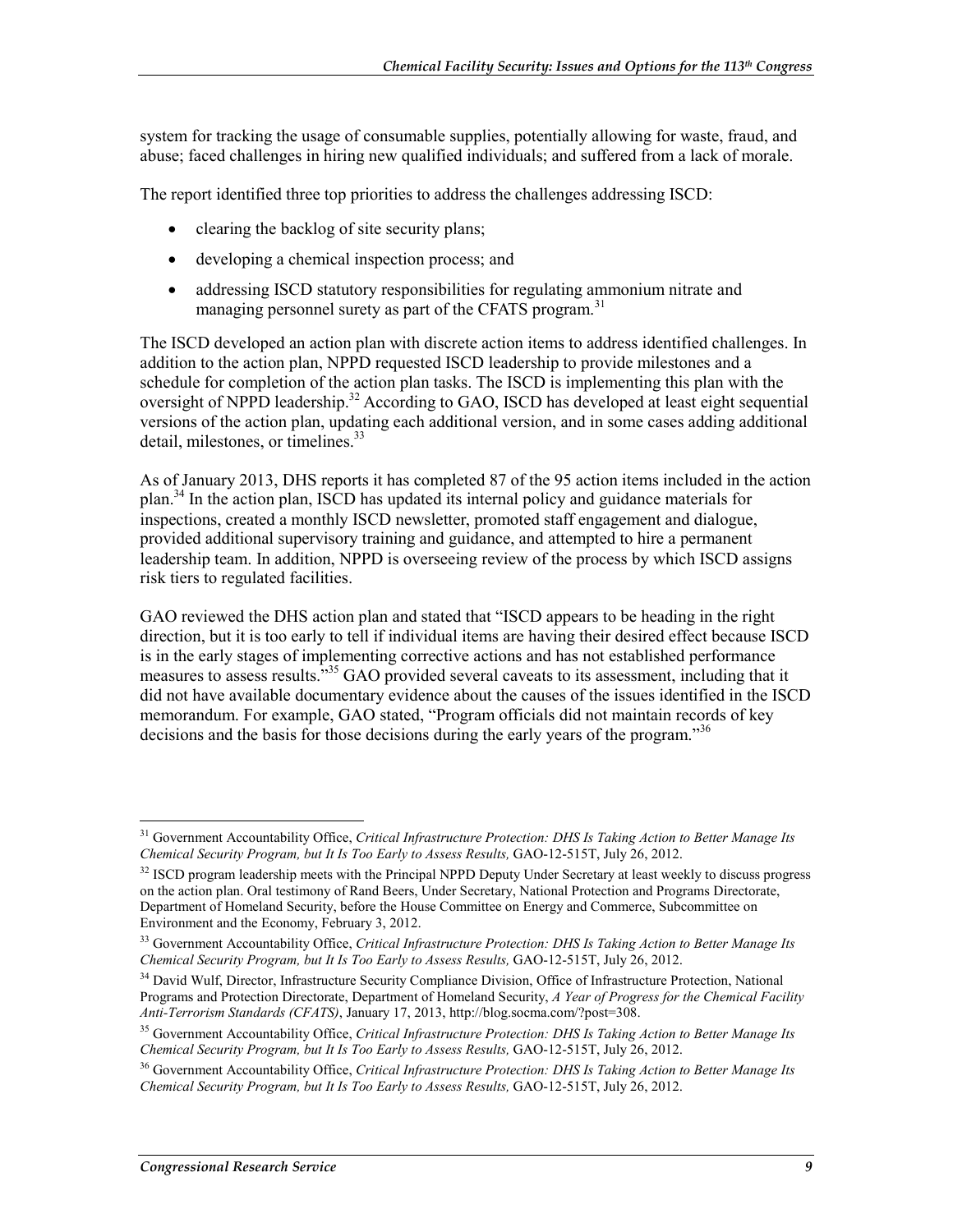# **Policy Issues**

Previous congressional discussion on chemical facility security raised several contentious policy issues.<sup>37</sup> Some issues will exist even if Congress extends the existing statutory authority without changes. These include whether DHS has sufficient funding and capabilities to adequately oversee chemical facility security; whether federal chemical facility security regulations should preempt state regulations; and how much chemical security information individuals may share outside of the facility and the federal government. Other issues, such as what facilities DHS should regulate as a chemical facility and whether DHS should require chemical facilities to adopt or consider adopting inherently safer technologies, may be more likely addressed if Congress chooses to revise or expand existing authority.

## **Funding and Infrastructure and Workforce Capabilities**

The 2007 CFATS regulations establish an oversight structure that relies on DHS personnel inspecting chemical facilities and ascertaining whether regulated entities have implemented their authorized site security plans. Although the use of performance-based measures, where chemical facilities have flexibility in how to achieve the required security performance, may reduce some demands on the regulated entities, it may also require greater training and judgment on the part of DHS inspectors. Congressional oversight has raised the question of whether DHS has requested and received appropriated funds sufficient to hire and retain the staff necessary to perform the required compliance inspections and whether DHS has properly managed the appropriated funds received.38

The DHS has faced challenges when creating the necessary infrastructure to perform nationwide inspections. As stated by DHS, initial expectations for inspector responsibilities and infrastructure needs did not match the final needs.

For example, at the program's outset, certain roles and responsibilities were envisioned for the program staff that, in the end, did not apply. This resulted in the hiring of some employees whose skills did not match their ultimate job responsibilities and the purchase of some equipment that in hindsight appear to be unnecessary for chemical inspectors. Additionally, we envisioned a greater number of field offices than we eventually decided to employ. $39$ 

The degree to which funding meets agency infrastructural needs likely depends on factors both external and internal to DHS. External factors include the number of regulated facilities and the sufficiency of security plan implementation. Challenges experienced by DHS in overseeing facility site security plan implementation will likely increase the workforce necessary to meet the

 $37$  Congressional policymakers have debated chemical facility security issues since at least the  $106<sup>th</sup>$  Congress.

<sup>&</sup>lt;sup>38</sup> See, for example, House Committee on Homeland Security, Subcommittee on Transportation Security and Infrastructure Protection, *Chemical Security: The Implementation of the Chemical Facility Anti-Terrorism Standards*  and the Road Ahead, 110<sup>th</sup> Congress, December 12, 2007; H.Rept. 112-492, accompanying H.R. 5855, Department of Homeland Security Appropriations Bill, 2013, and S.Rept. 112-169, accompanying S. 3216, Department of Homeland Security Appropriations Bill, 2013.

<sup>&</sup>lt;sup>39</sup> Testimony of Rand Beers, Under Secretary, National Protection and Programs Directorate, Department of Homeland Security, before the House Committee on Energy and Commerce, Subcommittee on Environment and the Economy, February 3, 2012.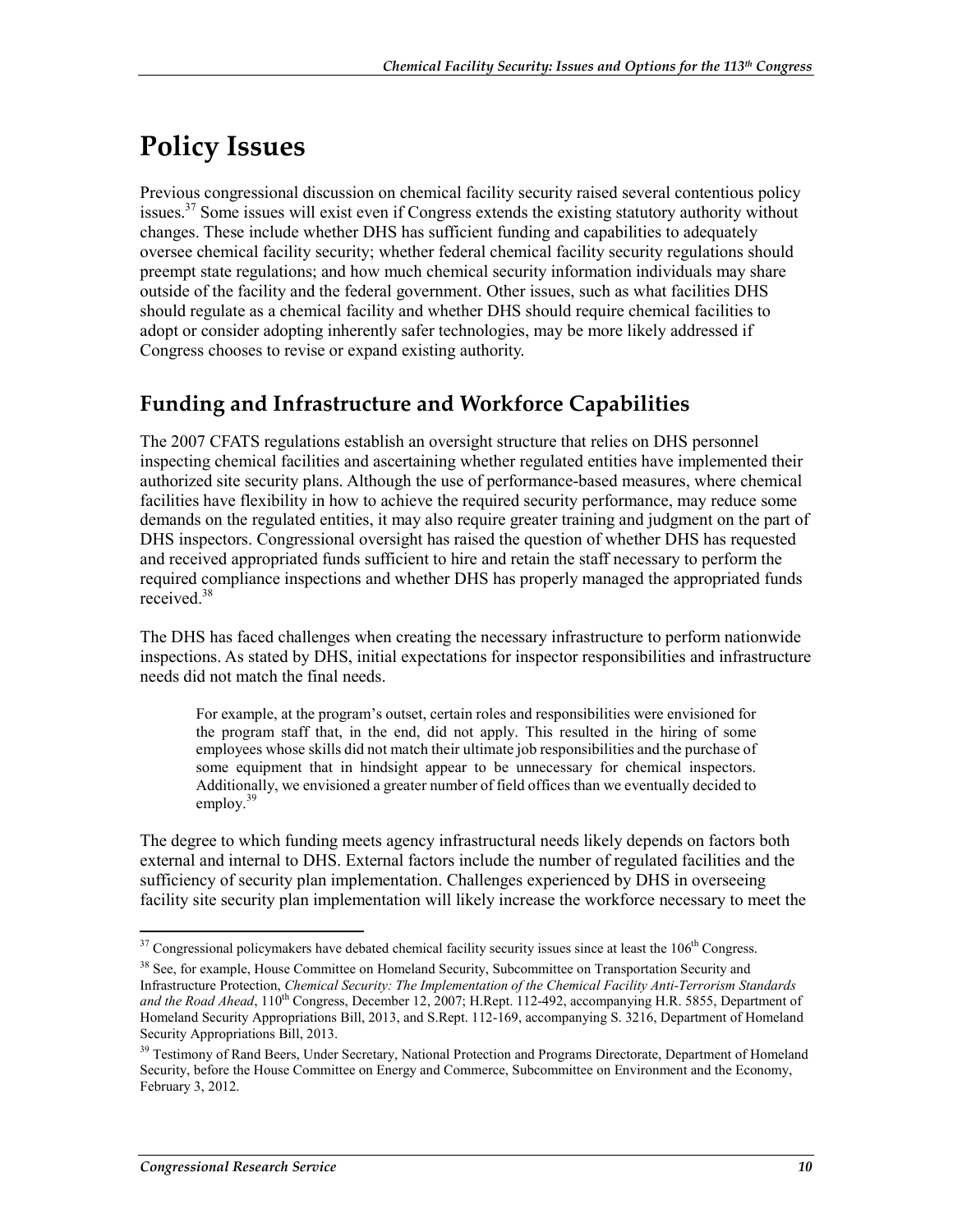planned inspection cycle. In contrast, reduction in the number of regulated facilities will likely decrease the number of needed inspectors. Internal factors include the ratio between headquarters staff and field inspectors; the assigned risk tiers of the regulated facilities; and the timetable for implementation of inspections. Once DHS has more fully engaged in inspection of regulated facilities, it may be able to more comprehensively determine its long-term resource needs and estimate both funding and staff requirements. A key factor for achieving program efficacy and efficiency may be the success in training inspectors to perform CFATS inspections, given the reported difficulties in developing inspector training combined with the requirements of a new regulatory program.

#### **Inspection Rate**

As of March 2013, 40 chemical facilities had completed the CFATS process, which starts with information submission by chemical facilities and finishes with approval of inspected security measures by DHS.40 The DHS states that the first authorization inspection was conducted in 2010; as of September 2012, DHS had conducted 19 authorization inspections; and as of March 2013, DHS had conducted 129 authorization inspections.<sup>41</sup> The GAO projects that DHS may require between seven and nine years to complete review of site security plans, and that to inspect and approve all regulated facilities will add to that time.<sup>42</sup> Some policymakers have expressed surprise at the pace of inspection and questioned whether DHS should continue at the current pace or accelerate the compliance process.<sup>43</sup> Several factors likely complicate and slow the inspection process. One factor appears to be the internal operations of the DHS implementing office and the skills and capabilities of the ISCD inspector cadre. Another factor appears to be that the information facilities submit in site security plans may not provide what DHS views as sufficient detail to evaluate compliance.<sup>44</sup> Rather than reject such site security plans, DHS attempts to gather the necessary information from the facilities, including through compliance assistance visits.

Compliance assistance visits may lead to higher quality site security plan submissions, even though the visits appear to be a significant drain on DHS resources. In principle, such visits may lower the future authorization inspection burden, as CFATS inspectors will be familiar with security measures at the chemical facility. Such familiarity may hasten the actual authorization inspection.

<sup>&</sup>lt;sup>40</sup> Testimony of Rand Beers, Under Secretary, National Protection and Programs Directorate, Department of Homeland Security, before the House Committee on Energy and Commerce, Subcommittee on Environment and the Economy, March 14, 2013.

<sup>&</sup>lt;sup>41</sup> Oral Testimony of David Wulf, Director, Infrastructure Security Compliance Division, National Protection and Programs Directorate, Department of Homeland Security, before the House Committee on Energy and Commerce, Subcommittee on Environment and the Economy, September 11, 2012; and Testimony of Rand Beers, Under Secretary, National Protection and Programs Directorate, Department of Homeland Security, before the House Committee on Energy and Commerce, Subcommittee on Environment and the Economy, March 14, 2013.

<sup>42</sup> Government Accountability Office, *Critical Infrastructure Protection: Preliminary Observations on DHS Efforts to Assess Chemical Security Risk and Gather Feedback on Facility Outreach*, GAO-13-412T, March 14, 2013.

<sup>43</sup> Monica Hatcher, "Why Chemical Plants Are Vulnerable to Terrorism," *Houston Chronicle*, April 5, 2010.

<sup>44</sup> For example, see Department of Homeland Security, *Chemical Facility Anti-Terrorism Standards Site Security Plans and Preliminary Inspections, NASTTPO Annual Meeting*, May 12, 2010; and W. Koch, Air Products, *Overview of DHS CFATS Pre Authorization Visit*, July 7, 2010.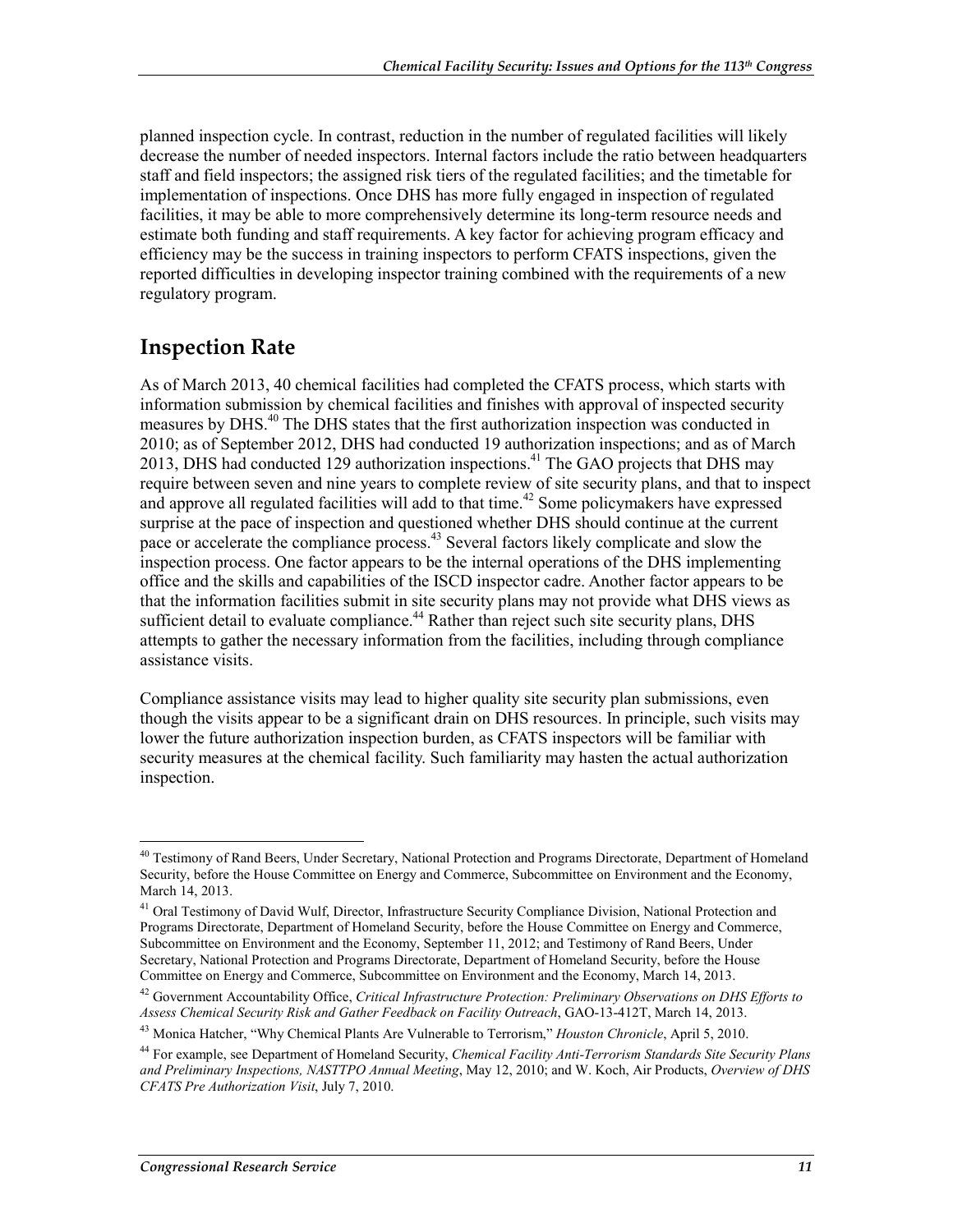The DHS has also suggested that higher risk-tier facilities benefit more from these types of assistance visits due to the complexity of the facility, the potential presence of multiple chemicals of interest, and the more stringent risk-based performance standards that apply. Lower risk-tier facilities may not need such visits because these facilities may be less complex and inspectors may develop best practices through the compliance assistance visits of higher-tiered facilities. However, the converse might be true instead. Smaller facilities with less security experience may benefit more from such visits.

Some policymakers have questioned whether the low inspection rate is due to constraints in the number of chemical facility security inspectors hired by DHS or the availability of appropriated funding. The CFATS regulations state that DHS will inspect the implementation of site security plans at all facilities and require that facilities resubmit their site security plan every two years for Tier 1 and Tier 2 facilities or three years for Tier 3 and Tier 4 facilities.<sup>45</sup> This requires DHS to perform approximately 1,700 inspections annually to inspect each facility's implementation of its site security plan. The DHS has asserted that each inspection would require two or more inspectors and approximately one week to perform.<sup>46</sup>

The DHS appears to have requested sufficient inspectors to manage the workload associated with a reinspection cycle of every two years for top tier facilities and every three years for lower tier facilities, but such a staffing level may be insufficient to address the large number of initial regulatory submissions or a more frequent reinspection cycle or the use of inspectors to perform compliance assistance visits.<sup>47</sup> This level of staffing would appear to require at least several years of inspections to reduce the backlog created from the initial site security plan submissions, even if DHS performed only authorization inspections. If DHS were to hire additional inspectors, it might reduce the backlog of site security plans but also run the risk of having additional unnecessary staff in future years. The DHS might hire temporary or short-term staff to augment the inspector cadre, but the need to train such employees for CFATS-specific inspections may pose challenges.

Finally, because DHS has focused on inspecting those facilities in the highest risk tier, it potentially faces the most complicated inspection environments. Inspections of lower risk tier facilities may pose fewer complications, take less time, and involve fewer inspectors. If so, DHS might quickly and substantially increase the number of facilities inspected by focusing efforts on lower tier facilities. Through this approach, DHS might gain insight and experience among the inspector cadre while reducing some national risk.<sup>48</sup>

<sup>&</sup>lt;sup>45</sup> Other DHS documents have provided different inspection timeframes. In 2011, DHS stated its expectation that, when at full operational capability, it would inspect Tier 1 facilities annually, Tier 2 facilities every two years, and a prioritized selection of 10% of Tier 3 and Tier 4 facilities each year (Department of Homeland Security, *Annual Performance Report Fiscal Years 2010 – 2012; Appendix A: Measure Descriptions and Data Collection Methodologies*, p. 8).

<sup>46</sup> Department of Homeland Security, *The Chemical Facility Anti-Terrorism Standards—Update for the Chemical Sector Security Summit*, June 29, 2009.

<sup>&</sup>lt;sup>47</sup> CRS calculation assuming two inspectors per inspection and one inspection per week.

 $48$  The DHS defines all facilities regulated under CFATS as high-risk chemical facilities. A lower or higher risk tier is relative to other high-risk chemical facilities.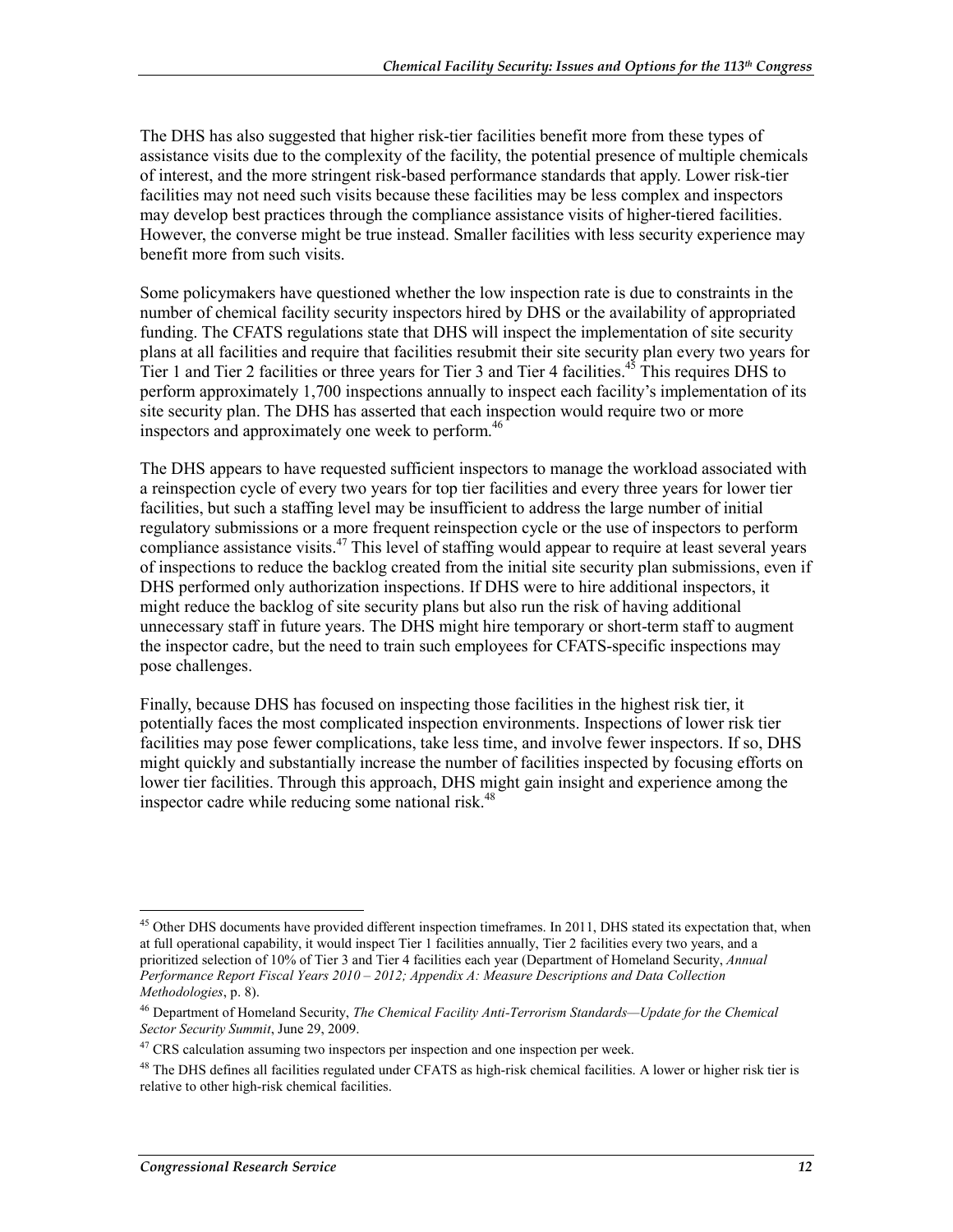## **Federal Preemption of State Activities**

The original statute did not expressly address the issue of federal preemption of state and local chemical facility security statute or regulation. When DHS issued regulations establishing the CFATS program, DHS asserted that the CFATS regulations would preempt state and local chemical facility security statute or regulation that "conflicts with, hinders, poses an obstacle to or frustrates the purposes of" the federal regulation.<sup>49</sup> After the regulation's release, Congress amended DHS's statutory authority to state that only in the case of an "actual conflict" would the federal regulation preempt state authority.<sup>50</sup> Few states have established independent chemical facility security regulatory programs, and conflict between the federal and state activities has not yet occurred.<sup>51</sup> The DHS did not identify any state programs that conflict with the CFATS regulations.<sup>52</sup> The DHS has also not altered its regulatory language in response to the statutory amendment.

Advocates for federal preemption call for a uniform security framework across the nation. They assert that a "patchwork" of regulations might develop if states independently develop additional chemical facility security regulations.<sup>53</sup> Variation in security requirements might lead to differing regulatory compliance costs, and companies might suffer competitive disadvantage based on their geographic location.

Supporters of a state's right to regulate chemical facility security claim that the federal regulation should be a minimum standard with which all regulated entities must comply. They assert that DHS should allow states to develop more stringent regulations than the federal regulations. They claim such regulations would increase security. Some supporters of state regulation suggest that more stringent, conflicting state regulations should preempt the federal regulations. Such a case might occur if a state regulation mandated the use of a particular security approach at chemical facilities, conflicting with the federal regulation that adopts a performance-based, rather than prescriptive, approach. The desire to retain industries that might relocate if faced with increased regulation arguably would temper state inclinations to require overly stringent or incompatible regulations.

Some policymakers may assert that chemical facility security should be left to the states rather than be implemented by the federal government. If Congress allows the statutory authority to expire and does not appropriate funds for the further implementation of CFATS, the federal authority would lapse, and state and local jurisdictions would be solely responsible for regulating chemical facility security.

 $49$  6 CFR 27.405(a).

<sup>50</sup> Section 534, P.L. 110-161, Consolidated Appropriations Act, 2008.

<sup>51</sup> Several states, including New Jersey, Maryland, and New York, have implemented laws addressing security at chemical facilities.

<sup>52 72</sup> *Federal Register* 17688–17745 (April 9, 2007) at 17727.

<sup>&</sup>lt;sup>53</sup> See, for example, National Association of Chemical Distributors, "NACD Key Issue: Chemical Facility Security," *Key Issues 2009 Washington Fly-In 111th Congress*.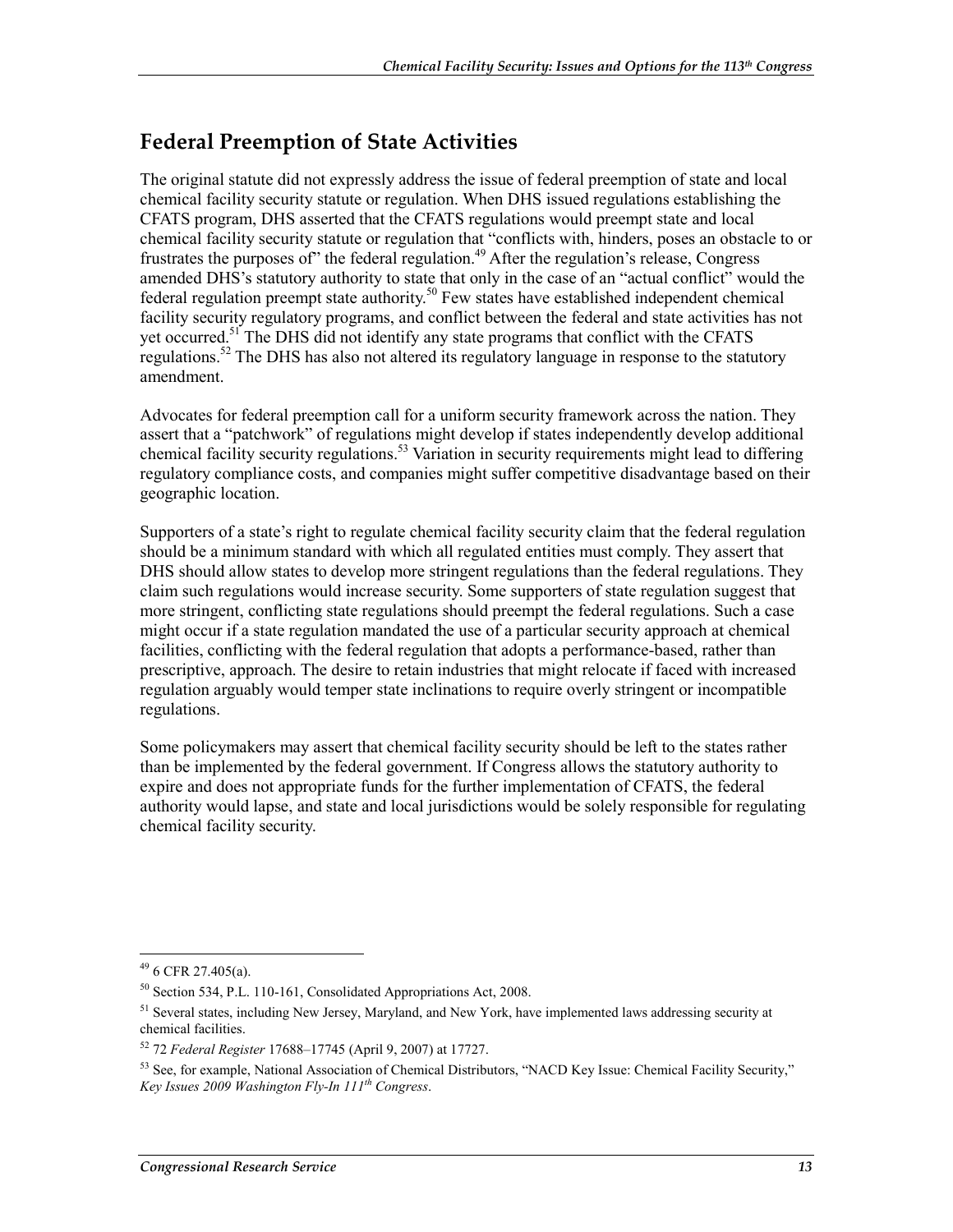#### **Transparency**

The CFATS process involves determining chemical facility vulnerabilities and developing security plans to address them. Information developed in this process is not openly disseminated. The CFATS program categorizes this information as Chemical-terrorism Vulnerability Information (CVI) and provides penalties for its disclosure. Some advocates have argued for greater transparency in the CFATS process, even if the program does not provide detailed information regarding potential vulnerabilities and specific security measures. They assert that those individuals living in surrounding communities require such information to effectively plan and make choices in an emergency.54

The current statute and regulation prohibit public disclosure of CVI. Only specific "covered persons" may access CVI. While acknowledging a legitimate homeland security need to limit dissemination of security information, some policymakers have questioned whether such limitations hinder other efforts. For example, first responders and community representatives have highlighted how such information protection regimes may impede emergency response and the ability of those in the surrounding community to react to emergency situations at the chemical facility.<sup>55</sup> Additionally, worker representatives have raised concerns that these limitations and the lack of mandated inclusion of worker representatives may impede worker input into security plans.<sup>56</sup>

The current information protection regimes for chemical facility security information, CVI under CFATS and Sensitive Security Information (SSI) under the Maritime Transportation Security Act (MTSA), do not contain penalties for incorrectly marking information as protected. Only disclosure of correctly marked information is penalized. Additionally, the chemical facility is responsible for identifying and appropriately marking protected information. These information markings only would be assessed in the case of dispute. As was asserted during congressional oversight, this disparity may lead to a tendency by regulated entities, in order to protect themselves against potential liability or scrutiny, to erroneously limit dissemination of information that should be made available to the public.<sup>57</sup>

Additionally, the existing statute contains no provisions explicitly protecting or allowing for concerned covered persons to divulge CVI or to challenge the categorization of information as protected in an attempt to inform authorities about security vulnerabilities or other weaknesses. Depending on the circumstances, those individuals might be penalized for their disclosure of protected information. The CFATS regulations, reflecting this inherent tension, provide for a point of contact to which such information might be revealed, but also state "Section 550 did not give

<sup>1</sup> <sup>54</sup> OMB Watch and Public Citizen, "Chemical Facility Anti-Terrorism Standards, Department of Homeland Security, DHS-2006-0073," *Letter*, February 7, 2007.

<sup>&</sup>lt;sup>55</sup> Testimony of Joseph Crawford, Chief of Police, City Saint Albans, WV, before the House Committee on Energy and Commerce, Subcommittee on Oversight and Investigations, April 21, 2009; and testimony of Kent Carper, President, Kanawha County Commission, Kanawha County, WV, before the House Committee on Energy and Commerce, Subcommittee on Oversight and Investigations, April 21, 2009.

<sup>&</sup>lt;sup>56</sup> See, for example, testimony of Glenn Erwin, United Steelworkers International Union, before the Senate Committee on Homeland Security and Governmental Affairs, July 13, 2005.

<sup>&</sup>lt;sup>57</sup> "House Energy and Commerce Subcommittee on Oversight and Investigations Holds Hearing on the Bayer CropScience Facility Explosion," *CQ Congressional Transcripts*, April 21, 2009.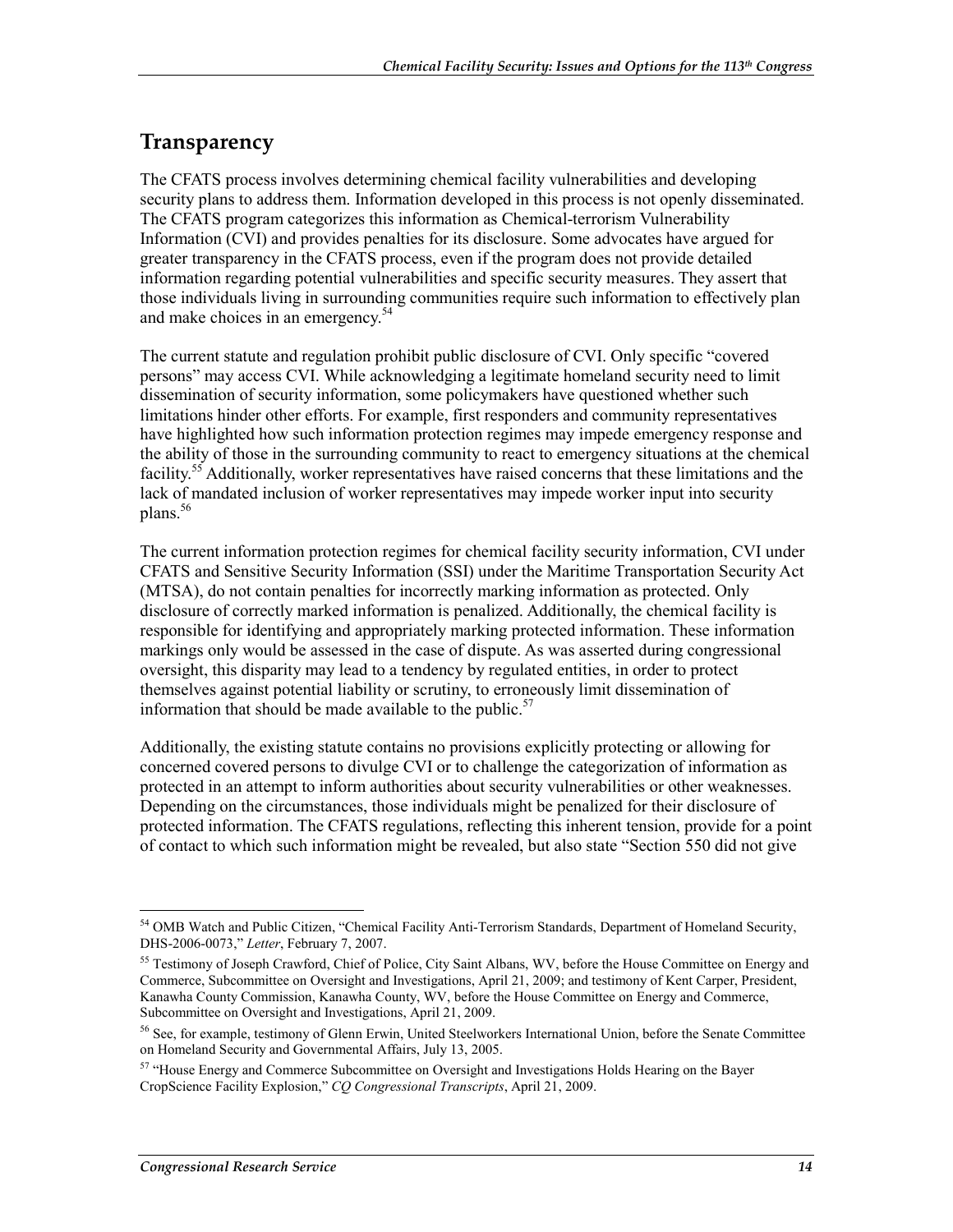DHS authority to provide whistleblower protection, and so DHS has not incorporated specific whistleblower protections into this regulation."<sup>58</sup>

## **Definition of Chemical Facility**

The DHS regulates both entities that possess and entities that manufacture chemicals of interest. Thus, the term chemical facility encompasses many types of facilities, including agricultural facilities, universities, and others. With DHS defining chemical facilities according to possession of a chemical of interest, it regulates facilities not part of the chemical manufacturing and distributing chain. Stakeholders have expressed concern that the number of entities so regulated might be unwieldy and that the regulatory program might focus on many chemical facilities that pose little risk rather than on those facilities that pose more substantial risk. For example, during the rulemaking process, DHS received commentary and revised its regulatory threshold for possession of propane, stating:

DHS, however, set the [screening threshold quantities] for propane in this final rule at 60,000 pounds. Sixty thousand pounds is the estimated maximum amount of propane that nonindustrial propane customers, such as restaurants and farmers, typically use. The Department believes that non-industrial users, especially those in rural areas, do not have the potential to create a significant risk to human life or health as would industrial users. The Department has elected, at this time, to focus efforts on large commercial propane establishments but may, after providing the public with an opportunity for notice and comment, extend its [CFATS] screening efforts to smaller facilities in the future. This higher [screening threshold quantity] will focus DHS's security screening effort on industrial and major consumers, regional suppliers, bulk retail, and storage sites and away from non-industrial propane customers<sup>3</sup>

Academic institutions have asserted that DHS should not apply CFATS regulations to them because of the dispersed nature of chemical holdings at colleges and universities. These institutions claim that regulatory compliance costs would not be commensurate with the risk reduction.<sup>60</sup> The DHS has identified that a college or university with a high-risk facility on campus might choose to implement security measures at the specific location rather than across the entire campus.<sup>61</sup> While the regulatory compliance costs likely decrease at lower risk tiers compared to higher risk tiers, all regulated entities bear compliance costs as continued annual expenses.

As mentioned above, the statutory authority underlying CFATS exempts several types of facilities, including water and wastewater treatment facilities. The federal government does not regulate water and wastewater treatment facilities for chemical security purposes. Instead, current chemical security efforts at water and wastewater treatment facilities are voluntary in nature.<sup>62</sup>

<sup>58 72</sup> *Federal Register* 17688–17745 (April 9, 2007) at 17718.

<sup>59 72</sup> *Federal Register* 65396–65435 (November 20, 2007) at 65406.

<sup>60 72</sup> *Federal Register* 65396–65435 (November 20, 2007) at 65412.

<sup>61</sup> Department of Homeland Security, *Colleges and Universities and the Chemical Facility Anti-Terrorism Standards (CFATS)*, July 2010.

 $62$  Congress required certain drinking water facilities to perform vulnerability assessments and develop emergency response plans through Section 401 of P.L. 107-188, the Public Health Security and Bioterrorism Preparedness and Response Act of 2002. For more information on drinking water security activities, see CRS Report RL31294, *Safeguarding the Nation's Drinking Water: EPA and Congressional Actions*, by Mary Tiemann.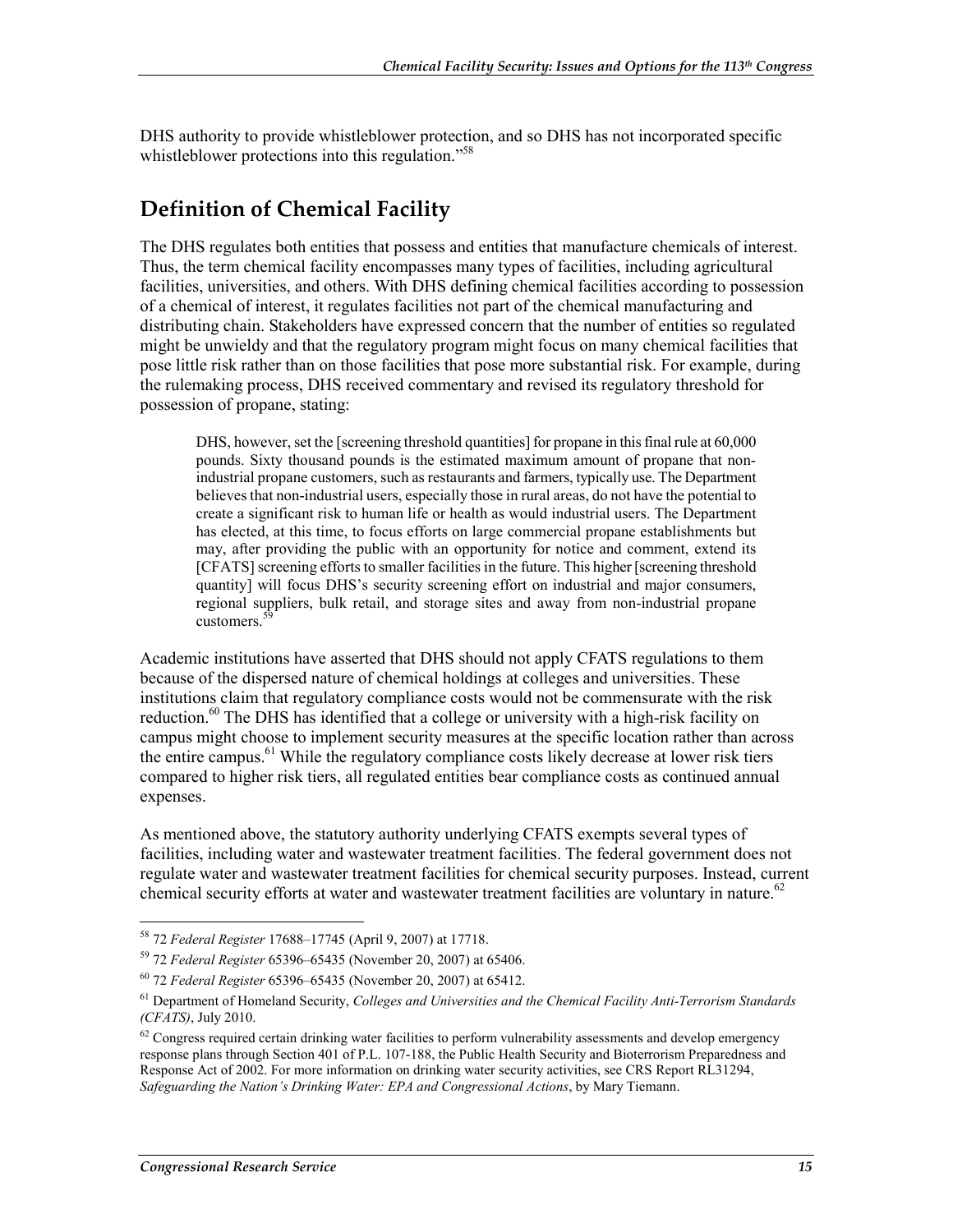Some advocacy groups have called for inclusion of currently exempt facilities, such as water and wastewater treatment facilities.<sup>63</sup> Some drinking water and wastewater treatment facilities possess amounts of chemicals of interest and would lead to regulation if located at a different type of facility.64 Advocates for their inclusion in security regulations cite the presence of such potentially hazardous chemicals and their relative proximity to population centers as reasons to mandate security measures for such facilities. In contrast, representatives of the water sector point to the critical role that water and wastewater treatment facilities have in daily life. They caution against including these facilities in the existing regulatory framework because of the potential for undue public impacts. They cite, for example, loss of basic fire protection and sanitation services if the federal government were to order a water or wastewater utility to cease operations for security reasons or failure to comply with regulation.<sup>65</sup>

If Congress were to remove the drinking water and wastewater treatment facility exemption, the number of regulated facilities might substantially increase, placing additional burdens on the CFATS program. The United States contains approximately 52,000 community water systems and 16,500 wastewater treatment facilities.<sup>66</sup> These facilities vary substantially in size and service. The number of regulated facilities would depend on the criteria used to determine inclusion, such as chemical possession or number of individuals served. It is likely that only a subset of these facilities would meet a regulatory threshold.<sup>67</sup> In 2011, a DHS official testified that approximately 6,000 such facilities would likely meet the CFATS threshold.<sup>68</sup>

## **Inherently Safer Technologies**

1

Previous debate on chemical facility security has included whether to mandate the adoption or consideration of changes in chemical processes to reduce the potential consequences following a successful attack on a chemical facility. Suggestions for such changes have included reducing the amount of chemical stored onsite and changing the chemicals used. In previous congressional

<sup>63</sup> See, for example, Paul Orum and Reece Rushing, Center for American Progress, *Chemical Security 101: What You Don't Have Can't Leak, or Be Blown Up by Terrorists*, November 2008; and testimony of Philip J. Crowley, Senior Fellow and Director of Homeland Security, Center for American Progress, before the House Committee on Energy and Commerce, Subcommittee on Environment and Hazardous Materials, June 12, 2008.

<sup>64</sup> See U.S. Environmental Protection Agency, *Factoids: Drinking Water and Ground Water Statistics for 2008*, EPA 816-K-08-004, November 2008; and U.S. Environmental Protection Agency, *Clean Watersheds Needs Survey 2004: Report to Congress*, January 2008.

<sup>65</sup> American Water Works Association, "Chemical Facility Security," *Fact Sheet*, 2009. For more information on security issues in the water infrastructure sector, see CRS Report RL32189, *Terrorism and Security Issues Facing the Water Infrastructure Sector*, by Claudia Copeland.

<sup>66</sup> See U.S. Environmental Protection Agency, *Factoids: Drinking Water and Ground Water Statistics for 2008*, EPA 816-K-08-004, November 2008; and U.S. Environmental Protection Agency, *Clean Watersheds Needs Survey 2004: Report to Congress*, January 2008. For comparison, more than 38,000 chemical facilities filed a Top-Screen under CFATS.

 $67$  For example, the number of individuals served by the drinking water facility might be used as a regulatory criterion. Section 401 of the Public Health Security and Bioterrorism Preparedness and Response Act of 2002 (P.L. 107-188) mandated drinking water facilities serving more than 3,300 individuals develop an emergency response plan and perform a vulnerability assessment. Approximately 8,400 community water systems met this requirement at that time. For more information on drinking water security activities, see CRS Report RL31294, *Safeguarding the Nation's Drinking Water: EPA and Congressional Actions*, by Mary Tiemann.

<sup>68</sup> Oral testimony of Rand Beers, Under Secretary, National Protection and Programs Directorate, Department of Homeland Security, before the House Committee on Homeland Security, Subcommittee on Cybersecurity, Infrastructure Protection, and Security Technologies, February 11, 2011.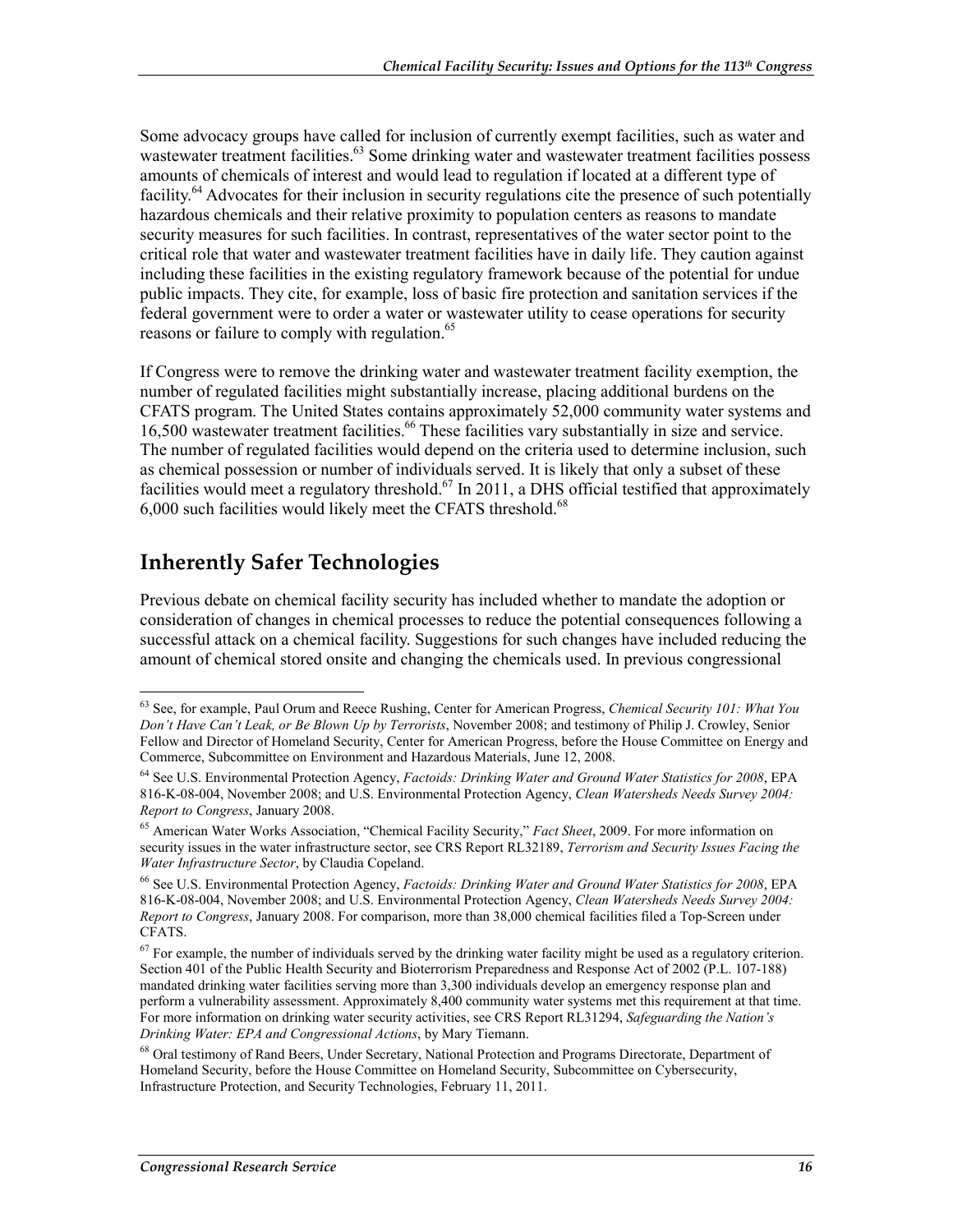debate, these approaches have been referred to as inherently safer technologies or methods to reduce the consequences of a terrorist attack.

A fundamental challenge for inherently safer technologies is how to compare one technology with its potential replacement. It is challenging to unequivocally state that one technology is inherently safer than the other without adequate metrics. Risk factors may exist outside of the comparison framework.<sup>69</sup> Some experts have asserted that the metrics for comparing industrial processes are not yet fully established and need additional research and study.<sup>70</sup> A committee of the National Research Council of the National Academies has recommended that DHS support research and development to foster cost-effective, inherently safer chemistries and chemical processes.<sup>71</sup> The National Academies has identified as a potential concern that inherently safer process analyses may become narrowly focused and its outcomes inappropriately weighted.<sup>72</sup> A facility might consider many additional factors beyond homeland security implications when weighing the applicability and benefit of switching from one process to another. These factors include cost, technical challenges regarding implementation in specific situations, supply chain impacts, quality and availability of end products, and indirect effects on workers.<sup>7</sup>

Supporters of adopting these approaches as a way to improve chemical facility security argue that reducing or removing these chemicals from a facility will reduce the incentive to attack the facility. They suggest that reducing the consequences of a release also lowers the threat from terrorist attack and mitigates the risk to the surrounding populace. They point to facilities that have voluntarily changed amounts of chemicals on hand or chemical processes in use as examples that facilities can implement such an approach in a cost-effective, practical fashion.<sup>74</sup>

Opponents of mandating what proponents call inherently safer technologies question the validity of the approach as a security tool and the government's ability to effectively oversee its implementation. Industrial entities assert that process safety engineers within the regulated industry already employ such approaches and that these are safety, not security, methods. They assert that process safety experts and business executives should determine the applicability and

<sup>&</sup>lt;sup>69</sup> For example, the replacement of hydrogen fluoride with sulfuric acid for refinery processing would replace a more toxic chemical with a less toxic one. In this case, experts estimate that equivalent processing capacity would require 25 times more sulfuric acid. Thus, more chemical storage facilities and transportation would be required, potentially posing different dangers than atmospheric release to the surrounding community. Determining which chemical process had less overall risk might require considering factors both internal and external to the chemical facility and the surrounding community. See testimony of M. Sam Mannan, Director, Mary Kay O'Connor Process Safety Center, Texas A&M University, before the House Committee on Homeland Security, December 12, 2007.

<sup>70</sup> Testimony of M. Sam Mannan, Director, Mary Kay O'Connor Process Safety Center, Texas A&M University, before the House Committee on Homeland Security, December 12, 2007.

 $<sup>71</sup>$  Committee on Assessing Vulnerabilities Related to the Nation's Chemical Infrastructure, National Research Council,</sup> *Terrorism and the Chemical Infrastructure: Protecting People and Reducing Vulnerabilities*, 2006.

<sup>72</sup> Committee on Inherently Safer Chemical Processes, National Research Council, *The Use of Methyl Isocyanate (MIC) at Bayer CropScience*, 2012.

<sup>&</sup>lt;sup>73</sup> For further discussion on this issue, see Center for Chemical Process Safety, American Institute of Chemical Engineers, *Final Report: Definition for Inherently Safer Technology in Production, Transportation, Storage, and Use,*  July 2010.

<sup>74</sup> See, for example, Paul Orum and Reece Rushing, Center for American Progress, *Preventing Toxic Terrorism: How Some Chemical Facilities Are Removing Danger to American Communities*, April 2006; and Paul Orum and Reece Rushing, Center for American Progress, *Chemical Security 101: What You Don't Have Can't Leak, or Be Blown Up by Terrorists*, November 2008.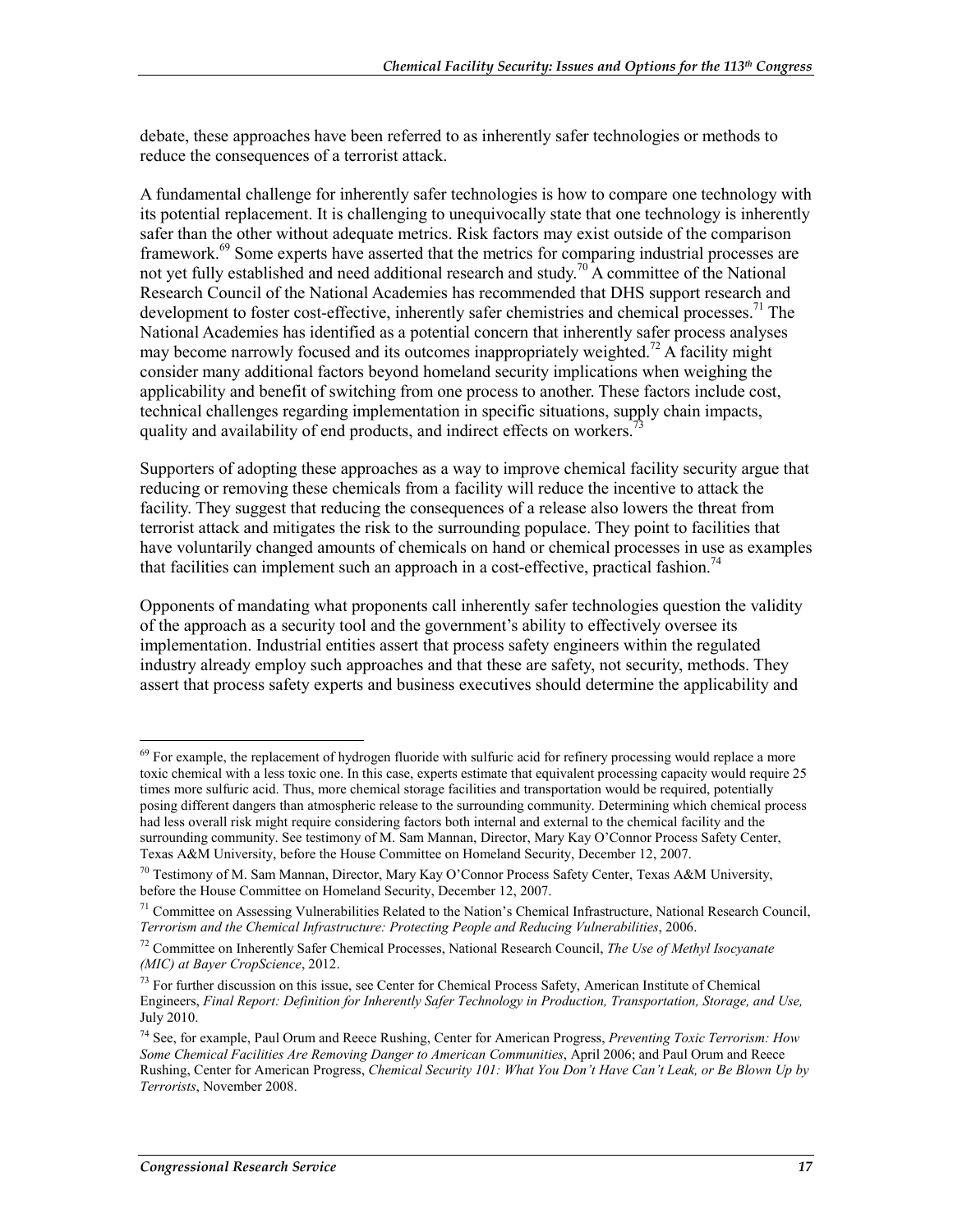financial practicality of changing existing processes at specific chemical facilities.<sup>75</sup> A 2011 industry survey stated that, of those respondents that assessed using alternative chemicals or processes,  $66.4\%$  determined such alternatives were not technically feasible.<sup>76</sup> Opponents of an inherently safer technology mandate also state concern that few existing alternative approaches are well understood with regard to their unanticipated side effects. They claim that researchers should continue to study these alternative approaches rather than immediately apply them, since unanticipated side effects could injure business and other interests.<sup>77</sup> A third opposing view questions whether the federal government contains the required technical expertise to adjudicate the practicality and benefit of alternative technological approaches.<sup>78</sup>

The DHS has engaged in research and development activities within its Science and Technology (S&T) Directorate to develop a better understanding of inherently safer technology, including efforts to define inherently safer technology.<sup>79</sup> The NPPD has not adopted the results from these research and development efforts within its regulatory context. Congress has directed DHS to detail and report to Congress the Department's definition of inherently safer technology as it relates to chemical facilities under the purview of CFATS.<sup>80</sup>

Some industry representatives have asserted that an inherently safer technology mandate might have a potentially significant negative financial impact.<sup>81</sup> Regulated entities incur a cost when meeting existing CFATS requirements, and small businesses may be challenged to make additional necessary capital investments. In its interim final rule, DHS estimated that even without an inherently safer technology requirement CFATS "may have a significant economic impact on a substantial number of small entities."82 Because of the performance-based nature of

<sup>1</sup> <sup>75</sup> See, for example, testimony of Timothy J. Scott, Dow Chemical Company, before the House Committee on Homeland Security, Subcommittee on Cybersecurity, Infrastructure Protection, and Security Technologies, February 11, 2011; and testimony of Marty Durbin, Managing Director, Federal Affairs, American Chemistry Council, before the House Committee on Energy and Commerce, Subcommittee on Environment and Hazardous Materials, June 12, 2008.

<sup>76</sup> AcuTech Consulting Group, *A Survey of CFATS Progress in Securing the Chemical Sector*, September 6, 2011, p. 41.

<sup>&</sup>lt;sup>77</sup> For example, EPA experts have pointed to the change by drinking water treatment facilities between two approved disinfectants—chlorine and chloramine—as correlated with an unexpected increase in levels of lead in drinking water due to increased corrosion. Government Accountability Office, *Lead in D.C. Drinking Water*, GAO-05-344, March 2005.

<sup>78</sup> See, for example, testimony of M. Sam Mannan, Director, Mary Kay O'Connor Process Safety Center, Texas A&M University, before the House Committee on Homeland Security, Subcommittee on Cybersecurity, Infrastructure Protection, and Security Technologies, February 11, 2011; testimony of Dennis C. Hendershot, Staff Consultant, Center for Chemical Process Safety, American Institute of Chemical Engineers, before the Senate Committee on Environment and Public Works, June 21, 2006, S.Hrg. 109-1044; and testimony of Matthew Barmasse, Synthetic Organic Chemical Manufacturers Association, before the Senate Committee on Homeland Security and Governmental Affairs, July 13, 2005.

<sup>79</sup> The Chemical Security Analysis Center of the DHS S&T Directorate contracted with the Center for Chemical Process Safety of the American Institute of Chemical Engineers to develop a technically based definition for inherently safer technology. See Center for Chemical Process Safety, American Institute of Chemical Engineers, *Final Report: Definition for Inherently Safer Technology in Production, Transportation, Storage, and Use*, July 2010.

<sup>80</sup> H.Rept. 112-331, p. 986.

<sup>&</sup>lt;sup>81</sup> Testimony of Stephen Poorman, International EHS Manager, FUJIFILM Imaging Colorants Ltd., on behalf of the Society of Chemical Manufacturers and Affiliates before the Senate Committee on Homeland Security and Governmental Affairs, March 3, 2010.

<sup>82 72</sup> *Federal Register* 17688–17745 (April 9, 2007) at 17772.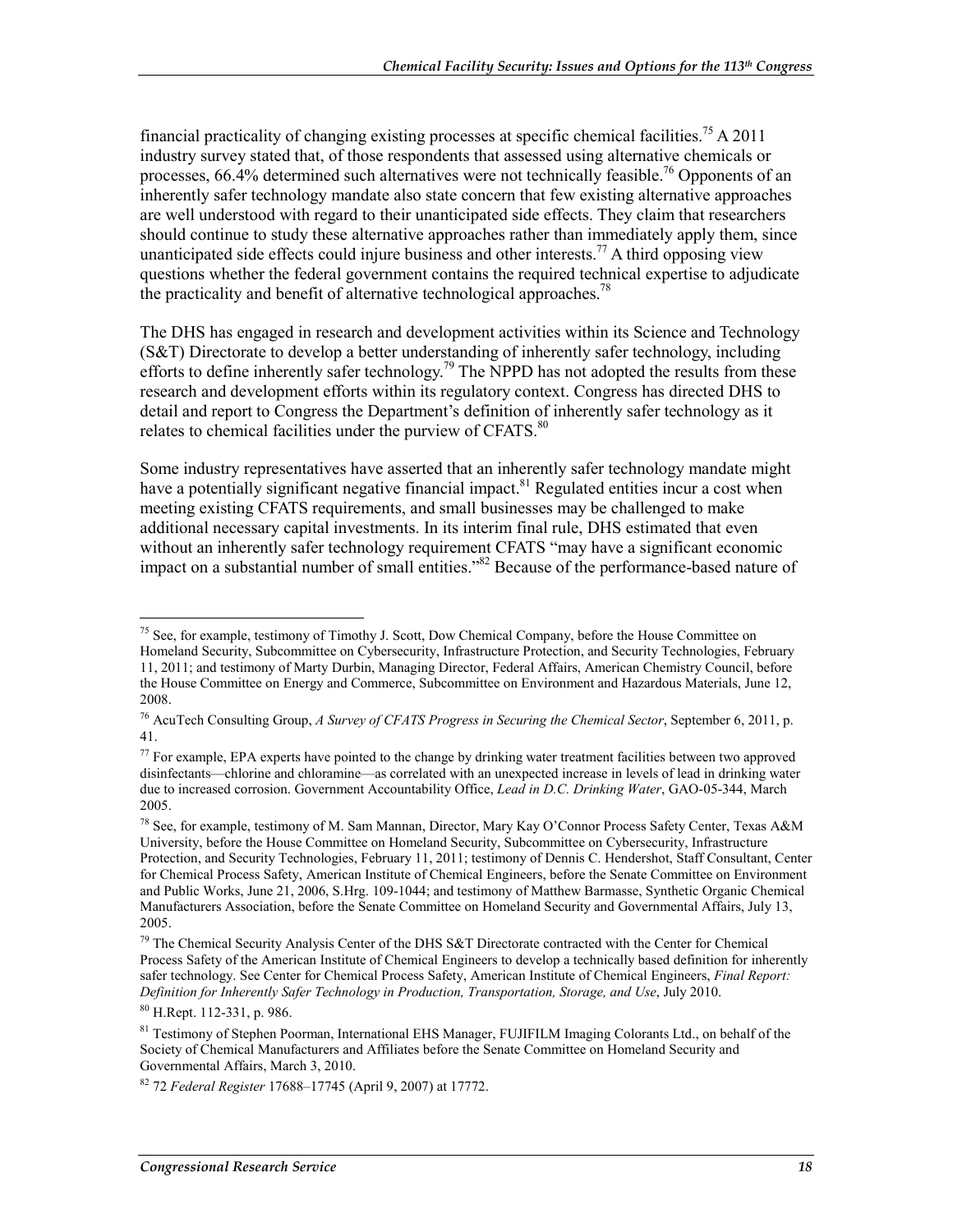the regulatory requirement, it is difficult to detail the exact impact on small businesses.<sup>83</sup> Adding an inherently safer technology requirement might increase the cost of CFATS compliance and might disproportionately affect small entities not already incorporating such activities in their business processes. Policymakers in previous Congresses highlighted the issue of small business impact, especially in the context of requiring additional measures that might hurt productivity.

#### **Personnel Surety**

A recurring issue in chemical facility security is assuring that individuals with known terrorist affiliations do not gain access to high-risk facilities. The CFATS program addresses this concern in regulation by establishing a personnel surety risk-based performance standard. This performance standard requires facilities to conduct background checks on employees and unescorted visitors and provide information to DHS for use in screening employees against the Terrorist Screening Database (TSDB).<sup>84</sup>

The DHS has not established a process by which CFATS-regulated facilities can meet this standard fully. The DHS issued a series of information collection requests from 2009 to 2011 that described how DHS would gather and use information on employees at CFATS-regulated facilities and requested public comment.<sup>85</sup> Stakeholders and policymakers raised concerns that the DHS approach seemed duplicative of existing requirements underpinning the Transportation Worker Identification Credential (TWIC). In addition, DHS did not plan to accept existing TWIC cards as meeting this screening requirement.

In March 2013, DHS released an information collection request for compliance with the CFATS personnel surety program.<sup>86</sup> The DHS asserts that its position on how to comply with the personnel surety standard has "evolved" in response to industry-provided information.<sup>87</sup> The DHS engaged in industry outreach activities through conference calls with industry associations and meetings with Chemical Sector Coordinating Council leadership and members.<sup>88</sup> The DHS has indicated that this new information collection request clarifies that DHS will implement the personnel surety program in phases; that DHS will accept third-party submission of information on behalf of regulated entities; that facilities will not need to submit information each time an affected individual seeks access; and that entities with multiple regulated facilities may submit information on a company-wide, rather than facility, basis. Additionally, the DHS requests comment on mechanisms to use electronic verification and validation of TWIC cards rather than requiring submission of information to DHS.<sup>89</sup>

<sup>83</sup> Department of Homeland Security, *Chemical Facility Anti-Terrorism Standards Interim Final Rule Regulatory Assessment,* DHS-2006-0073, April 1, 2007.

<sup>&</sup>lt;sup>84</sup> The Terrorist Screening Database (TSDB) is a centralized federal database of information about known or suspected terrorists. For more information, see http://www.fbi.gov/about-us/nsb/tsc/tsc\_faqs.

<sup>85</sup> See 74 *Federal Register* 27555-27557 (June 10, 2009); 75 *Federal Register* 18850-18857 (April 13, 2010); and 76 *Federal Register* 34720-24732 (June 14, 2011).

<sup>86 78</sup> *Federal Register* 17680-17701 (March 22, 2013).

<sup>&</sup>lt;sup>87</sup> Office of Infrastructure Protection, National Protection and Programs Directorate, Department of Homeland Security, *CFATS Personnel Surety Program Update-Chemical Sector Security Summit*, August 1, 2012.

<sup>&</sup>lt;sup>88</sup> Testimony of Rand Beers, Under Secretary, National Protection and Programs Directorate, Department of Homeland Security, before the House Committee on Energy and Commerce, Subcommittee on Environment and the Economy, March 14, 2013.

<sup>&</sup>lt;sup>89</sup> Office of Infrastructure Protection, National Protection and Programs Directorate, Department of Homeland Security, (continued...)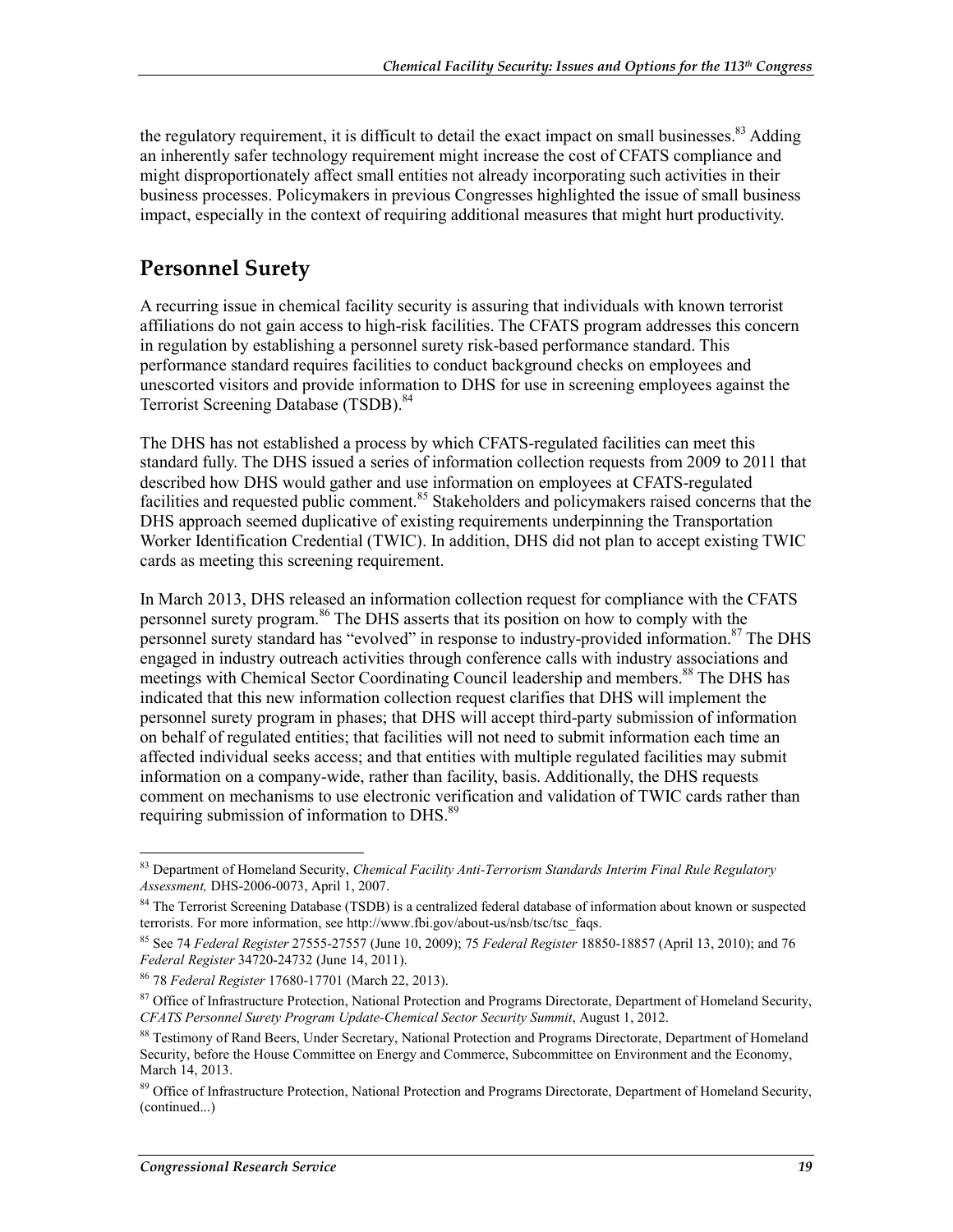# **Policy Options**

The statutory authority for CFATS expires on October 4, 2013. The 113<sup>th</sup> Congress may address chemical facility security through several options. Congress may continue its oversight of DHS's efforts to implement this program. Congress might also take legislative action to extend further the existing statutory authority by revising or repealing its sunset provision; codifying the existing regulations; amending the existing statutory authority; addressing existing programmatic activities; or restricting or expanding the scope of chemical facility security regulation.

If Congress does not act and allows the statutory authority to expire, regulated entities may question the application and enforcement of the CFATS regulations. In the case where Congress allows the statutory authority to expire, but Congress appropriates funds for enforcing the CFATS program, DHS will likely be able to enforce the CFATS regulations. The Government Accountability Office (GAO) has found that in the case where a program's statutory authority expires, but Congress explicitly appropriates funding for it, the program may continue to operate without interruption.<sup>90</sup> If Congress allows the statutory authority to expire and also does not appropriate funding for implementing the CFATS program, the CFATS regulations will likely also lapse. In this case, the states would likely become the primary source of any chemical facility security regulation.

## **Continue Congressional Oversight**

Under one possible policy option, interested Members of Congress or congressional committees might continue their oversight of the CFATS program. Historically, much of the congressional debate has considered legislative options to reauthorize the existing statute or authorize the CFATS program through a different statutory vehicle. Congressional committees have accepted the assurances of DHS officials regarding CFATS activities even as DHS failed to meet its selfestablished deadlines. With the program's critical self-assessment, congressional oversight may have increased focus due to concerns about program performance, use of appropriations, and internal oversight. Congressional oversight of the program's implementation, enforcement, and efficacy may play a key role in determining the sufficiency of the existing authority and regulations.

The 112<sup>th</sup> Congress held oversight hearings on DHS's implementation of the CFATS program through both appropriating and authorizing committees. Following the results of the ISCD review memorandum, congressional oversight has additionally focused on DHS's progress in addressing identified management challenges. GAO reviewed the CFATS program management and plans on addressing mission-related issues.<sup>91</sup>

 $\overline{\phantom{a}}$ 

<sup>(...</sup>continued)

*CFATS Personnel Surety Program Update-Chemical Sector Security Summit*, August 1, 2012.

<sup>90</sup> Office of the General Counsel, General Accounting Office, *Principles of Federal Appropriations Law, Third Edition*, GAO-04-261SP, January, 2004, pp. 2-70–2-71.

<sup>91</sup> Government Accountability Office, *Critical Infrastructure Protection: DHS Is Taking Action to Better Manage Its Chemical Security Program, but It Is Too Early to Assess Results,* GAO-12-515T, July 26, 2012.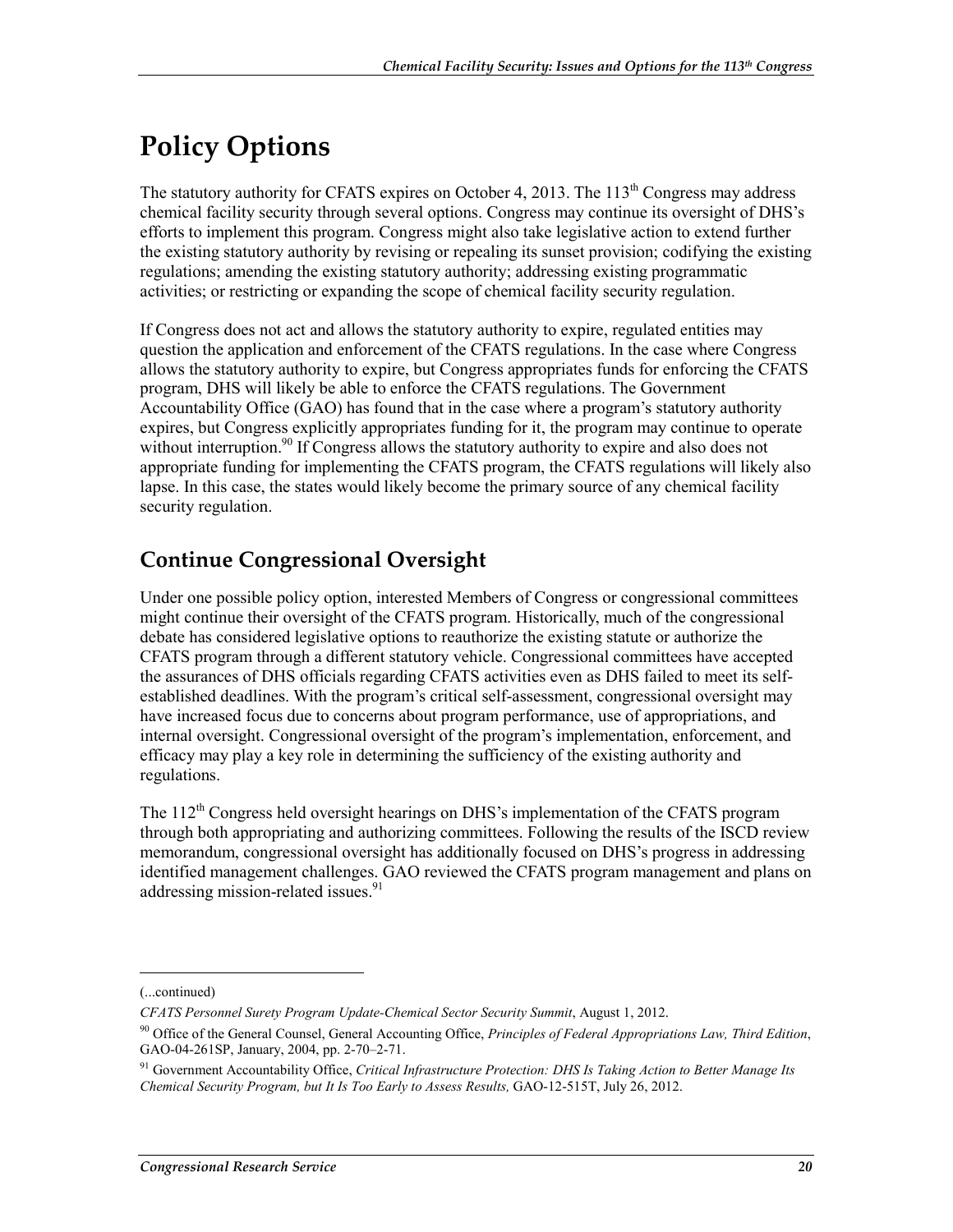#### **Maintain the Existing Regulatory Framework**

The existing statutory authority places much of the CFATS regulatory framework at the discretion of the Secretary of Homeland Security. The DHS is still in the process of implementing these regulations and has not yet determined their effectiveness. Congress might choose to maintain the existing regulations by extending the statutory authority's sunset date or codifying the existing regulations. Also, as noted above, allowing the statutory authority to expire could maintain, in effect, the existing regulatory framework if Congress continues to fund implementation, although this might lead to legal challenge.

#### **Extend the Sunset Date**

Congressional policymakers might choose to extend the current statutory authority for a fixed or indefinite time. Congress has enacted a series of limited extensions of the statutory authority since its inception. The Consolidated and Further Continuing Appropriations Act, 2013 (P.L. 113- 6) extends the statutory authority through October 4, 2013. Extending the existing statutory authority may provide regulated entities continuity, protect them from losing those resources already expended in regulatory compliance, and avoid providing a competitive advantage to those regulated entities that remained out of regulatory compliance. An extension may allow assessment of the efficacy of the existing regulations and inclusion of this information in any future attempts to revise or extend DHS's statutory authority. Moreover, since DHS is in the process of implementing current regulations, some policymakers argue for a simple extension without changing statutory requirements.

In addition to requesting a temporary extension of the statutory authority, the Obama Administration also supports enacting a permanent statutory authority.<sup>92</sup> Congress might make the existing program permanent by removing the statutory authority's sunset date. Some chemical manufacturers support converting the existing program into a permanent program.<sup>93</sup> The removal of the sunset date would make the statutory authority permanent, maintain the current discretion granted to the Secretary of Homeland Security to develop regulations, and might allow long-term assessment of the efficacy of the existing regulations. Making the existing statute permanent would provide consistency in authority and remove the statutory pressure to reauthorize the program. In contrast, the presence of a sunset date for the statutory authority arguably increases the likelihood of congressional attention to chemical facility security as a legislative topic. Some advocates who wish for more regular congressional review of the statutory authority might oppose removing its sunset date.

#### **Codify the Existing Regulations**

Congressional policymakers might choose to affirm the existing regulations by codifying them or their principles in statute. Such codification could reduce the discretion of the Secretary of Homeland Security to alter the CFATS regulations in the future. The existing statutory authority

<sup>&</sup>lt;sup>92</sup> Oral testimony of Rand Beers, Under Secretary, National Protection and Programs Directorate, Department of Homeland Security, before the House Committee on Homeland Security, Subcommittee on Cybersecurity, Infrastructure Protection, and Security Technologies, February 11, 2011.

<sup>93</sup> Randy Dearth and Cal Dooley, "Commentary: Taking Chemical Plant Security in Pittsburgh Seriously," *Pittsburgh Post-Gazette*, May 27, 2009.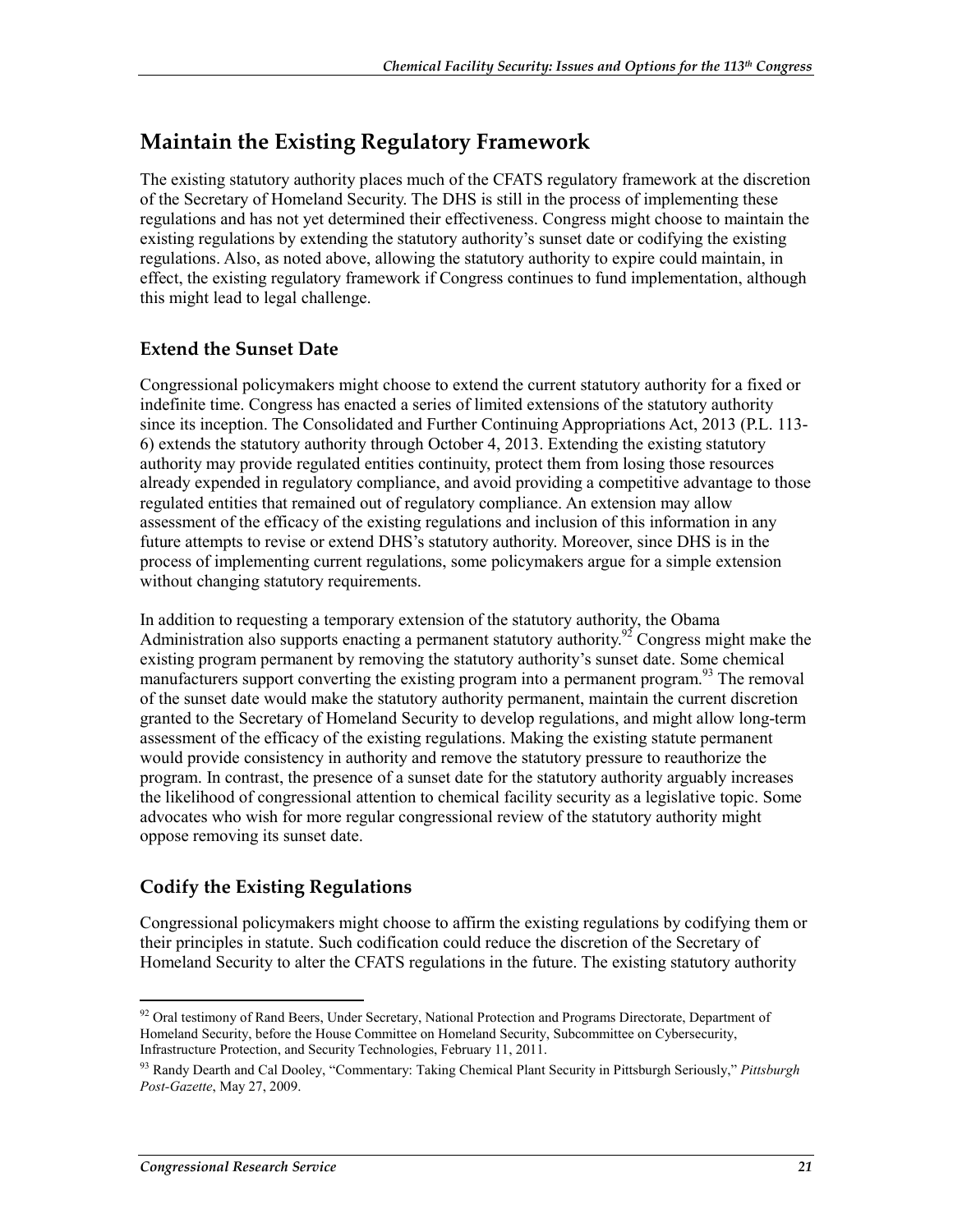grants broad discretion to the Secretary to develop many elements of the CFATS regulations. Future Secretaries may choose to alter its structure or approach and still comply with the existing statute. Policymakers might identify specific components of the existing regulation that they wish any future regulation to retain and codify those portions. Specifying these components might limit the ability of the Secretary to react to changing circumstance, gained experience, and new knowledge. On the other hand, the codified portions might enhance the regulated community's ability to plan for future expenses and requirements.

#### **Alter the Existing Statutory Authority**

Congressional policymakers might choose to alter the existing statutory authority to modify the existing regulations, address stakeholder concerns, or broadly change the regulatory program.

#### **Accelerate or Decelerate Compliance Activities**

The DHS bases its schedule for facility CFATS compliance on the chemical facility's assigned risk tier. Those chemical facilities assigned to higher risk tiers have a more accelerated compliance and resubmission schedule than those assigned to lower risk tiers. Congressional policymakers might attempt to accelerate the compliance schedule by increasing funding available to DHS for CFATS, thereby increasing the ability of DHS to provide feedback to regulated entities, review submissions, and inspect facilities filing site security plans. Additional funding might reduce or mitigate inefficiencies or delays related to DHS processing of submissions.

Alternatively, policymakers might provide DHS with the authority to use third parties as CFATS inspectors. The DHS could then augment the number of CFATS inspectors to meet increased demand or delegate inspection authority to state and local governments. Third-party inspectors might allow DHS to draw on expertise outside of the federal government in assessing the efficacy of the implemented site security activities. The DHS may need to define the roles and responsibilities of these inspectors and how DHS will assess and accredit their qualifications. The DHS has stated its intent to issue a rulemaking regarding the use of third-party inspectors but has not yet done so.<sup>94</sup> The use of third-party inspectors might lead to concerns about equal treatment of chemical facilities by different third-party inspectors, and questions about whether homeland security inspections of this type are an inherently governmental responsibility that only federal employees should perform.

Finally, Congress might determine that DHS has sufficient resources to accelerate compliance activities but is restrained by some other procedural factor. Congressional policymakers might direct DHS to streamline its review process, reduce the timeframe for response and interaction with regulated entities, or otherwise enact process improvements.

Congressional policymakers might choose to slow the implementation schedule of the chemical facility security regulations. Concern about the impact of the regulation on small businesses or other entities might lead to a decelerated compliance schedule. The DHS has already implemented select regulatory extensions for certain agricultural operations.<sup>95</sup> Congressional

<sup>1</sup> 94 72 *Federal Register* 17688–17745 (April 9, 2007) at 17712.

<sup>95 73</sup> *Federal Register* 1640 (January 9, 2008).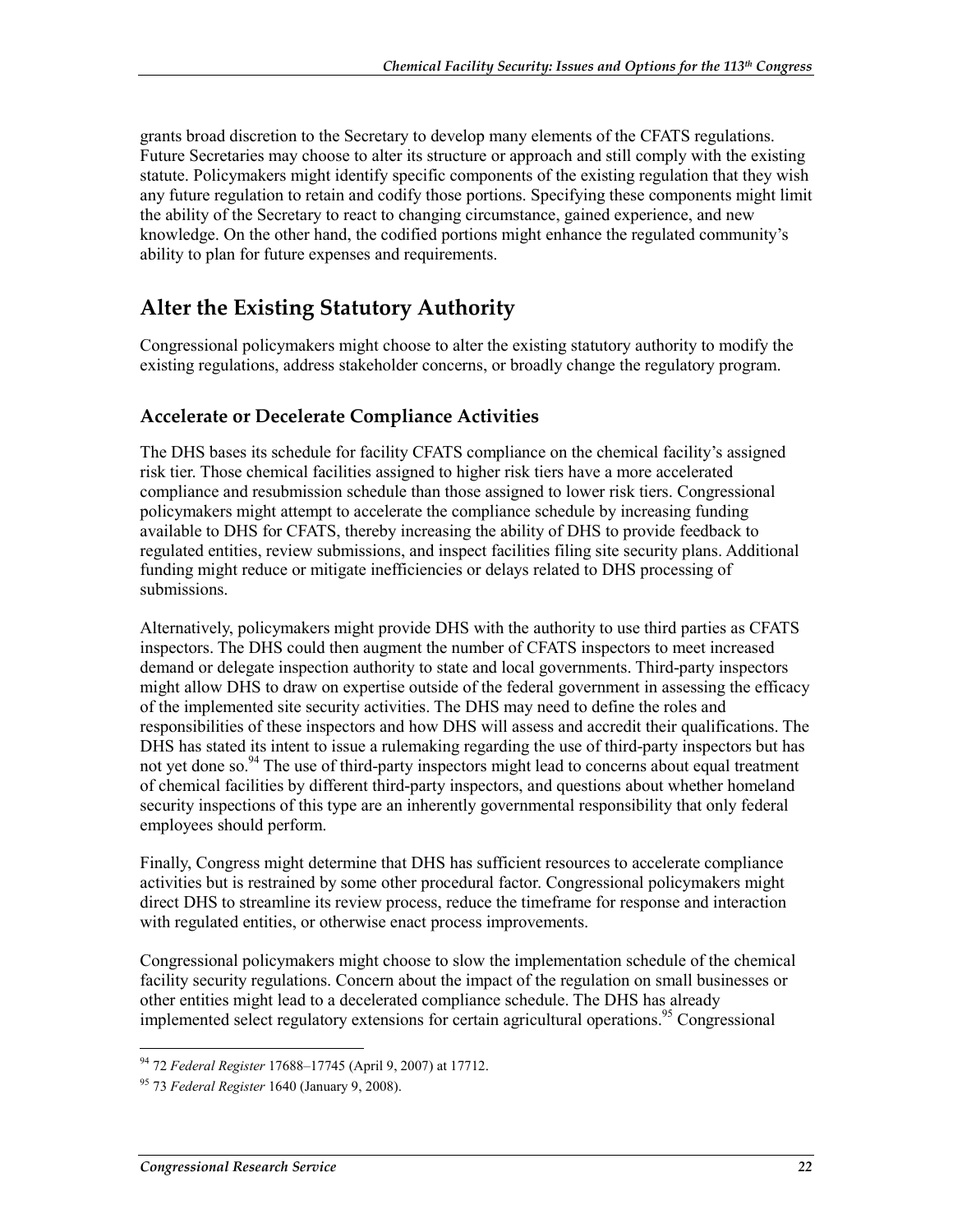policymakers might direct DHS to provide longer submission, implementation, and resubmission timelines for those regulated entities that might suffer disproportionate economic burdens from compliance.

#### **Incorporate Excluded Facilities**

Policymakers might remove some or all of the statutory exclusions from the CFATS program. The Administration has supported revising the existing exclusions to provide a more comprehensive chemical facility security approach. The DHS supports modifying the existing exemption for (1) facilities regulated under the Maritime Transportation Security Act (MTSA) to increase security at these facilities to the CFATS standard and (2) facilities regulated by the Nuclear Regulatory Commission to clarify the scope of the exemption.<sup>96</sup>

In addition, DHS and the Environmental Protection Agency (EPA) have called for additional authorities to regulate water and wastewater treatment facilities:

The Department of Homeland Security and the Environmental Protection Agency believe that there is an important gap in the framework for regulating the security of chemicals at water and wastewater treatment facilities in the United States. The authority for regulating the chemical industry purposefully excludes from its coverage water and wastewater treatment facilities. We need to work with the Congress to close this gap in the chemical security authorities in order to secure chemicals of interest at these facilities and protect the communities they serve. Water and wastewater treatment facilities that are determined to be high-risk due to the presence of chemicals of interest should be regulated for security in a manner that is consistent with the CFATS risk and performance-based framework while also recognizing the unique public health and environmental requirements and responsibilities of such facilities.<sup>97</sup>

The EPA has testified that the Obama Administration believes that EPA should be the lead agency for chemical security for both drinking water and wastewater systems, with DHS supporting EPA's efforts. The EPA also supports providing states with an important role in regulating chemical security at water systems, including determinations, auditing, and inspecting.<sup>98</sup>

If Congress provides the executive branch with statutory authority to regulate water and wastewater treatment facilities for chemical security purposes, it may weigh several policy decisions. Among these choices are which facilities should be regulated; how stringent such security measures should be; what federal agency should oversee them; and whether compliance

<sup>&</sup>lt;sup>96</sup> Testimony of Rand Beers, Under Secretary, National Protection and Programs Directorate, Department of Homeland Security, before the Senate Committee on Homeland Security and Governmental Affairs, March 3, 2010. The DHS and the Nuclear Regulatory Commission have developed a memorandum of agreement regarding security at chemical facilities regulated by the Nuclear Regulatory Commission (*Memorandum of Understanding between the U.S. Department of Homeland Security and the U.S. Nuclear Regulatory Commission*, March 31, 2011).

<sup>97</sup> Testimony of Benjamin H. Grumbles, Assistant Administrator for Water, U.S. Environmental Protection Agency before the House Committee on Energy and Commerce, Subcommittee on Environment and Hazardous Materials, June 12, 2008. See also testimony of Rand Beers, Under Secretary, National Protection and Programs Directorate, Department of Homeland Security, before the Senate Committee on Homeland Security and Governmental Affairs, March 3, 2010.

<sup>98</sup> Testimony of Peter S. Silva, Assistant Administrator for Water, Environmental Protection Agency, before the Senate Committee on Homeland Security and Governmental Affairs, March 3, 2010.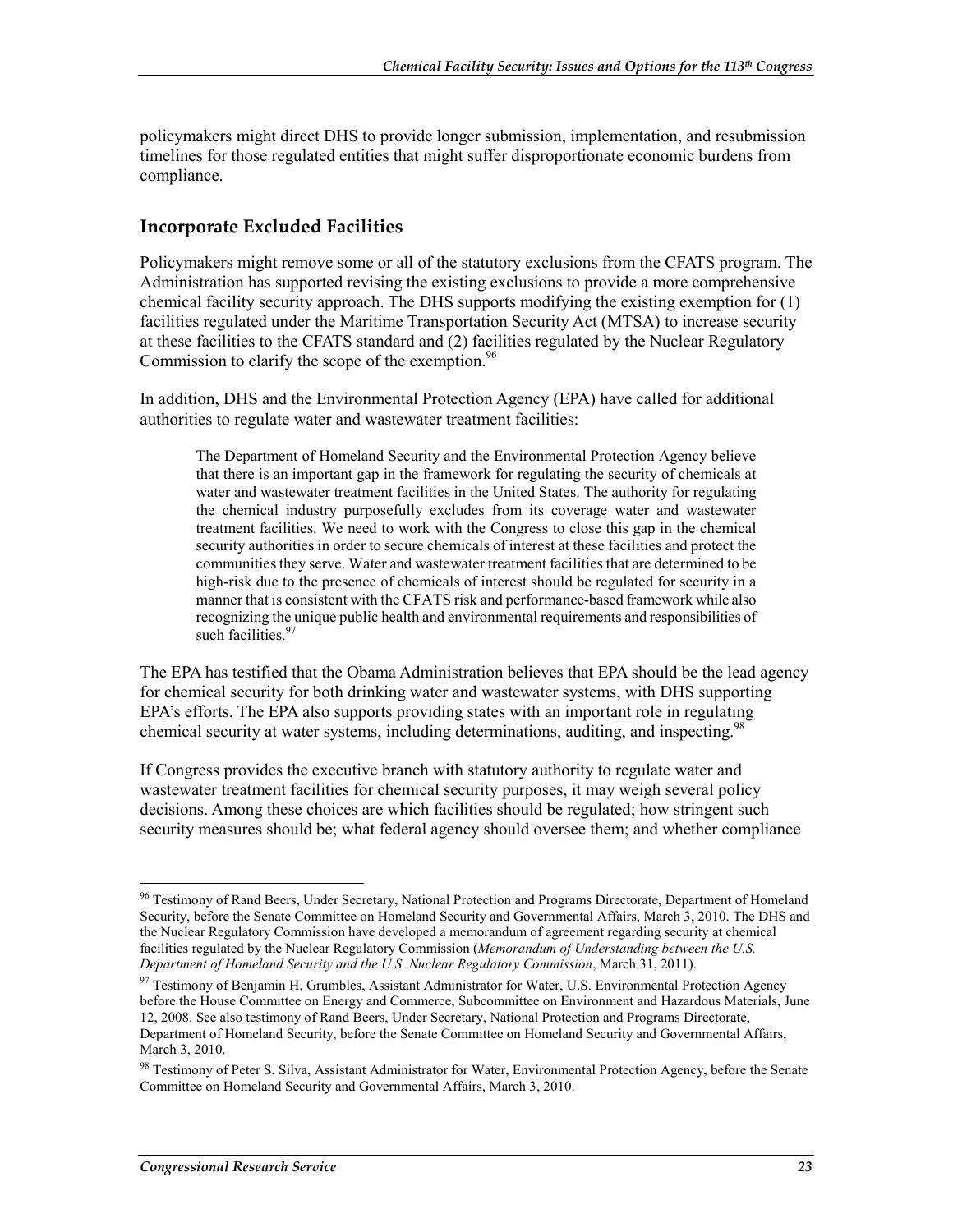with these security measures is practicable given the public nature of many water and wastewater treatment facilities.

One option for congressional policymakers might be to include water and wastewater treatment facilities under the existing CFATS regulations, effectively removing the exemption currently in statute. This would place water and wastewater treatment facilities on par with other possessors of chemicals of interest. The DHS would provide oversight of all regulated chemical facilities.<sup>99</sup> Opponents might claim that activities under CFATS, such as vulnerability assessment, duplicate existing requirements under the Safe Drinking Water Act.<sup>100</sup> Also, opponents of such an approach cite the essential role that water and wastewater treatment facilities play in daily life and assert that several authorities available to DHS under CFATS, such as the ability to require a facility to cease operations, are inappropriate if applied to a municipal utility.<sup>101</sup> Congressional policymakers might mitigate some of these concerns by requiring DHS to consult with EPA regarding its regulation of water and wastewater treatment facilities and harmonizing existing vulnerability assessment requirements.

Another option might be to grant statutory authority to regulate water and wastewater treatment facilities for security purposes to EPA. Some water-sector stakeholders suggest that EPA retaining the lead for water and wastewater treatment facilities would be more efficient. Providing EPA the authority to oversee public health and safety and security operations may reduce the potential for redundancy and other inefficiencies.<sup>102</sup>

If policymakers assign responsibility for chemical facility security at different facilities to different agencies, each agency will promulgate separate rules. These rules may be similar or different depending on the agencies' statutory authority, interpretation of that authority, and ability of the regulated entities to comply as well as any interagency coordination that might occur. Some industry representatives have expressed concern regarding the effects of multiple agencies regulating security at drinking water and wastewater treatment facilities.<sup>103</sup> They assert that municipalities that operate both types of facilities might face conflicting regulations and guidance if different agencies regulate drinking water and wastewater treatment facilities. Congress may wish to assess the areas where such facilities are similar and different in order to provide authorities that meet any unique characteristics.

Any new regulation of drinking water and wastewater treatment facilities is likely to cause the regulated entities, and potentially the federal government, to incur some costs. Representatives of

<sup>&</sup>lt;u>.</u> <sup>99</sup> Those chemical facilities exempt from CFATS because they are regulated under MTSA are overseen by the Coast Guard, which is part of DHS. In 2009, DHS testified that 365 facilities are fully exempt from the CFATS regulations due to compliance with MTSA, while 135 are partially exempt ("House Committee on Homeland Security Holds Hearing on the Chemical Facility Antiterrorism Act of 2009," *CQ Congressional Transcripts*, June 16, 2009).

<sup>&</sup>lt;sup>100</sup> Section 1433 of the Safe Drinking Water Act as amended by Section 401 of P.L. 107-188, the Public Health Security and Bioterrorism Preparedness and Response Act of 2002, required water systems to perform a vulnerability assessment.

<sup>&</sup>lt;sup>101</sup> Testimony of Brad Coffey, Association of Metropolitan Water Agencies, before the House Committee on Energy and Commerce, Subcommittee on Environment and Hazardous Materials, June 12, 2008.

<sup>&</sup>lt;sup>102</sup> Some agencies oversee both safety and security issues. For example, the U.S. Coast Guard has both safety and security responsibilities for ports.

<sup>&</sup>lt;sup>103</sup> See, for example, American Water Works Association, "AWWA Members Urged to Contact Congress on Chemical Security Bill," and Association of Metropolitan Water Agencies, "Drinking Water Security and Treatment Mandates," *Policy Resolution*, October 2008.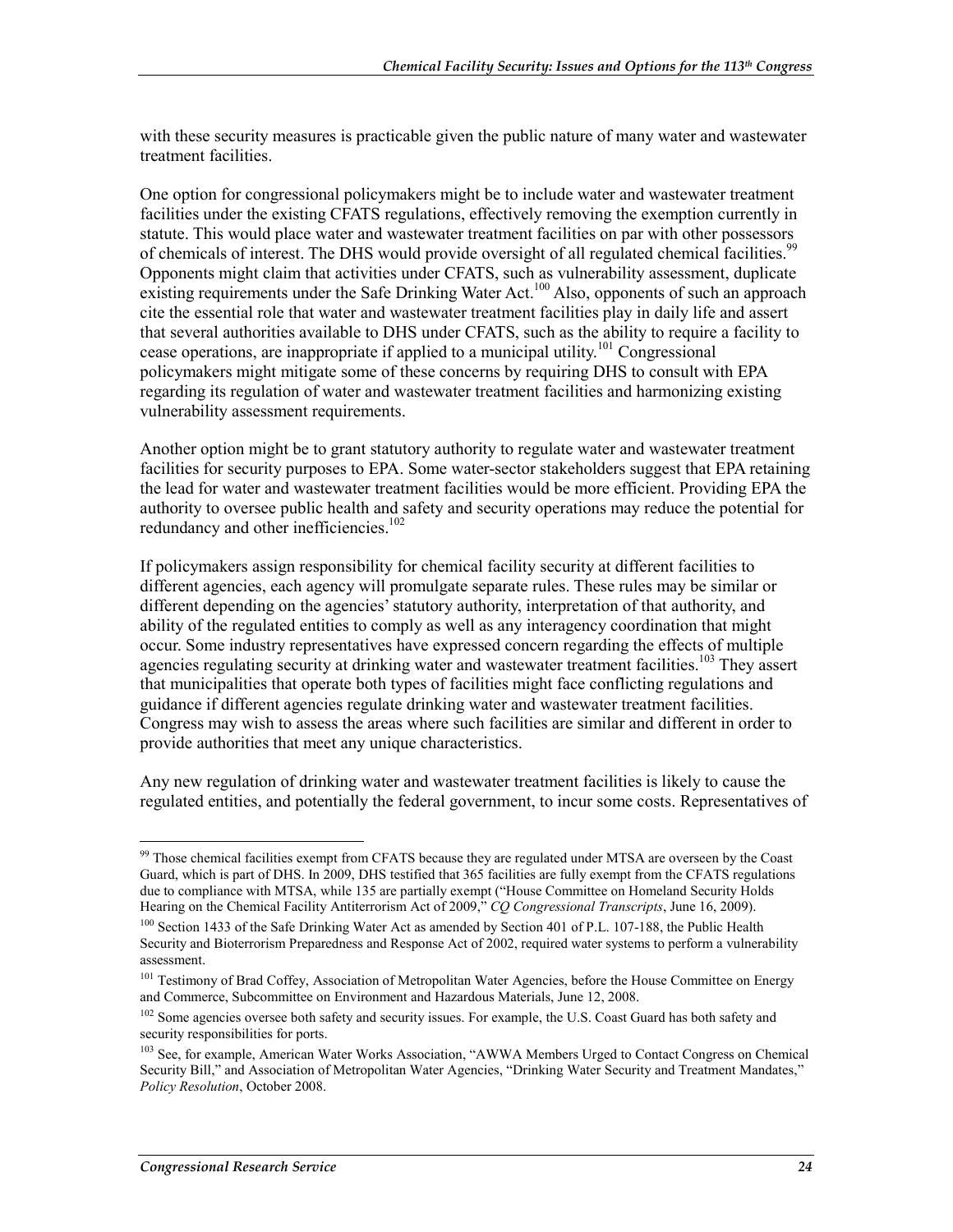the water and wastewater sectors argue that local ratepayers will eventually bear the capital and ongoing costs incurred due to increased security measures.104 Congressional policymakers may wish to consider whether the regulated entities and the customers they serve should bear these costs, as is done for other regulated chemical facilities, or whether they should be borne by the taxpayers in general through federal financial assistance to the regulated entities. Additionally, if inclusion of other facility types significantly increases the number of regulated entities, the regulating agency may require additional funds to process regulatory submissions and perform required inspections.

#### **Harmonize Regulations**

Other security provisions, such as MTSA, apply to some facilities exempt from the existing chemical facility security regulations. The DHS supports modifying the existing exemption for MTSA facilities to increase security at these facilities to the CFATS standard and modifying the existing exemption for facilities regulated by the Nuclear Regulatory Commission to clarify the scope of the exemption for NRC-regulated facilities.<sup>105</sup> The EPA has testified that the Obama Administration believes that DHS should be responsible for ensuring consistency of high-risk chemical facility security across all critical infrastructure sectors.<sup>106</sup> If Congress modifies these exemptions, conflicts might arise between requirements under chemical facility security regulations and these other provisions. One approach to resolving these conflicts is to identify which statute would supersede the others. Critics of such an approach might assert that the superseding statute does not contain all of the protections present in the other statutes. Another approach might be to require agencies to generally harmonize the regulations implementing each statute. Regulatory agencies might identify and determine the best ways to meet statutory requirements while also limiting regulatory duplication or contradiction.

Such harmonization might reduce the regulatory burden on companies possessing facilities regulated under two frameworks, such as MTSA and CFATS, by allowing a single security approach to the regulations. For example, equivalent credentialing of workers under both regulatory frameworks might limit the regulatory cost of compliance, in contrast to requiring two distinct security credentials. The DHS has established a joint NPPD/U.S. Coast Guard (USCG) working group to evaluate and, where appropriate, implement methods to harmonize the CFATS and MTSA regulations.<sup>107</sup> In contrast, if the process of harmonization leads to a significant increase in security requirements, the regulatory burden faced by industry might also increase. Congress previously expressed its expectation that DHS would execute a Memorandum of Agreement between NPPD and USCG regarding harmonization of chemical security responsibilities under CFATS and MTSA no later than March 30, 2012.<sup>108</sup> The DHS did not meet this expectation.

<sup>105</sup> Testimony of Rand Beers, Under Secretary, National Protection and Programs Directorate, Department of Homeland Security, before the Senate Committee on Homeland Security and Governmental Affairs, March 3, 2010.

<sup>&</sup>lt;sup>104</sup> Testimony of Brad Coffey, Association of Metropolitan Water Agencies, before the House Committee on Energy and Commerce, Subcommittee on Environment and Hazardous Materials, June 12, 2008.

<sup>&</sup>lt;sup>106</sup> Testimony of Peter S. Silva, Assistant Administrator for Water, Environmental Protection Agency, before the Senate Committee on Homeland Security and Governmental Affairs, March 3, 2010.

<sup>&</sup>lt;sup>107</sup> Testimony of Rand Beers, Under Secretary, National Protection and Programs Directorate, Department of Homeland Security, before the House Committee on Energy and Commerce, Subcommittee on Environment and the Economy, March 31, 2011.

<sup>108</sup> H.Rept. 112-331, p. 947.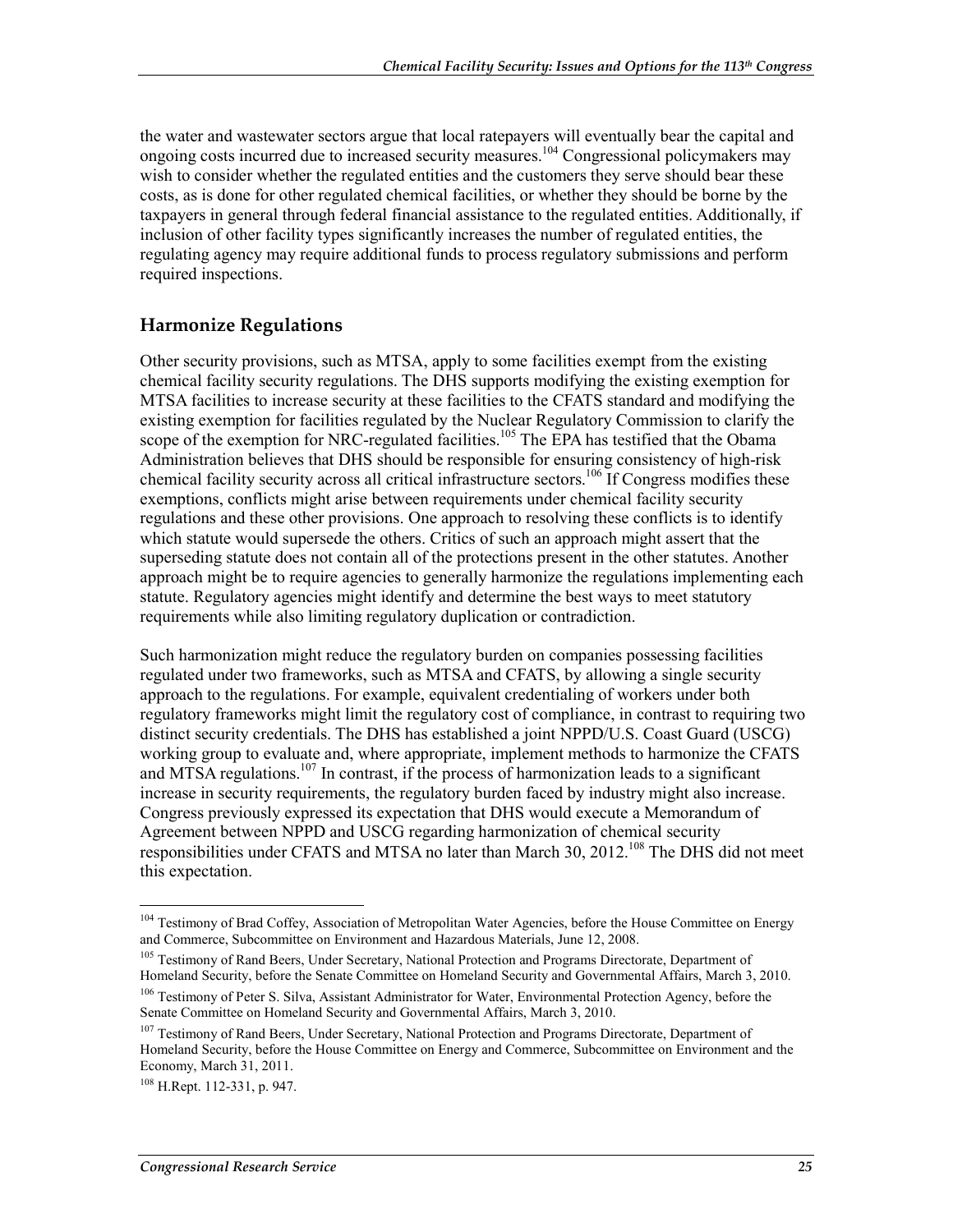#### **Consider Inherently Safer Technologies**

Congressional policymakers may choose to address the issue of inherently safer technologies, sometimes called methods to reduce the consequences of terrorist attack. The current statute bars DHS from mandating the presence or absence of a particular security measure. Therefore, DHS cannot require a regulated facility to adopt or consider inherently safer technologies.<sup>109</sup> Congress could choose to continue the current policy or provide DHS with statutory authority regarding inherently safer technologies at regulated chemical facilities or require efforts regarding inherently safer technologies.

One policy approach might be to mandate the implementation of inherently safer technologies for a set of processes. Another policy approach might be to mandate the consideration of implementation of inherently safer technologies with certain criteria controlling whether implementation is required. A third policy approach might be to mandate the development of a federal repository of inherently safer technology approaches and consideration of chemical processes against those options listed in the repository. Stakeholders might assess and review the viability of applying these inherently safer approaches at lower cost if such information were centralized and freely available. Alternatively, policymakers might establish an incentive-based structure outside of the chemical facility security mandate to encourage the adoption of inherently safer technologies by regulated entities.

The Obama Administration supports use of inherently safer technologies to enhance security at high-risk chemical facilities in some circumstances. It has established a series of principles directing its policy:

- The Administration supports consistency of inherently safer technology approaches for facilities regardless of sector.
- The Administration believes that all high-risk chemical facilities, Tiers 1-4, should assess [inherently safer technology] methods and report the assessment in the facilities' site security plans. Further, the appropriate regulatory entity should have the authority to require facilities posing the highest degree of risk (Tiers 1 and 2) to implement inherently safer technology methods if such methods demonstrably enhance overall security, are determined to be feasible, and, in the case of water sector facilities, consider public health and environmental requirements.
- The Administration believes that the appropriate regulatory entity should review the inherently safer technology assessment contained in the site security plan for all Tier 3 and Tier 4 facilities. The entity should be authorized to provide recommendations on implementing inherently safer technologies, but it would

<sup>&</sup>lt;sup>109</sup> The National Environmental Justice Advisory Council, an EPA advisory committee, has recommended an alternative approach to the EPA. It recommends that the EPA Administrator use authorities under the Clean Air Act to require chemical facilities to implement inherently safer technology approaches (National Environmental Justice Advisory Council, *Letter to Administrator Jackson*, March 14, 2012). Several congressional policymakers have expressed their opposition to this approach. See, for example, Senator James M. Inhofe, Senator Susan M. Collins, Senator David Vitter, and Senator Mary Landrieu, *Letter to Administrator Jackson*, July 16, 2012; and Representative Fred Upton, Representative Ed Whitfield, and Representative John Shimkus, *Letter to Administrator Jackson*, May 8, 2012.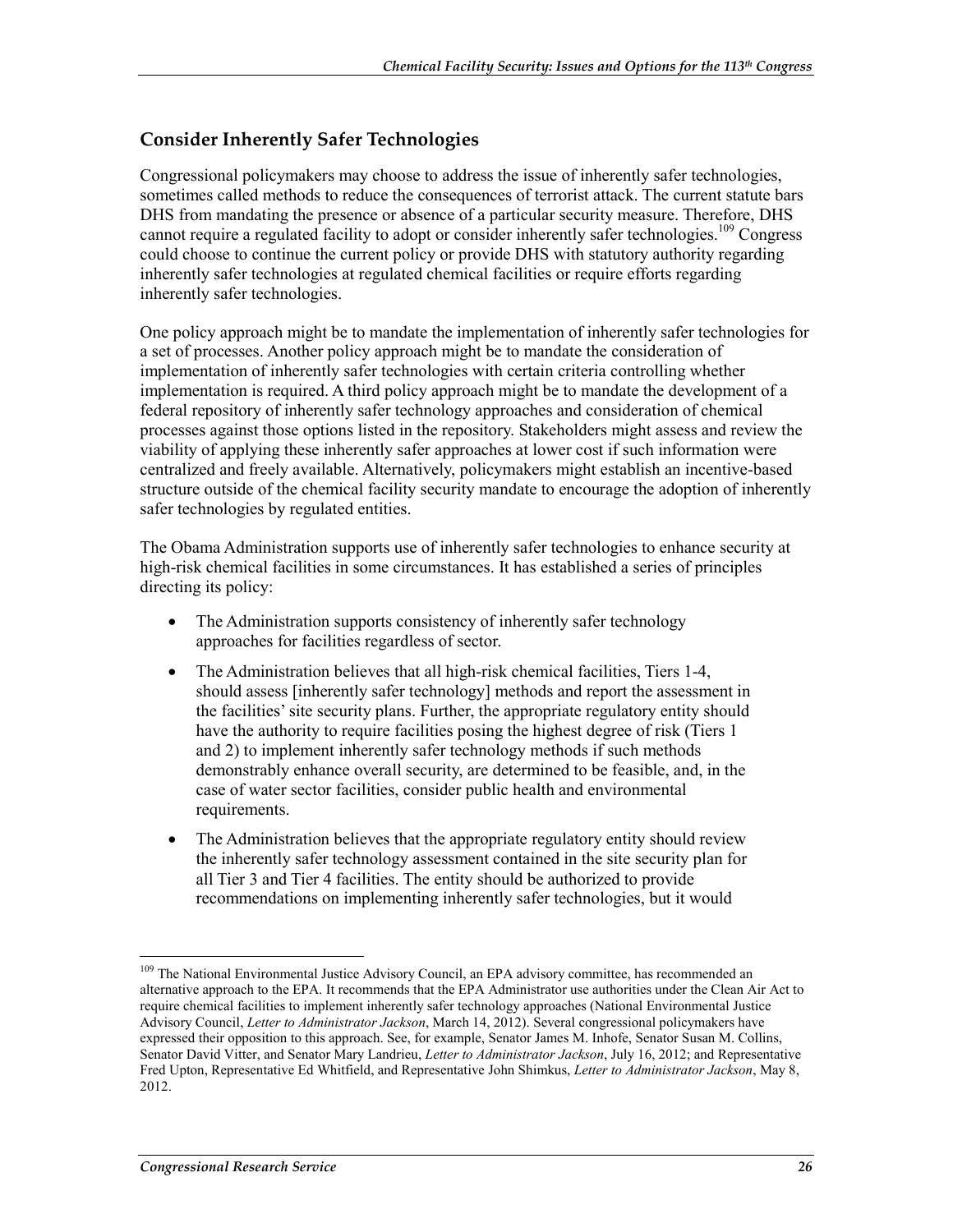not have the authority to require facilities to implement the inherently safer technology methods.

• The Administration believes that flexibility and staggered implementation would be required in implementing this new inherently safer technology policy.<sup>110</sup>

A congressional mandate for regulated entities to adopt or consider adopting inherently safer technologies may have benefits and drawbacks. It may lead regulated entities to consider factors such as homeland security impact in their chemical process assessments. Some experts assert that existing chemical process safety activities consider and assess inherently safer technology approaches though not necessarily in a homeland security context.<sup>111</sup> These assessments may lead to changes in chemical process when deemed safer, more reliable, and cost-effective. The extent to which homeland security impact has factored into these industry decisions is unknown, but DHS has identified cases where chemical facilities have voluntarily modified chemical processes to lower their CFATS tier. An additional complication to assessing inherently safer technology is the varying amounts and quality of information available regarding industrial implementation of inherently safer technologies. While some facilities have converted to processes generally deemed as inherently safer, other facilities may not have sufficient information available to effectively assess the impacts from changing existing processes to ones considered inherently safer.<sup>112</sup> The differences that exist among chemical facilities, in terms of chemical process, facility layout, and ability to finance implementation, may challenge mandatory implementation of inherently safer technologies at regulated entities. Finally, the National Academies have identified that the chemical industry lacks a common understanding and set of practice protocols for identifying safer processes.<sup>113</sup> Therefore, it seems likely that any such mandate will also require accompanying outreach and educational activities for regulated entities. Even the mandatory consideration of inherently safer technologies may place a financial burden on some small regulated entities. Congress might limit mandatory measures to those facilities considered by DHS to pose the most risk or might provide such financial assistance to regulated facilities.<sup>114</sup>

Policymakers might choose to try to further incentivize regulated entities to adopt inherently safer technologies. Under the CFATS regulations, facilities that adopt inherently safer technologies

<sup>110</sup> Testimony of Rand Beers, Under Secretary, National Protection and Programs Directorate, Department of Homeland Security, before the Senate Committee on Homeland Security and Governmental Affairs, March 3, 2010.

<sup>&</sup>lt;sup>111</sup> See, for example, testimony of Dennis C. Hendershot, Staff Consultant, Center for Chemical Process Safety, American Institute of Chemical Engineers, before the Senate Committee on Environment and Public Works, June 21, 2006, S.Hrg. 109-1044.

<sup>&</sup>lt;sup>112</sup> The DHS Science and Technology (S&T) Directorate is engaged in a Chemical Infrastructure Risk Assessment Project that, among other goals, will assess the potential for safer alternative processes that may reduce risk to a select subset of high volume toxic chemicals (Department of Homeland Security, *FY2010 Budget Justification*, pp. S&T R&D - 27–28). The Chemical Security Analysis Center of the DHS S&T Directorate contracted with the Center for Chemical Process Safety of the American Institute of Chemical Engineers to develop a technically based definition for inherently safer technology. See Center for Chemical Process Safety, American Institute of Chemical Engineers, *Final Report: Definition for Inherently Safer Technology in Production, Transportation, Storage, and Use*, July 2010. The DHS has not adopted the S&T Directorate work as a regulatory definition. Congress has directed DHS to detail and report to Congress the Department's definition of inherently safer technology as it relates to chemical facilities under the purview of CFATS. See H.Rept. 112-331, p. 986.

<sup>113</sup> Committee on Inherently Safer Chemical Processes, National Research Council, *The Use of Methyl Isocyanate (MIC) at Bayer CropScience*, 2012.

<sup>114</sup> Section 401 of the Public Health Security and Bioterrorism Preparedness and Response Act of 2002 (P.L. 107-188) mandated drinking water facilities serving more than 3,300 individuals develop an emergency response plan and perform a vulnerability assessment. Funds were authorized to help offset the costs to these facilities.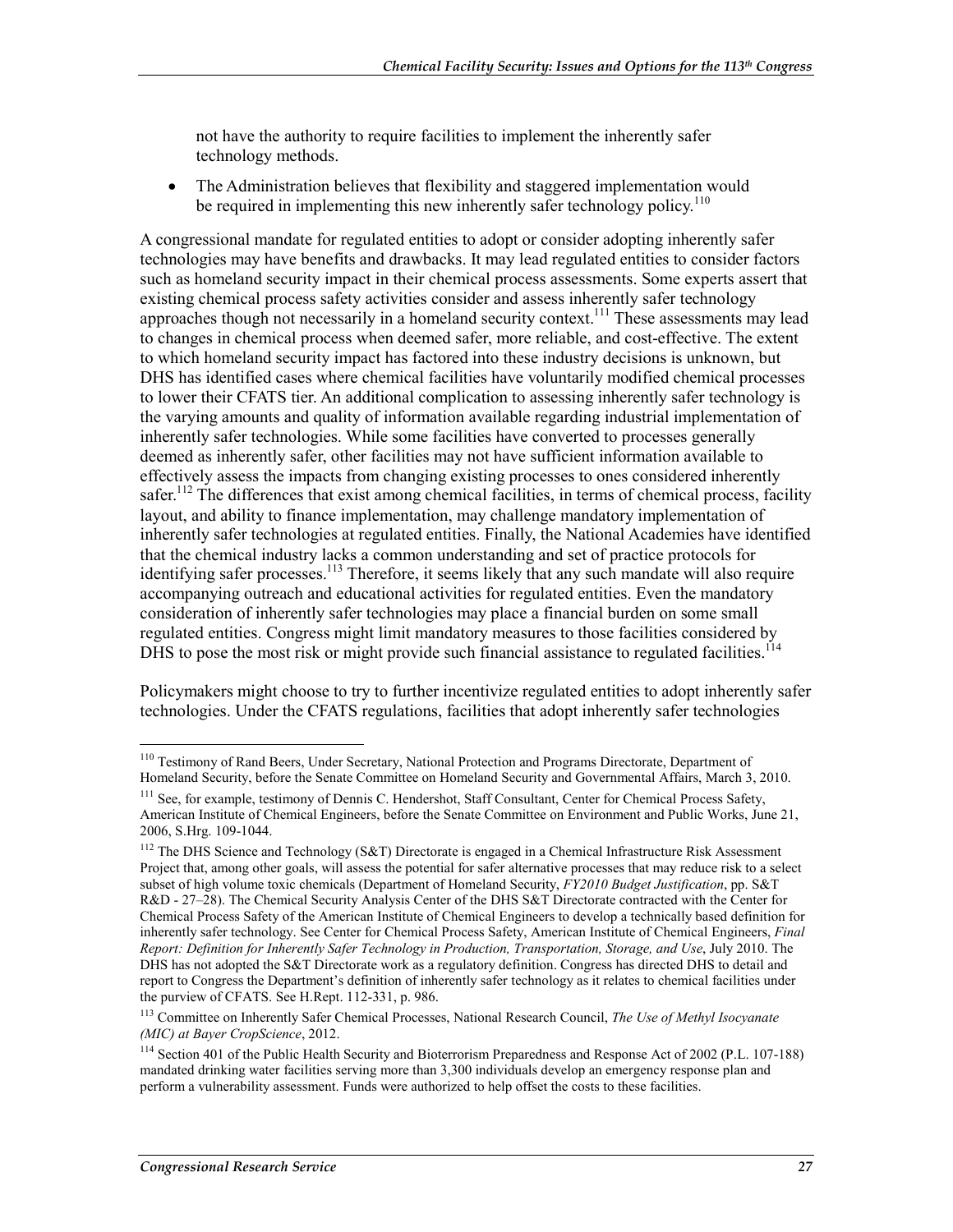might change their assigned risk tier by reducing the amount of chemicals of interest they store. As of July 2012, more than 2,730 facilities had removed or reduced the amount of chemicals of interest stored onsite in order to no longer qualify as a high-risk facility.<sup>115</sup> Policymakers might provide regulated entities that adopt inherently safer technologies with additional financial or regulatory incentives. Alternatively, policymakers might direct DHS or another agency to perform inherently safer technology assessments for regulated entities, transferring the cost of such assessment from the facility to the federal government.<sup>116</sup> The regulated entity or the overseeing agency might use the results of these assessments to guide adoption of inherently safer technologies.

#### **Modify Information Security Provisions**

Congressional policymakers might choose to increase transparency in the CFATS process by altering the information security provisions of the program. Such an approach might include increasing the number and type of individuals granted access to CVI, improving information exchange with first responders, and adjusting the manner by which courts and administrative proceedings handle CVI. The Obama Administration has testified that CVI is a distinct information protection regime and expressed support for maintaining CVI in its current form.<sup>117</sup>

Congress might choose to amend the existing statutory authority to address policy concerns. Policymakers might direct DHS to make specific types of information, such as the results of enforcement activities or the approval of successful implementation of a site security plan, more generally available. As more information about the vulnerability assessment and the security process becomes available, the potential that adversaries might combine this disparate information to obtain insight into a security weakness may increase. Congressional policymakers might require that the executive branch or another entity identify the threats or vulnerabilities that might accrue from release of a greater amount of chemical facility security information prior to implementing such a policy change.<sup>118</sup>

Congressional policymakers might choose to alter the information protection regime afforded to chemical facility security information by specifically expanding access to first responders. The existing regulation explicitly states that information developed in response to other laws or regulations, such as the Emergency Planning and Community Right-to-Know Act, are not

<sup>&</sup>lt;sup>115</sup> Infrastructure Security Compliance Division, Office of Infrastructure Protection, National Protection and Programs Directorate, Department of Homeland Security, *Chemical Facility Anti-Terrorism Standards (CFATS) and Ammonium Nitrate Security Regulation Update*, July 31, 2012.

<sup>&</sup>lt;sup>116</sup> Following investigation into the explosion at the Bayer CropScience facility in Institute, WV, Members of Congress requested that the Chemical Safety Board provide recommendations on the adoption of alternative chemical processes at the chemical facility. Rep. Henry A. Waxman, Sen. John D. Rockefeller IV, Rep. Bart Stupak, and Rep. Edward J. Markey, *Letter to John Bresland*, May 4, 2009.

<sup>&</sup>lt;sup>117</sup> Testimony of Rand Beers, Under Secretary, National Protection and Programs Directorate, Department of Homeland Security, before the Senate Committee on Homeland Security and Governmental Affairs, March 3, 2010.

<sup>&</sup>lt;sup>118</sup> A similar approach was taken with regard to making available chemical facility information submitted to the EPA under the auspices of the Risk Management Program. In this case, Congress directed the President to assess the potential risk of placing this information on the Internet. See Section 3 of Chemical Safety Information, Site Security and Fuels Regulatory Relief Act (P.L. 106-40). The Department of Justice assessed that placing such information on the Internet posed law enforcement and national security concerns. See Department of Justice, *Assessment of the Increased Risk of Terrorist or Other Criminal Activity Associated with Posting Off-Site Consequence Analysis Information on the Internet*, April 18, 2000.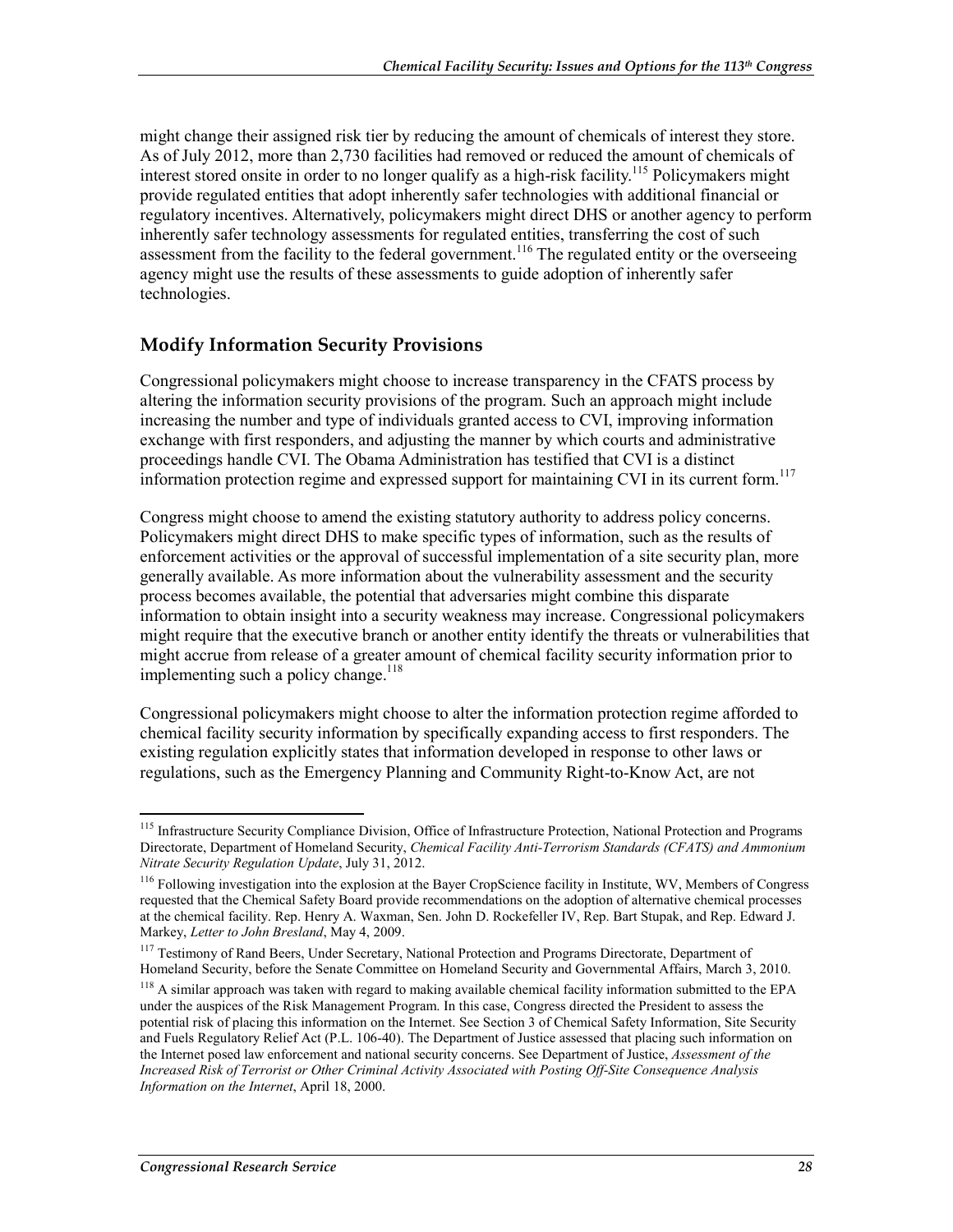protected from disclosure. Enhancing first responder access to such information might minimize perceived barriers to disclosing information during an accident. For example, Congress might mandate that each jurisdiction with a regulated chemical facility contain a first responder designated as a covered individual.

Conversely, congressional policymakers might choose to further limit dissemination of CVI so as to increase barriers to its release. Congress might prohibit DHS from sharing such information outside of the federal government or further limit CVI access to state and local officials by establishing additional eligibility criteria. Limiting the number of individuals with access to CVI may make it more difficult for those wishing to do harm to obtain technical or operational security information. Conversely, state and local officials may not support such an approach, as limitations on distribution may also adversely affect emergency response at a regulated facility or inhibit the ability of state and local law enforcement officials to provide targeted protection of particular chemical facility assets.

Policymakers might also choose to address the issue of identifying and marking protected information by mandating review of marked documents. Congressional policymakers might place this responsibility to review and certify marked information on the chemical facility. Alternatively, the federal government might review and certify documents marked CVI on a regular basis. Industry representatives may not support such a requirement due to the additional regulatory burden caused by the review. While such review might potentially limit incorrect marking, it may inhibit information reporting by regulated entities to the federal government. Additionally, absent a penalty for incorrect marking, it is unclear how to discourage incorrect marking of nonsecurity materials in order to avoid public release.

Congressional policymakers may also address concerns raised regarding the ability of concerned individuals to report misdeeds by creating a "whistleblower" reporting mechanism.<sup>119</sup> One approach might be to codify the current mechanism of reporting such concerns to DHS or a similar federal entity, such as an agency Inspector General. Alternatively, Congress can create a more general exemption to the penalties arising from disclosure of protected information for those individuals who report such concerns to federal officials if that is needed to protect whistleblowers. As part of a whistleblower mechanism, policymakers might choose to extend protections against retaliation or other job-related actions to those individuals availing themselves of current or newly established reporting mechanisms.

#### **Preempt State Regulations**

The  $110<sup>th</sup>$  Congress addressed the issue of federal preemption of state chemical facility security statutes and regulations by placing in statute the requirement that federal regulation preempt the state regulation only when an "actual conflict" occurs between them.<sup>120</sup> Congressional policymakers may choose to further limit the cases where federal regulation would preempt state regulation by affirming the right of states to make chemical facility security regulations that are more stringent than federal regulation even if they conflict. Alternatively, policymakers may choose to increase the number of cases where federal regulations preempt those of a state by expanding the types of conflict, beyond "actual," that will lead to preemption.

<sup>&</sup>lt;sup>119</sup> While DHS has established a "CFATS Tip-Line" where individuals may report security concerns, individuals using the tip-line accrue no special protections.

 $120$  P.L. 110-161, the Consolidated Appropriations Act, 2008, Section 534.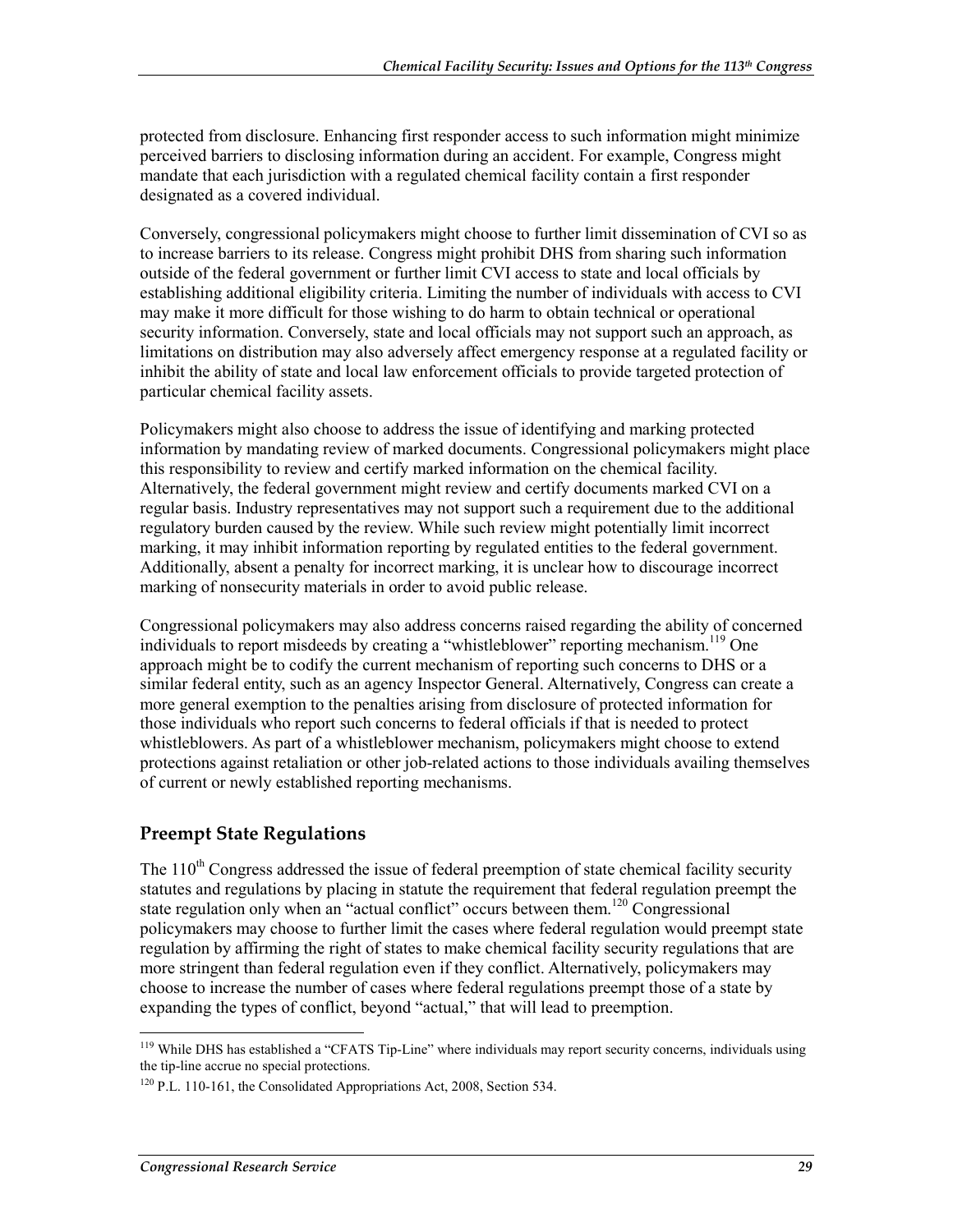# **Congressional Action**

The annual appropriations process provides funding for implementation of chemical facility security regulation. The  $113<sup>th</sup>$  Congress, through the Consolidated and Further Continuing Appropriations Act, 2013 (P.L. 113-6), extended the statutory authority through October 4, 2013, and provided appropriations for CFATS implementation. Chemical facility security legislation has also been introduced in the  $113<sup>th</sup>$  Congress. For an overview of legislative activity in the  $112<sup>th</sup>$ Congress, see CRS Report R41642, *Chemical Facility Security: Issues and Options for the 112<sup>th</sup> Congress*, by Dana A. Shea.

## **Extend the Existing Authority**

The current statutory authority to regulate security at chemical facilities expires on October 4, 2013. Historically, Congress has extended this authority through appropriations acts. Congress is considering extending the existing authority through authorization legislation.

#### **H.R. 933/P.L. 113-6**

H.R. 933, the Consolidated and Further Continuing Appropriations Act, 2013 (P.L. 113-6), became law on March 26, 2013. It extends the statutory authority through October 4, 2013.

## **Modify the Existing Authority**

Legislation in the  $113<sup>th</sup>$  Congress has been introduced in the House that would modify the existing authority.

#### **H.R. 68**

H.R. 68 was referred to the House Committee on Energy and Commerce and the House Committee on Homeland Security. The act would prohibit the Secretary of Homeland Security from approving a chemical facility site security plan if the plan did not meet or exceed existing state or local security requirements. It would allow the Secretary of Homeland Security to mandate the use of specific security measures in site security plans. The bill would also cause CVI to be treated as sensitive security information in both general and legal proceedings. Finally, the act would no longer prohibit third-party individuals from bringing suit in court to require the Secretary of Homeland Security to enforce chemical facility security regulations against a chemical facility.

#### **S. 67**

S. 67, the Secure Water Facilities Act, was referred to the Senate Committee on Environment and Public Works. The act would authorize the EPA Administrator to regulate community water systems and wastewater treatment facilities for security purposes. S. 67 also would authorize implementation of methods to reduce the consequences of a chemical release from an intentional act. Among other provisions, the Administrator would be directed to promulgate regulations as necessary to prohibit the unauthorized disclosure of controlled information. S. 67 would authorize